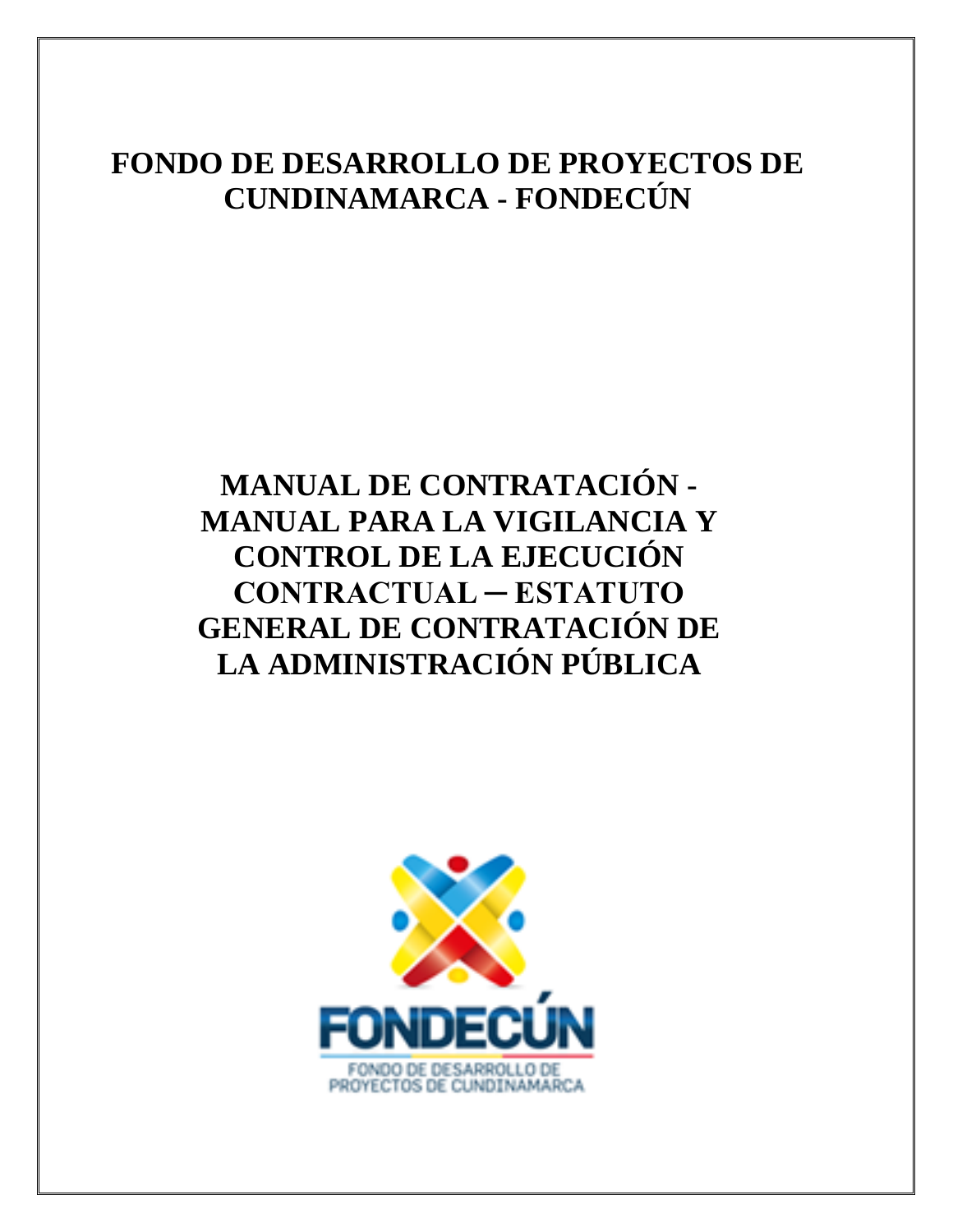# **CONTENIDO**

|                | MANUAL DE CONTRATACIÓN - MANUAL PARA LA VIGILANCIA Y CONTROL DE<br>LA EJECUCIÓN CONTRACTUAL – ESTATUTO GENERAL DE CONTRATACIÓN DE |
|----------------|-----------------------------------------------------------------------------------------------------------------------------------|
|                |                                                                                                                                   |
|                |                                                                                                                                   |
|                |                                                                                                                                   |
| 1.             |                                                                                                                                   |
| 2.             |                                                                                                                                   |
| 3.             |                                                                                                                                   |
| 4.             |                                                                                                                                   |
| 5.             |                                                                                                                                   |
| 6.             |                                                                                                                                   |
|                |                                                                                                                                   |
|                | RÉGIMEN LEGAL DE INHABILIDADES E INCOMPATIBILIDADES, PROHIBICIONES                                                                |
| 1.             |                                                                                                                                   |
| 2.             |                                                                                                                                   |
| 3.             |                                                                                                                                   |
| 4.             |                                                                                                                                   |
| 5.             |                                                                                                                                   |
| 6.             |                                                                                                                                   |
|                |                                                                                                                                   |
|                |                                                                                                                                   |
|                |                                                                                                                                   |
|                |                                                                                                                                   |
| 1.             |                                                                                                                                   |
| A.             |                                                                                                                                   |
| <b>B.</b>      | ELABORACIÓN DE LOS ESTUDIOS Y DOCUMENTOS PREVIOS11                                                                                |
| $\mathbf{C}$ . |                                                                                                                                   |
|                |                                                                                                                                   |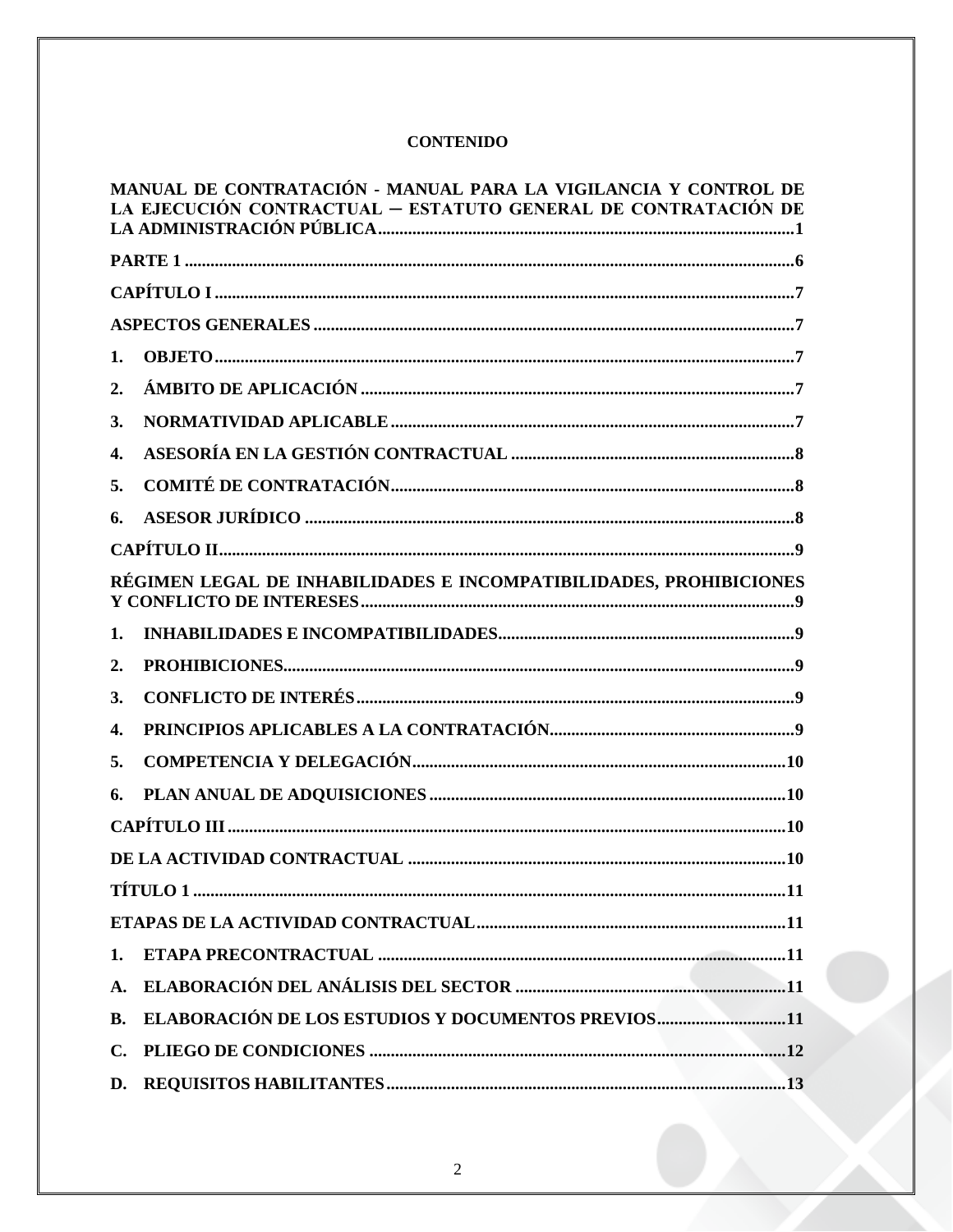| Е.             |                                                                                                                            |
|----------------|----------------------------------------------------------------------------------------------------------------------------|
| F.             | DOCUMENTOS NECESARIOS PARA LA CONTRATACIÓN -<br><b>OTROS</b><br><b>CERTIFICADO DE DISPONIBILIDAD PRESUPUESTAL (CDP) 14</b> |
| 2.             |                                                                                                                            |
| $\mathbf{A}$ . |                                                                                                                            |
| B.             |                                                                                                                            |
| C.             |                                                                                                                            |
| D.             |                                                                                                                            |
| E.             |                                                                                                                            |
| F.             |                                                                                                                            |
| G.             |                                                                                                                            |
| H.             |                                                                                                                            |
| L.             | MONTO, VIGENCIA Y AMPAROS O COBERTURAS DE LAS GARANTÍAS 17                                                                 |
| J.             |                                                                                                                            |
| К.             |                                                                                                                            |
| L.             | CONTROL Y SEGUIMIENTO A LA EJECUCIÓN DEL CONTRATO 17                                                                       |
| М.             |                                                                                                                            |
| N.             |                                                                                                                            |
| О.             |                                                                                                                            |
| <b>P.</b>      |                                                                                                                            |
| <b>O.</b>      |                                                                                                                            |
| R.             |                                                                                                                            |
| S.             |                                                                                                                            |
| 3.             |                                                                                                                            |
| A.             |                                                                                                                            |
| <b>B.</b>      |                                                                                                                            |
| $C_{\bullet}$  |                                                                                                                            |
| D.             |                                                                                                                            |
| E.             |                                                                                                                            |
|                |                                                                                                                            |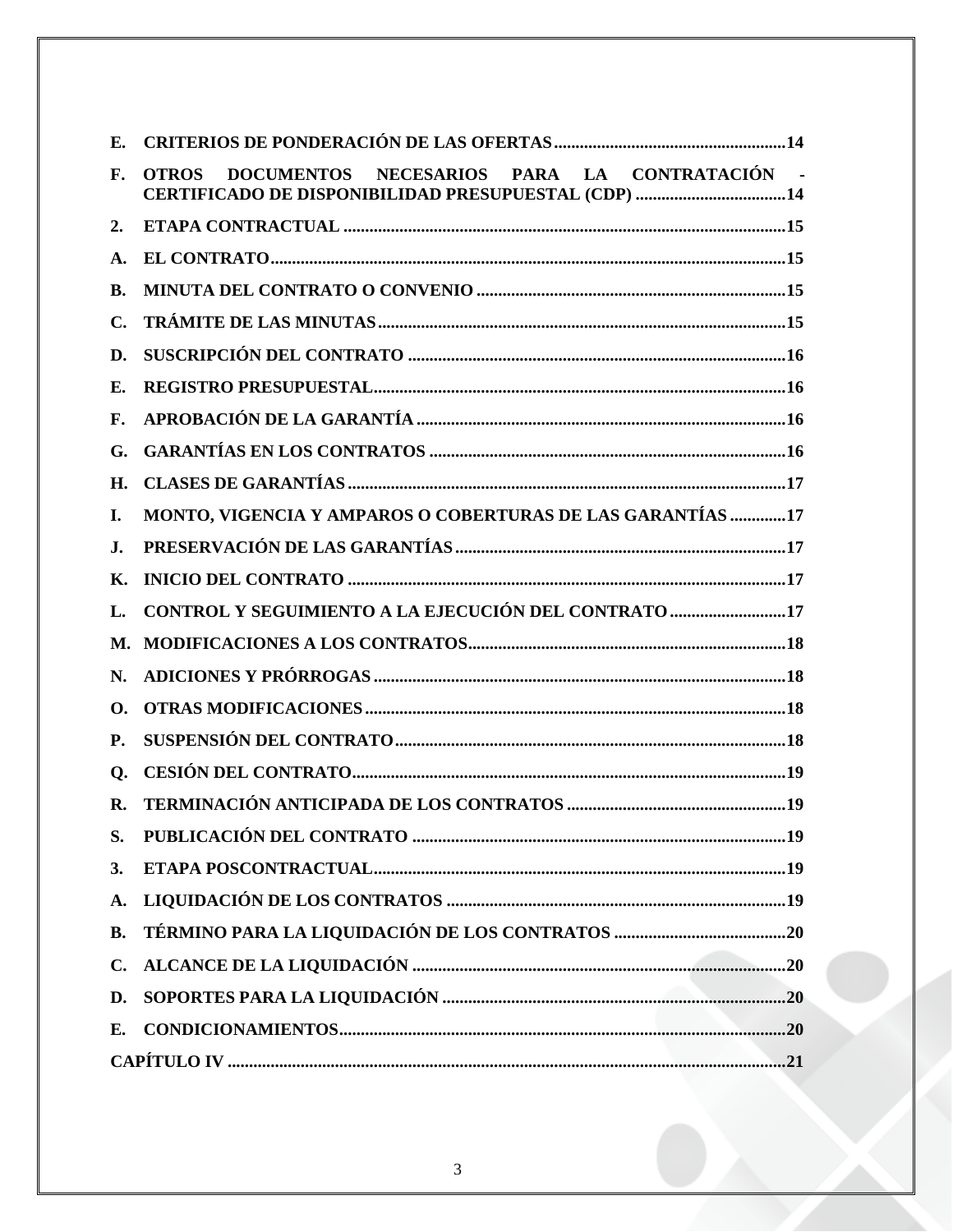|    | PROCEDIMIENTOS PARA CADA UNA DE LAS MODALIDADES DE CONTRATACIÓN     |
|----|---------------------------------------------------------------------|
|    |                                                                     |
| 1. |                                                                     |
| 2. | PUBLICACIONES EN EL SISTEMA ELECTRÓNICO PARA LA CONTRATACIÓN        |
| 3. |                                                                     |
| 4. |                                                                     |
| 5. |                                                                     |
| 6. |                                                                     |
| 7. |                                                                     |
| 8. |                                                                     |
| 9. |                                                                     |
|    |                                                                     |
|    |                                                                     |
|    |                                                                     |
|    | <b>MANUAL DE VIGILANCIA Y CONTROL DE LA EJECUCIÓN CONTRACTUAL25</b> |
|    |                                                                     |
|    | GENERALIDADES DE LA VIGILANCIA Y CONTROL EN LA EJECUCIÓN            |
| 1. |                                                                     |
| 2. |                                                                     |
| 3. |                                                                     |
| 4. | PRINCIPIOS APLICABLES A LA LABOR DE CONTROL Y VIGILANCIA 26         |
| 5. |                                                                     |
| 6. |                                                                     |
| 7. | OBLIGATORIEDAD DE EJERCER CONTROL Y VIGILANCIA A LA EJECUCIÓN       |
| 8. | OBJETIVOS DEL CONTROL Y LA VIGILANCIA DE LA EJECUCIÓN               |
| 9. | FACULTADES DE QUIEN EJERCE EL CONTROL Y LA VIGILANCIA               |
|    |                                                                     |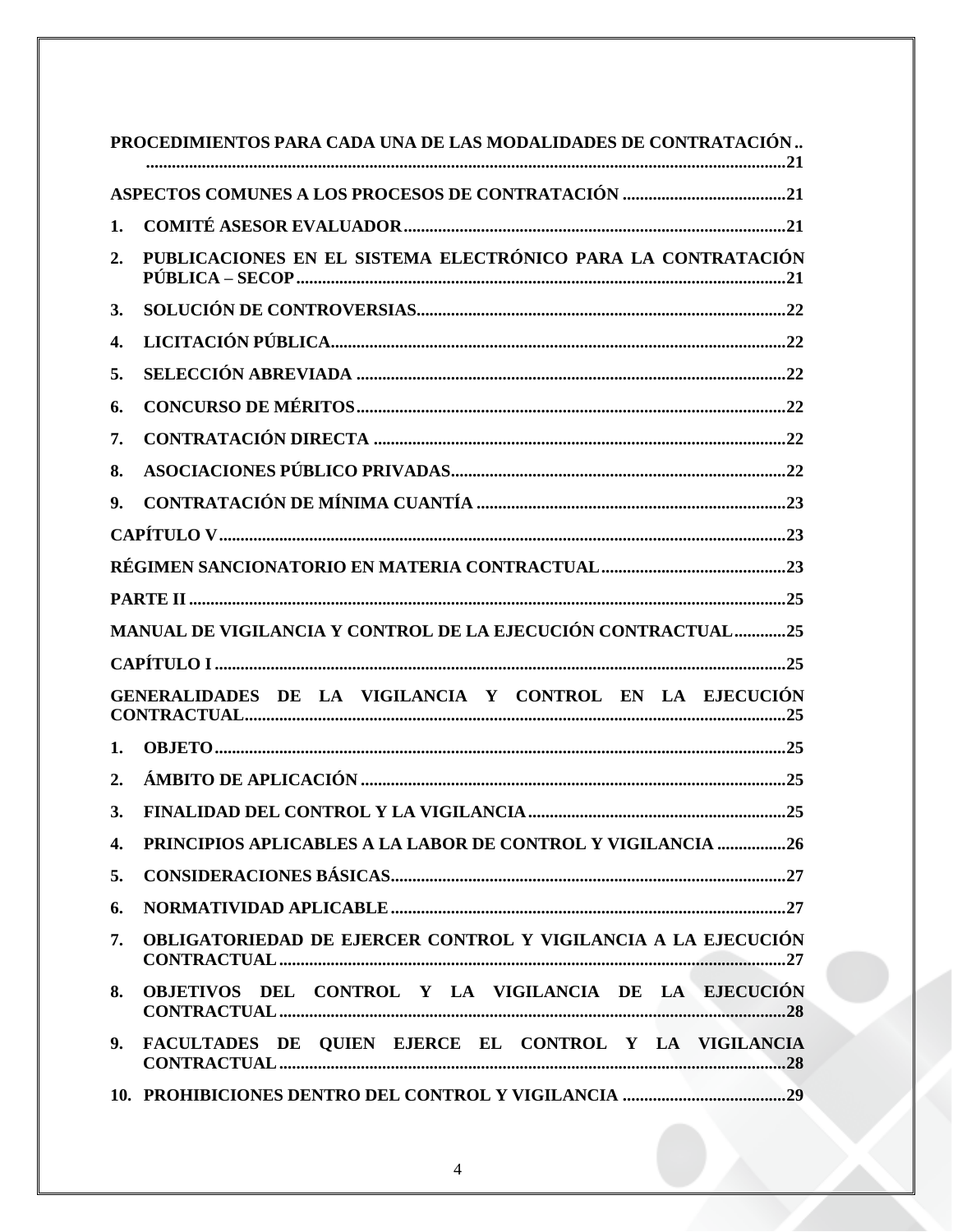|                | 11. RESPONSABILIDAD DE QUIEN EJERCE EL CONTROL Y VIGILANCIA DE LA |
|----------------|-------------------------------------------------------------------|
| $\mathbf{A}$ . |                                                                   |
| B.             |                                                                   |
| $\mathbf{C}$ . |                                                                   |
| D.             |                                                                   |
|                |                                                                   |
|                |                                                                   |
|                |                                                                   |
| 1.             |                                                                   |
| 2.             |                                                                   |
| 3.             |                                                                   |
| 4.             |                                                                   |
| 5.             | <b>OBLIGACIONES DE LOS INTERVENTORES Y SUPERVISORES 32</b>        |
| 6.             |                                                                   |
| 7.             |                                                                   |
| 8.             |                                                                   |
| 9.             | <b>OBLIGACIONES TÉCNICAS ESPECÍFICAS PARA CONTRATOS DE OBRA35</b> |
| 10.            |                                                                   |
|                |                                                                   |
|                |                                                                   |
|                | <b>GLOSARIO</b><br>37                                             |

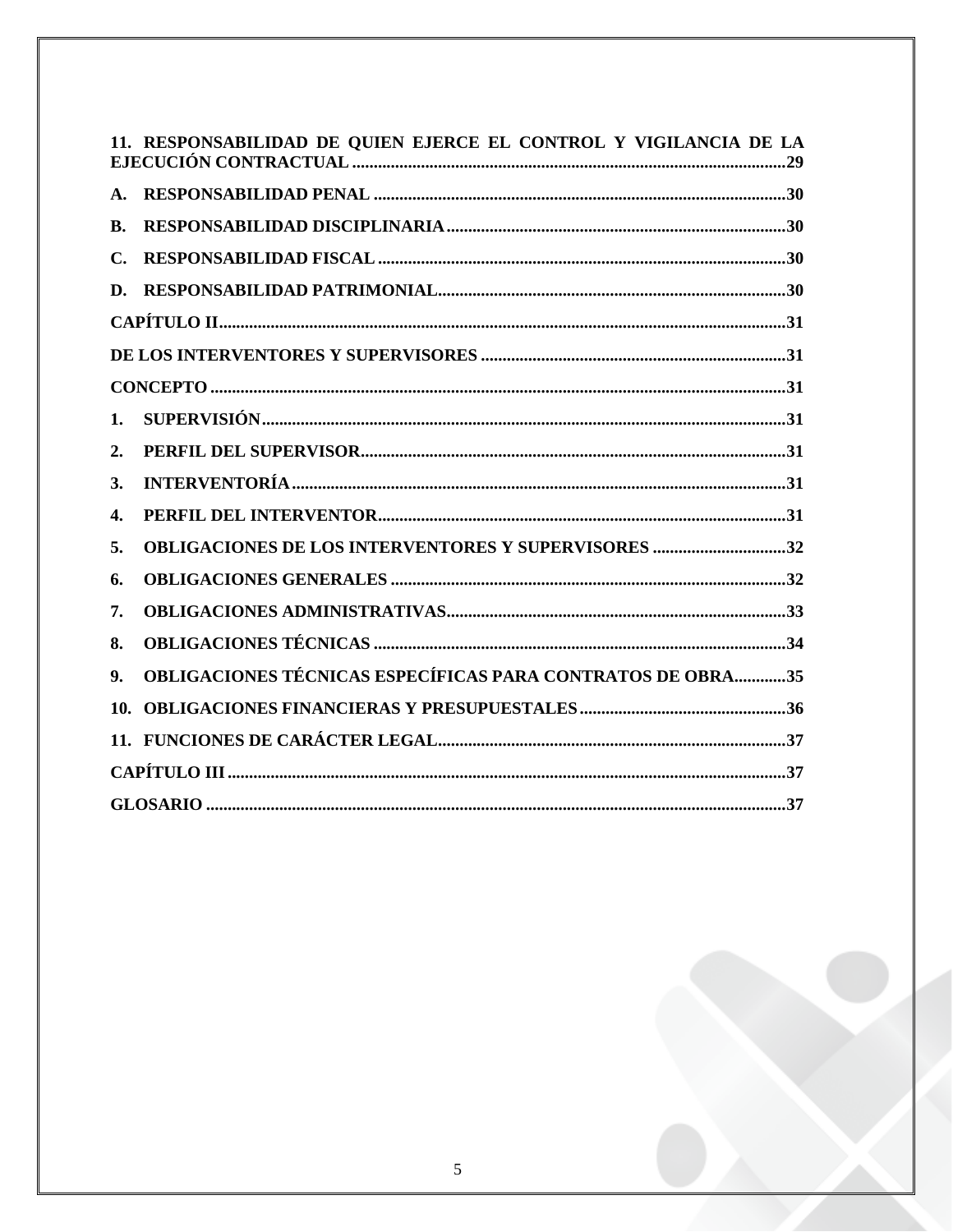#### **PARTE 1**

## **DEL MANUAL DE CONTRATACIÓN**

<span id="page-5-0"></span>El Fondo de Desarrollo de Proyectos de Cundinamarca, en adelante Fondecún, es una Empresa Industrial y Comercial descentralizada del orden departamental, con personería jurídica, autonomía administrativa y financiera y patrimonio independiente, vinculado a la Secretaría de Planeación del Departamento de Cundinamarca.

Fondecún tiene como misión el impulso al desarrollo socioeconómico del país y, en particular, del Departamento de Cundinamarca, a través de la preparación, evaluación, estructuración, promoción y ejecución de proyectos, principalmente aquellos incluidos en los objetivos del Plan Departamental de Desarrollo y los estructurados a partir de esquemas de subsidiaridad o complementariedad con otros niveles del estado.

Respecto a las Empresas Industriales y Comerciales del Estado como es el caso de Fondecún, el artículo 14° de la Ley 1150 del 2007, modificado por el artículo 93 de la Ley 1474 de 2011, estipula que las Empresas Industriales y Comerciales del Estado, las Sociedades de Economía Mixta en las cuales el Estado tiene participación superior al cincuenta por ciento (50%), sus filiales y las sociedades entre Entidades Públicas con participación mayoritaria del Estado superior al cincuenta por ciento (50%), que se encuentren en competencia con el sector privado nacional o internacional o desarrollen su actividad en mercados regulados, su actividad contractual se regirá por las disposiciones legales y reglamentarias aplicables a su actividad económica y comercial.

Es así, que los procesos contractuales que adelante Fondecún, en atención a los compromisos comerciales con sus clientes, no se rigen por el Estatuto General de Contratación de la Administración Pública, sino por el derecho privado, razón por la cual en el Acuerdo No. 001 de 2019 se adoptó y expidió el Manual de Contratación de derecho privado de Fondecún, sin perjuicio de observar e implementar los principios generales de la función administrativa y gestión fiscal consagrados en los artículos 209 y 267 de la Constitución Política respectivamente, así como el régimen de inhabilidades e incompatibilidades establecido para la contratación pública, tal y como lo indica el artículo 13 de la Ley 1150 de 2007.

No obstante lo anterior, en cuanto a la adquisición de bienes y servicios relacionados con el funcionamiento de la entidad, se determinó que el régimen jurídico que aplica es el del Estatuto General de Contratación Pública, esto en atención a lo indicado en el artículo 93° de la Ley 489 de 1998 que en cuanto al régimen de las empresas industriales y comerciales del estado establece lo siguiente *"Los actos que expidan (…) para el desarrollo de su actividad propia, industrial o comercial o de gestión económica se sujetaran a las disposiciones del Derecho Privado. Los contratos que celebren para el cumplimiento de su objeto se sujetarán a las disposiciones del Estatuto General de la Contratación de las entidades estatales".* (Subrayado y negrita fuera del texto original)

En este orden de ideas, en el Manual de Contratación adoptado mediante Acuerdo No. 001 del 01 de marzo de 2019 se estableció en el parágrafo del artículo 2° que *"(…) en los casos que Fondecún demande la adquisición de bienes, prestación de servicios y/o ejecución de obras para el funcionamiento y/o proyectos de inversión de la entidad, aplicará el régimen de contratación del Estatuto General de Contratación de la Administración Pública"* (Subrayado y negrita fuera del texto)

Es así que, entendiendo que el régimen aplicable se determina conforme a la destinación de los bienes, servicios y obras a contratar, es decir, si éstos son para atender las obligaciones contraídas con los clientes, se regirá por las normas de derecho privado, empero de ser para atender necesidades propias de funcionamiento o proyectos de inversión de Fondecún, se aplicarán las normas del Estatuto General de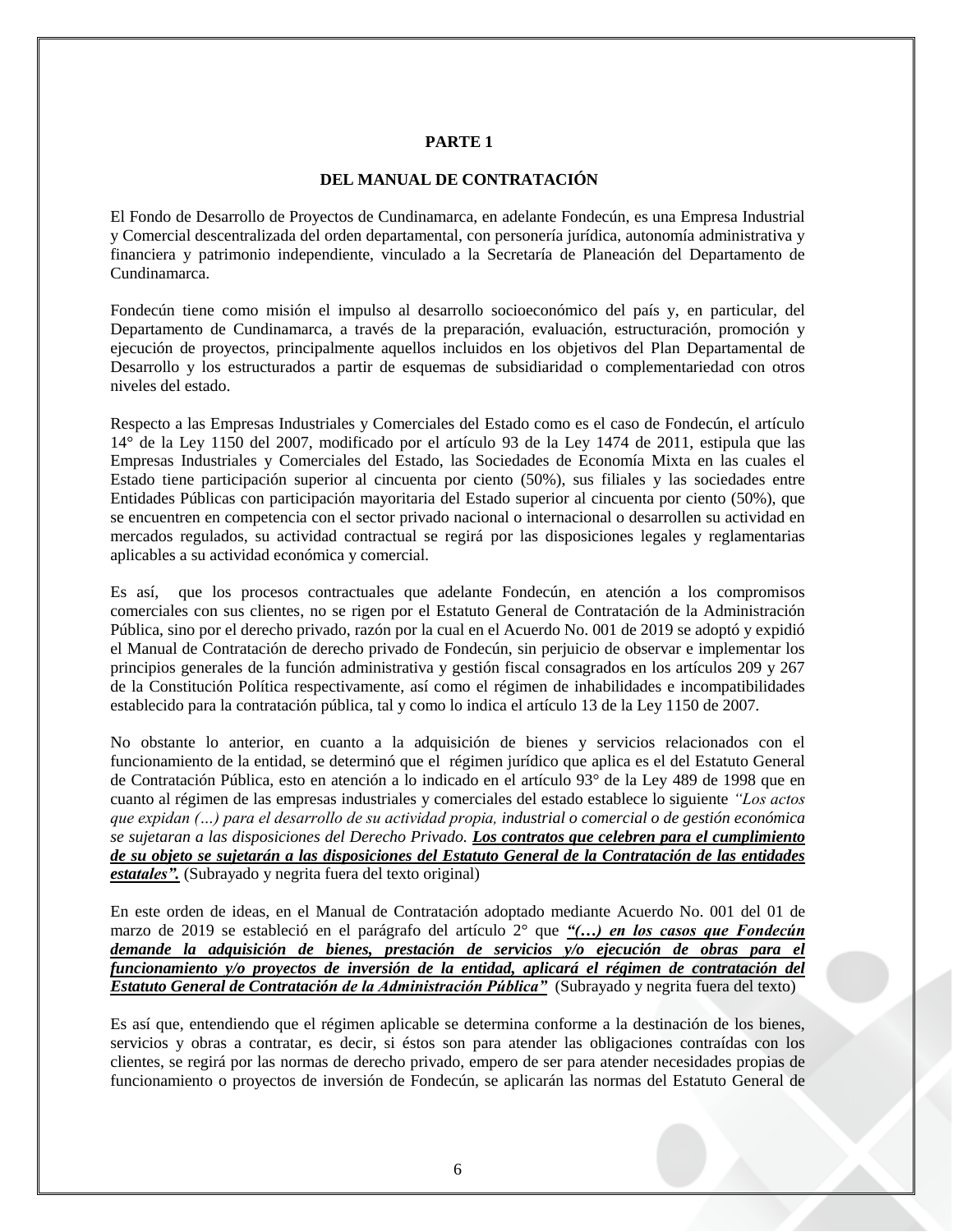Contratación de la Administración Pública, sin perjuicio de aclarar que cuando se contrate con una entidad pública esta relación también se rige por el Estatuto general de Contratación Pública.

En este orden de ideas, en los casos que Fondecún demande la adquisición de bienes, prestación de servicios y/o ejecución de obras para el funcionamiento y/o proyectos de inversión de la entidad, adelantará la actividad contractual atendiendo las siguientes consideraciones y soportes normativos de que trata el presente manual, el cual se relación con el régimen de contratación del Estatuto General de Contratación de la Administración Pública, las Leyes 1150 de 2007 y 1474 de 2011, Ley 1882 de 2018, los Decretos Leyes 019 y Decreto Reglamentario 1082 de 2015 y Decretos Reglamentarios.

Por lo anterior y ante la necesidad de contar con un Manual de Contratación que contenga de forma clara y expresa los términos, definiciones, reglas, condiciones, requisitos, procesos y procedimientos para los casos que Fondecún demande la adquisición de bienes, prestación de servicios y/o ejecución de obras para el funcionamiento y/o proyectos de inversión de la entidad; se expide el presente Manual de Contratación.

# **CAPÍTULO I**

#### **ASPECTOS GENERALES**

#### <span id="page-6-2"></span><span id="page-6-1"></span><span id="page-6-0"></span>**1. OBJETO**

El Manual de Contratación tiene por objeto establecer los principios, pautas y procedimientos internos, que deben ser tenidos como guía de aplicación desde su planeación, procesos de contratación, celebración y liquidación de contratos de conformidad con la normatividad vigente, en los casos que Fondecún demande la adquisición de bienes, prestación de servicios y/o ejecución de obras para el funcionamiento y/o proyectos de inversión de la entidad.

Es importante advertir a todos los usuarios que la aplicación del Manual, no releva a todos los operadores del mismo de la observancia de las normas vigentes y sus modificaciones.

#### <span id="page-6-3"></span>**2. ÁMBITO DE APLICACIÓN**

Las disposiciones del Manual de Contratación aplican a los procesos de contratación que adelante Fondecún para la adquisición de bienes, prestación de servicios y/o ejecución de obras para el funcionamiento y/o proyectos de inversión de la entidad.

#### <span id="page-6-4"></span>**3. NORMATIVIDAD APLICABLE**

De acuerdo con los artículos 1° y 2° de la Ley 80 de 1993, los contratos que celebren las empresas industriales y comerciales, se rigen por lo señalado en la Constitución Política, el Estatuto General de Contratación Pública, las Leyes 1150 de 2007 y 1474 de 2011, Ley 1882 de 2018, los Decretos Leyes 019 y Decreto Reglamentario 1082 de 2015, y Decretos Reglamentarios y las demás disposiciones legales que las adicionen, deroguen, modifiquen o sustituyan.

En este sentido, de conformidad con lo previsto en el artículo 13° de la Ley 80 de 1993, a la Contratación Estatal le son aplicables las disposiciones comerciales y civiles pertinentes en aquellas materias no reguladas por la misma. De igual forma la contratación que adelante Fondecún, deberá ceñirse a las disposiciones del Estatuto Orgánico del Presupuesto y al Decreto Ordenanzal N° 00264 de 2016 y demás normas que los modifiquen, complementen o deroguen.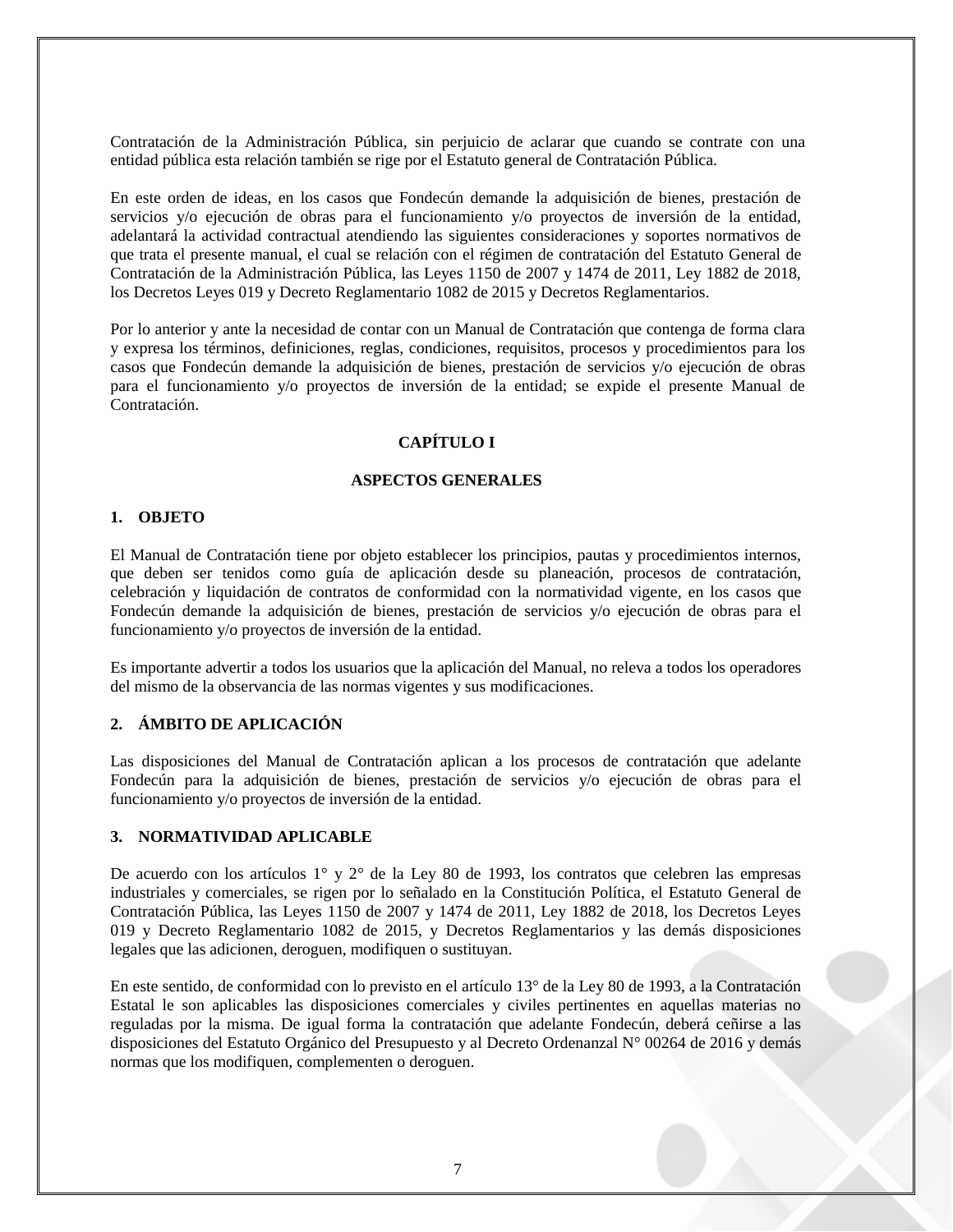# <span id="page-7-0"></span>**4. ASESORÍA EN LA GESTIÓN CONTRACTUAL**

Asesorarán la actividad contractual de Fondecún el Comité de Contratación y el Asesor Jurídico de Fondecún.

Tanto el Comité de Contratación como el Asesor Jurídico, son entes asesores que apoyan al ordenador del gasto o su delegado con el fin de propender el cumplimiento de los principios que rigen la actividad contractual.

# <span id="page-7-1"></span>**5. COMITÉ DE CONTRATACIÓN**

El Comité de Contratación, conocerá y asesorará los siguientes procesos: i. Los que tengan un presupuesto superior a la menor cuantía de Fondecún, independientemente de la modalidad de contratación; ii. En los que se le convoque por parte de la Gerencia General; iii. Los que se tramiten al amparo de la modalidad de contratación directa, sin distingo de su cuantía, a excepción de la establecida en la causal consagrada en el literal h) del numeral 4° del artículo 2° de la Ley 1150 de 2007 y iv. Aquellos procesos cuyo acompañamiento sea solicitado por cualquiera de los integrantes de dicho Comité.

Los profesionales del área jurídica realizarán revisión y emitirán un concepto que será presentado al comité de contratación para su discusión, análisis y decisión. De toda reunión realizada por el Comité de Contratación, se levantará un acta en la cual se dejará constancia del tema tratado y las decisiones adoptadas, la cual será suscrita por los miembros que en ella participaron.

## <span id="page-7-2"></span>**6. ASESOR JURÍDICO**

Los procesos cuyo valor sea inferior a la menor cuantía de Fondecún, serán revisados por el Asesor Jurídico.

Los procesos de competencia del área jurídica, serán entregados y distribuidos entre los profesionales que la componen; el profesional al que le sea asignado un determinado proceso, dejará constancia de sus observaciones por escrito, en documento que será remitido al Asesor Jurídico para la revisión y aval de este, y una vez se efectué este trámite se remitirá a la Subgerencia solicitante para conocimiento y ajustes cuando haya lugar a estos.

La Subgerencia solicitante, ajustará los documentos del proceso conforme a lo solicitado por el profesional y devolverá el proceso al área jurídica quien procederá a publicar y tramitar el mismo en el Sistema Electrónico de Contratación Pública SECOP.

Para el ejercicio de las funciones asignadas tanto al Comité de Contratación, como al área jurídica, los profesionales en los cuales se delegue la contratación, deberán remitir previo a la iniciación del proceso de contratación los siguientes documentos:

- El Plan Anual de Adquisiciones.
- El Análisis del Sector.
- El estudio previo de necesidad, oportunidad y conveniencia, junto con todos los documentos soporte que sirvieron de base para su elaboración.
- El aviso de convocatoria pública, para aquellos casos en los que el mismo sea requerido.
- El proyecto de pliego de condiciones.
- La minuta del contrato, para aquellos casos en los que se haga uso de una causal de la modalidad de contratación directa.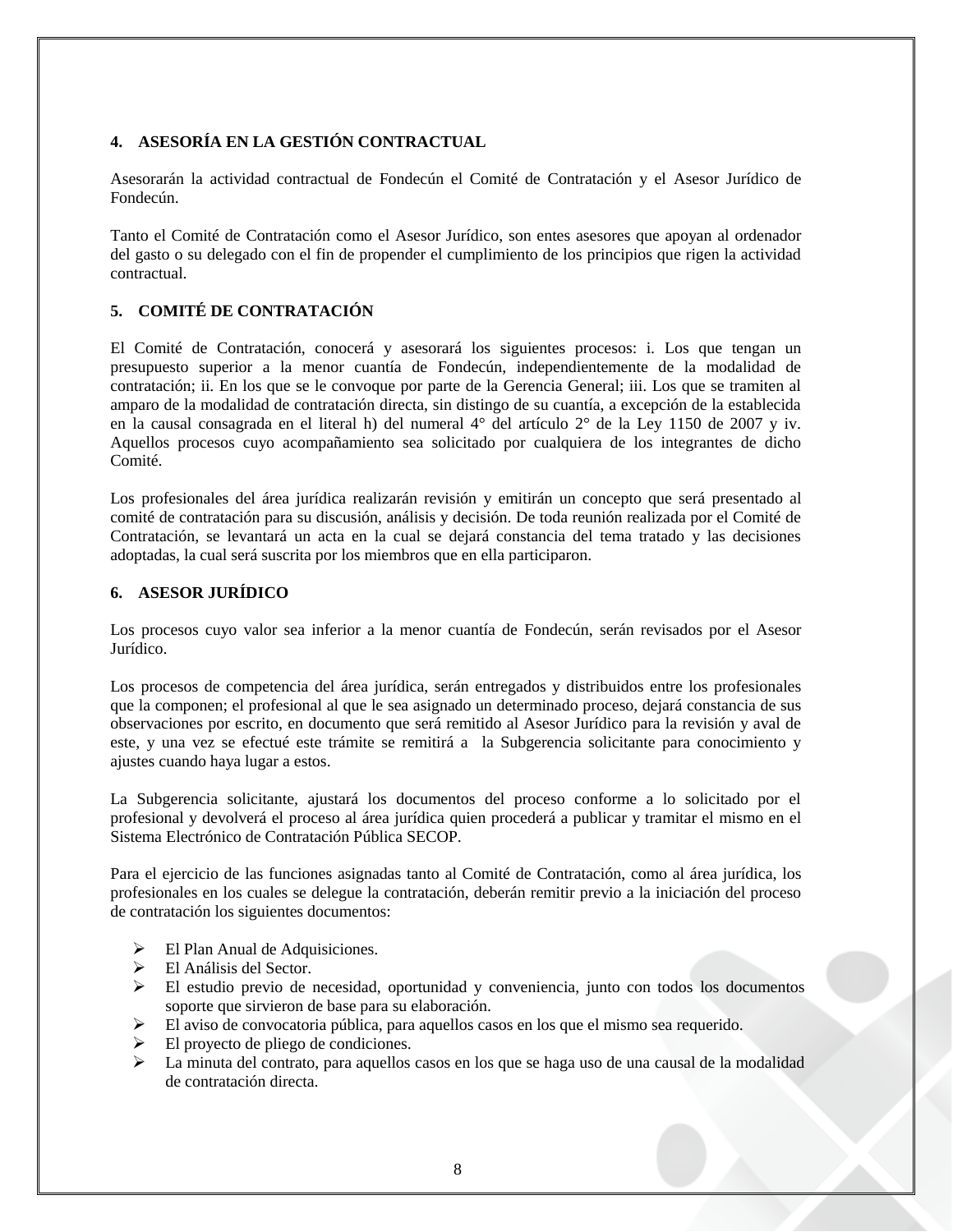$\triangleright$  Los demás documentos que se generen en la etapa precontractual y que sean necesarios para la adecuada selección del contratista.

El profesional que tramité un proceso de selección de contratista, con desconocimiento de las observaciones planteadas por el Comité de Contratación o por el área jurídica, asumirá las responsabilidades de índole penal, fiscal y disciplinario que puedan derivarse de su actuación.

Fondecún, pueden celebrar contratos bajo el amparo de la causal de contratación directa establecida en el literal h) del numeral 4° del artículo 2° de la Ley 1150 de 2007, sin necesidad de que estos procesos sean revisados por el Comité de Contratación o en todo caso deben dar cumplimiento a los lineamientos que para el efecto sean emitidos por el Comité.

## **CAPÍTULO II**

#### <span id="page-8-1"></span><span id="page-8-0"></span>**RÉGIMEN LEGAL DE INHABILIDADES E INCOMPATIBILIDADES, PROHIBICIONES Y CONFLICTO DE INTERESES**

#### <span id="page-8-2"></span>**1. INHABILIDADES E INCOMPATIBILIDADES**

El régimen de inhabilidades e incompatibilidades en la Contratación Pública, se encuentra previsto en normas Constitucionales y Legales, tales como y sin limitarse a estos, el artículo 8° de la Ley 80 de 1993, adicionado por el artículo 18° de la Ley 1150 de 2007 y modificado por los artículos 1° y 2° de la Ley 1474 de 2011, artículo 9° de la Ley 80 de 1993 y el artículo 4° de la Ley 1474 de 2011, por medio de la cual se adicionó el literal f del numeral 2° del artículo 8° de la Ley 80 de 1993.

Las inhabilidades e incompatibilidades, constituyen un impedimento a la persona natural o jurídica para poder participar en procesos de contratación y celebrar contratos con Fondecún.

#### <span id="page-8-3"></span>**2. PROHIBICIONES**

En atención a lo establecido en la Constitución, la Ley y en especial lo consagrado en la Ley 734 de 2002 *"Código Disciplinario Único"*, los servidores públicos y contratistas de Fondecún en desarrollo de los procesos de contratación, deberán abstenerse de realizar las conductas expresamente allí prohibidas.

## <span id="page-8-4"></span>**3. CONFLICTO DE INTERÉS**

Para el desarrollo de todos los procesos de contratación que adelante Fondecún, los servidores públicos y contratistas que presten sus servicios deben abstenerse de participar por sí o por interpuesta persona en interés personal o de terceros, en actividades de contratación que puedan constituir un posible conflicto de interés, entendido este como toda situación de contraste o incompatibilidad que pueda darse entre los intereses de Fondecún y el de los servidores públicos o contratistas. Así mismo, se considera que existe conflicto de interés cuando el asunto afecte o se relacione con su cónyuge, compañero o compañera permanente o alguno de sus parientes dentro del cuarto grado de consanguinidad, segundo de afinidad o primero civil o su socio o socios de hecho o de derecho.

#### <span id="page-8-5"></span>**4. PRINCIPIOS APLICABLES A LA CONTRATACIÓN**

En todos los procesos de contratación que se adelanten por Fondecún, se observarán los principios consagrados en la Constitución Política, el Código de Procedimiento Administrativo y de lo Contencioso Administrativo, especialmente los de buena fe, debido proceso, primacía del derecho sustancial sobre lo material, planeación, igualdad, responsabilidad, economía, celeridad, oportunidad, publicidad, selección objetiva y transparencia, así como los establecidos en el Estatuto General de la Contratación Pública.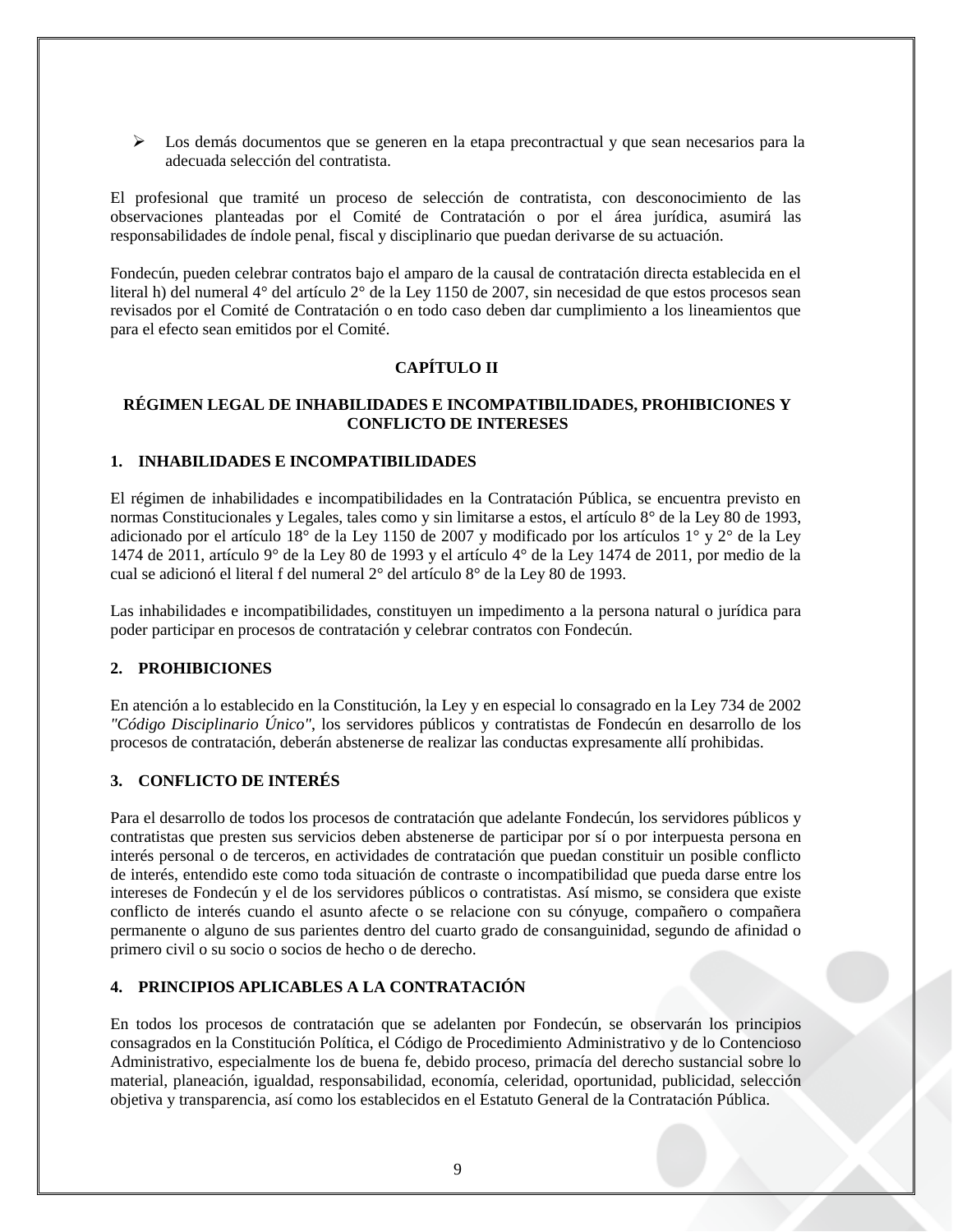## <span id="page-9-0"></span>**5. COMPETENCIA Y DELEGACIÓN**

De conformidad con el artículo 11° de la Ley 80 de 1993, la competencia para ordenar y dirigir la celebración de licitaciones y para escoger contratistas será del jefe o representante de la Entidad, según sea el caso.

Según lo establecido en el artículo 12° de la Ley 80 de 1993, los jefes y los representantes legales de las entidades estatales, podrán delegar total o parcialmente la competencia para celebrar contratos y desconcentrar la realización de las actividades inherentes a la actividad contractual en los servidores públicos que desempeñen cargos del nivel directivo o en sus equivalentes.

En conclusión, Fondecún podrá delegar la ordenación del gasto y del pago observando la normatividad aplicable a esta figura.

## <span id="page-9-1"></span>**6. PLAN ANUAL DE ADQUISICIONES**

De conformidad con la normativa vigente, a más tardar el treinta y uno (31) de enero de cada vigencia fiscal, cada delegatario de contratación deberá publicar en SECOP I y/o SECOP II el plan anual de adquisiciones.

<span id="page-9-2"></span>Cada dependencia se encargará de su formulación, seguimiento y actualización.

# **CAPÍTULO III**

#### **DE LA ACTIVIDAD CONTRACTUAL**

<span id="page-9-3"></span>La actividad contractual de Fondecún se encuentra sujeta a los principios y reglas esenciales establecidos en el Estatuto General de Contratación de la Administración Pública y a los principios orientadores de la función administrativa, señalados en el artículo 209° de la Constitución Nacional y en el artículo 3° del Código de Procedimiento Administrativo y de lo Contencioso Administrativo y demás normas concordantes; los delegatarios y los demás servidores que participen en dicha actividad deberán atender dichos principios.

En los procesos de contratación se seguirán los trámites y procedimientos establecidos en las normas que rigen la contratación estatal y tendrán como guía las pautas y lineamientos establecidos en este capítulo. Se entenderá que los trámites, requisitos y demás aspectos no contemplados expresamente en el presente Manual, serán adelantados de acuerdo con las normas que regulan la contratación. Del mismo modo, con base en esas mismas normas se interpretarán y aplicarán las disposiciones que en la presente reglamentación se establecen.

La escogencia del contratista se efectuará con arreglo a las modalidades de selección de licitación pública, selección abreviada (acuerdo marco de precios, compra a través de la bolsa mercantil, subasta) concurso de méritos, contratación directa y contratación de mínima cuantía (compra a través de grandes superficies), las cuales se deberán ajustar a las reglas establecidas en la normativa vigente, justificando en cada caso la modalidad de contratación escogida.

En el marco del sistema de gestión de calidad, en desarrollo de la actividad contractual deben observarse y dar estricto cumplimiento a las normas de gestión documental y los procedimientos adoptados internamente. Igualmente, los procedimientos y actos expedidos en desarrollo de la misma, deben ajustarse a los formatos revisados y aprobados por Fondecún.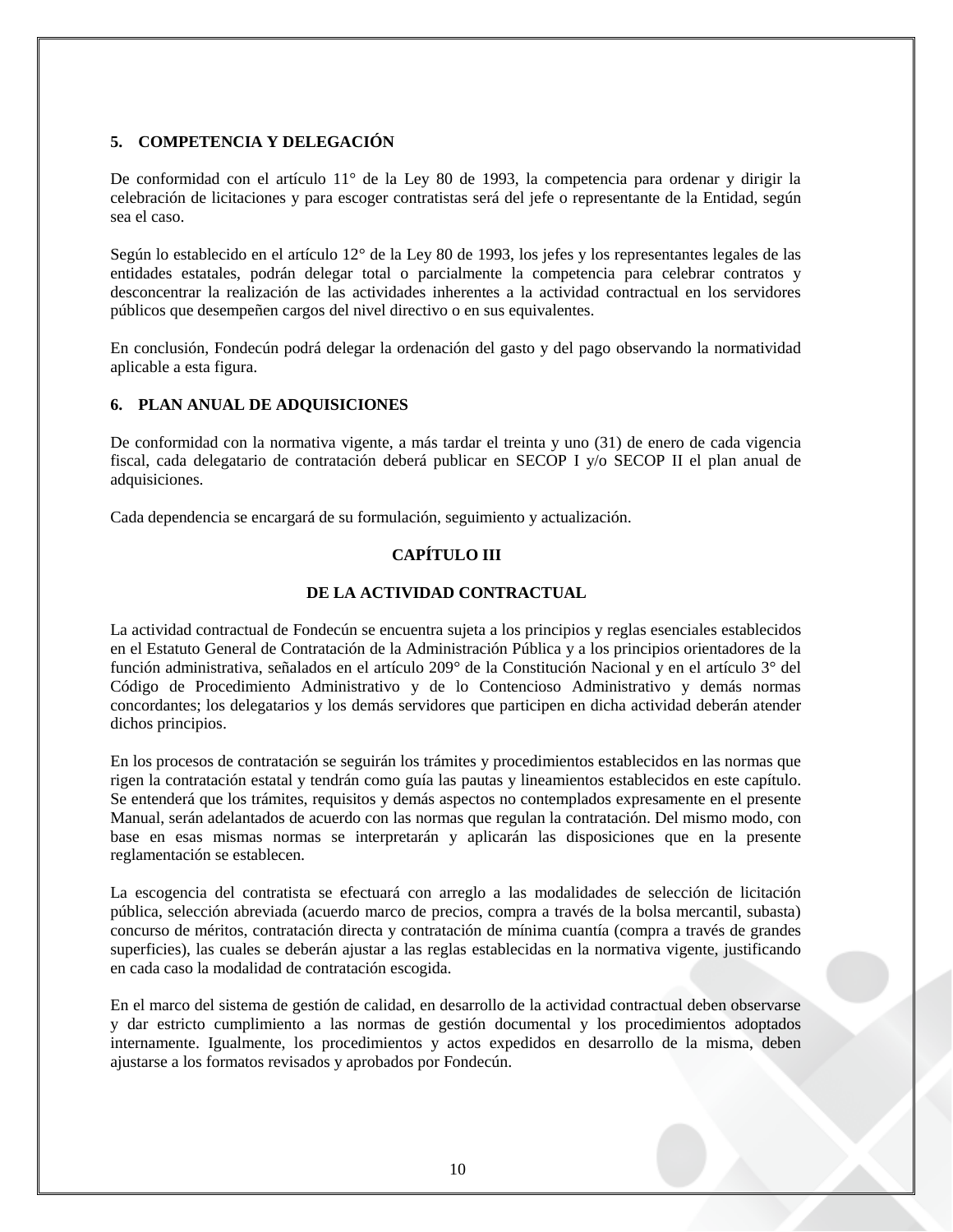# **TÍTULO 1**

## **ETAPAS DE LA ACTIVIDAD CONTRACTUAL**

<span id="page-10-1"></span><span id="page-10-0"></span>Son etapas de la actividad contractual las siguientes.

#### <span id="page-10-2"></span>**1. ETAPA PRECONTRACTUAL**

Comprende los trámites del proceso de contratación hasta la adjudicación o declaratoria de desierto del proceso.

La etapa precontractual comprende la elaboración del análisis del sector, del estudio previo de necesidad, oportunidad y conveniencia, del proyecto de pliego de condiciones, así como los demás documentos requeridos para soportar el proceso de contratación.

La etapa precontractual debe entenderse como una etapa transversal a la totalidad de modalidades de contratación que contempla el Estatuto de Contratación Pública.

Salvo las excepciones expresamente contempladas en la normativa vigente sobre la materia, la etapa precontractual comprende el cumplimiento de los siguientes requisitos: El profesional designado elaborará, con anterioridad al inicio del proceso de contratación o la formulación de la invitación o a la suscripción del contrato, los documentos y estudios previos exigidos en la normativa vigente.

Las dependencias deberán hacer uso de los formatos establecidos en el proceso de gestión contractual que tenga Fondecún y tendrán en cuenta las directrices remitidas para mejorar los procesos de contratación.

Para esos efectos se cumplirá con los siguientes trámites y requisitos:

## <span id="page-10-3"></span>**A. ELABORACIÓN DEL ANÁLISIS DEL SECTOR**

Se debe elaborar de conformidad con la normatividad vigente en la materia, aplicando los lineamientos que para el efecto ha emitido la Agencia Nacional de Contratación - Colombia Compra Eficiente a través de la *"Guía para la elaboración de Estudios de Sector"* o los documentos que la modifiquen, adicionen o deroguen.

## <span id="page-10-4"></span>**B. ELABORACIÓN DE LOS ESTUDIOS Y DOCUMENTOS PREVIOS**

El responsable de la contratación, elaborará con anterioridad al inicio del respectivo proceso o a la formulación de la invitación o a la suscripción del contrato, el estudio previo de necesidad, oportunidad y conveniencia, exigido en la normativa vigente.

Para la elaboración del estudio previo, también se deben tener en cuenta:

- La "*Guía para la codificación de bienes y servicios*" expedida por la Agencia Nacional de Contratación - Colombia Compra Eficiente, o el documento que la modifique, adicione o derogue.
- El "*Manual para la identificación y cobertura del riesgo*" expedido por la Agencia Nacional de Contratación - Colombia Compra Eficiente, o el documento que lo modifique, adicione o derogue.
- El "*Manual para el manejo de los acuerdos comerciales en procesos de contratación*" expedido por la Agencia Nacional de Contratación - Colombia Compra Eficiente, o el documento que lo modifique, adicione o derogue.
- El "*Manual para determinar y verificar los requisitos habilitantes en los procesos de contratación*" expedido por la Agencia Nacional de Contratación - Colombia Compra Eficiente, o el "*Manual para*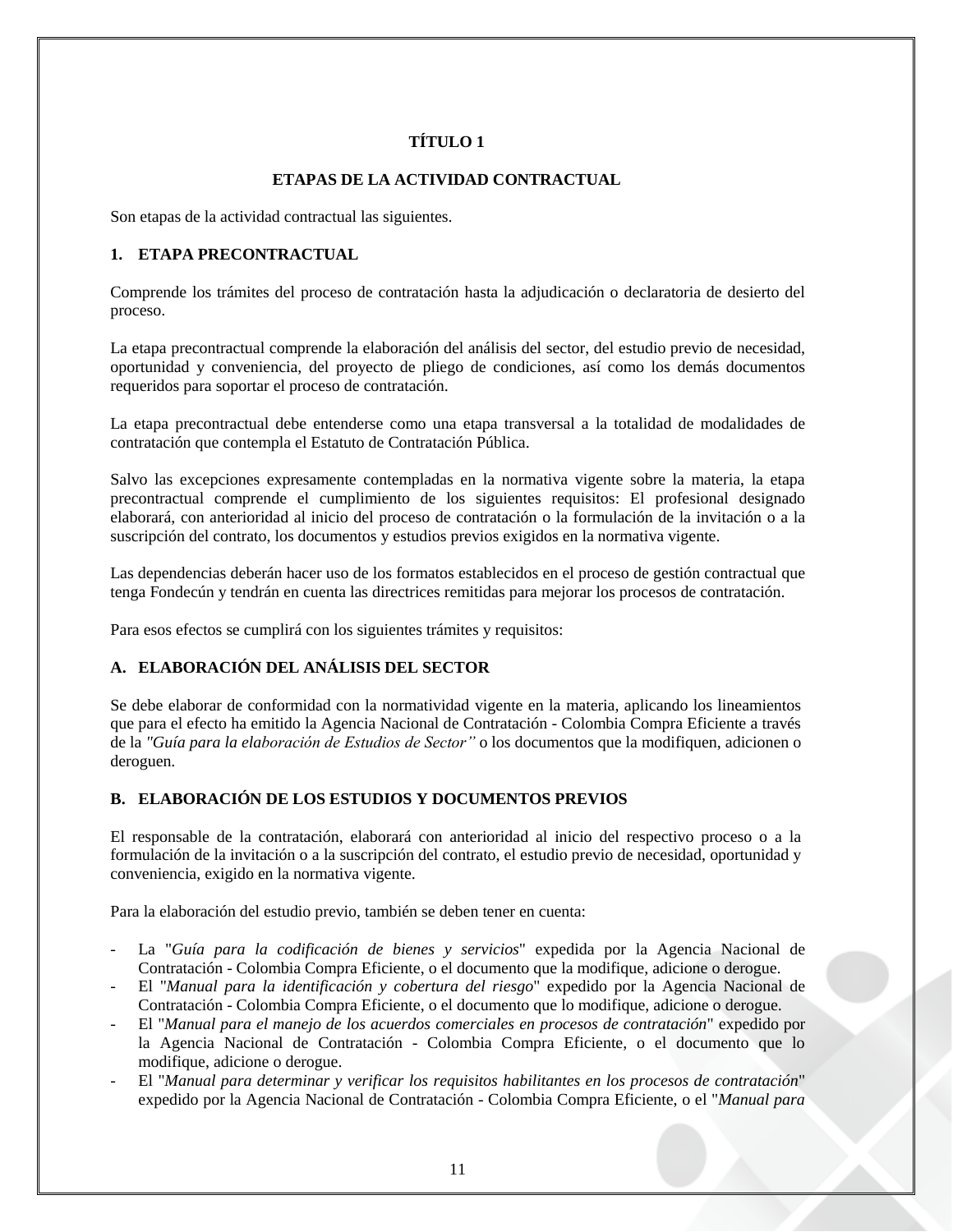*la identificación y cobertura del riesgo en los procesos de contratación - matriz de riesgos*" expedido por la Agencia Nacional de Contratación - Colombia Compra Eficiente, o el documento que lo modifique, adicione o derogue.

- El "*Manual de incentivos en procesos de contratación*" expedido por la Agencia Nacional de Contratación - Colombia Compra Eficiente, o el documento que lo modifique, adicione o derogue.
- La *"Guía de garantías en procesos de contratación"* expedida por la Agencia Nacional de Contratación - Colombia Compra Eficiente, o el documento que la modifique, adicione o derogue.

La etapa previa de estructuración de los estudios y documentos previos, exige el esfuerzo coordinado del área técnica, administrativa, legal y misional de la Entidad, con el fin de establecer con precisión qué se va a contratar, bajo qué modalidad, las condiciones técnicas, de idoneidad y experiencia requeridas, los riesgos que asume la entidad en la contratación, la forma de mitigarlos y los demás aspectos que permitan satisfacer en las mejores condiciones y con los más altos estándares de calidad la necesidad determinada por la administración.

Los documentos y estudios previos deben ser proyectados por personas que cuenten con la idoneidad técnica, financiera y jurídica para el efecto, según lo requiera la naturaleza del contrato a celebrar; estos documentos deberán ser suscritos por los responsables de su elaboración.

Los estudios y documentos previos, el proyecto de pliego de condiciones o sus equivalentes, así como las minutas de los contratos, deberán previo a su publicación, ser sometidas a consideración y revisión del área jurídica o del Comité de Contratación, según la competencia asignada a cada uno de ellos en el presente Manual.

## <span id="page-11-0"></span>**C. PLIEGO DE CONDICIONES**

El pliego de condiciones debe ser elaborado de conformidad con los requisitos establecidos en la normatividad vigente en la materia. Como mínimo debe contener el objeto a contratar, las obligaciones de las partes, el monto del presupuesto asignado para la contratación, los requisitos habilitantes de carácter jurídico, técnico, financiero, las condiciones de experiencia requeridas, los criterios de calificación de las propuestas a los cuales debe sujetarse el proceso de contratación, así como los demás aspectos que de conformidad con la modalidad de contratación y la naturaleza del contrato sean pertinentes y que los participantes (personas naturales o jurídicas, consorcios, uniones temporales y demás formas asociativas permitidas por la Ley), deban acreditar junto con la preparación y presentación de las propuestas en el respectivo proceso.

También debe incluir el pliego de condiciones el proyecto de minuta del contrato que regirá para la posterior relación contractual.

En el pliego de condiciones se deben establecer reglas objetivas, justas, claras y completas, que permitan la confección de ofrecimientos de la misma índole, que no induzcan a error a los proponentes y que aseguren una escogencia objetiva y eviten declarar desierto el proceso. El desconocimiento de estas reglas, hace incurrir en responsabilidad a los servidores públicos y contratistas que intervengan en la elaboración de los mismos.

Sin perjuicio de las condiciones especiales que correspondan a cada modalidad de selección, el pliego de condiciones deberá contener por lo menos lo siguiente aspectos:

- $\triangleright$  La descripción técnica, detallada y completa del bien o servicio objeto del contrato, identificado con el cuarto nivel del Clasificador de Bienes y Servicios de ser posible o de lo contrario con el tercer nivel del mismo.
- La ficha técnica del bien o servicio de características técnicas uniformes y de común utilización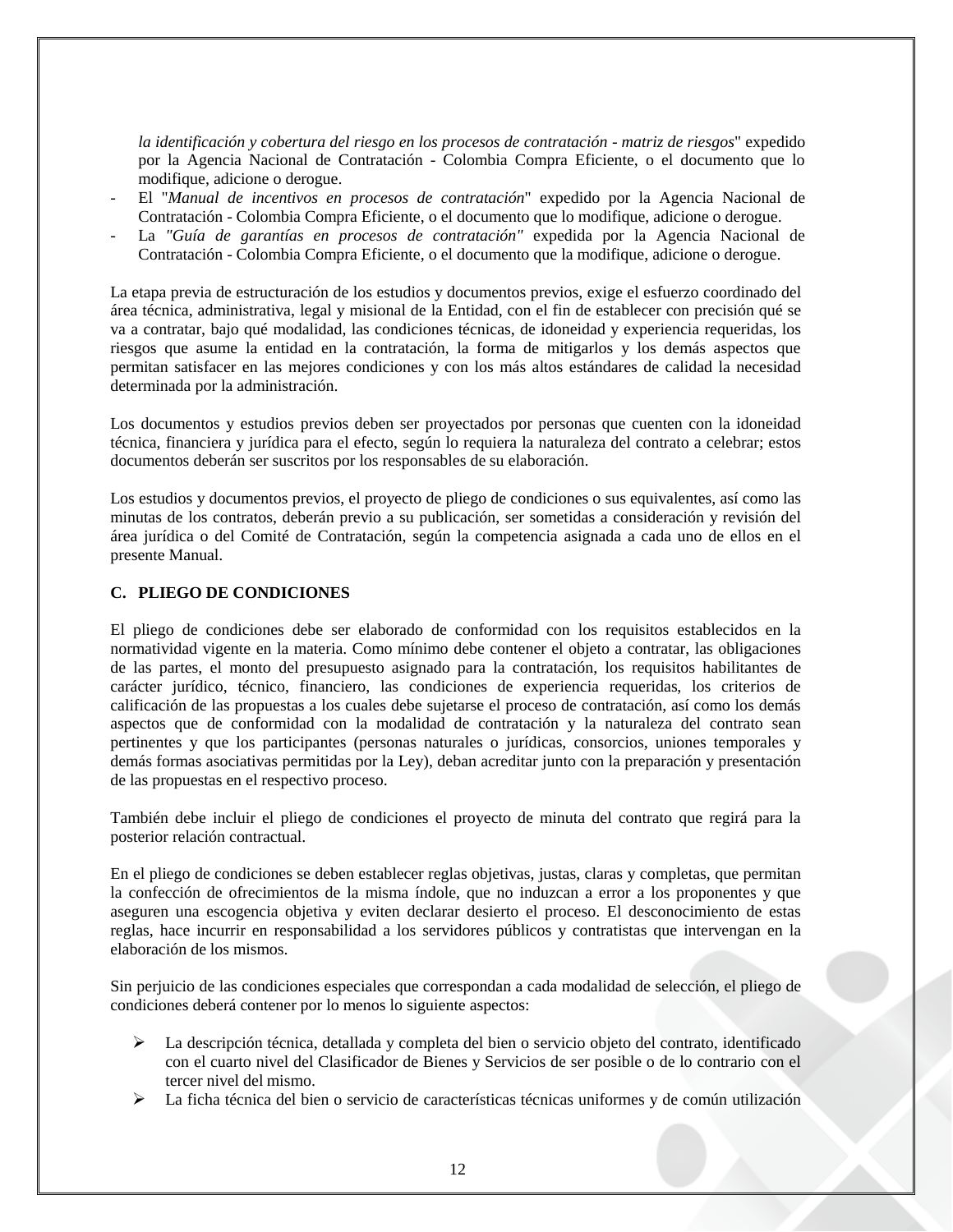se presentará siempre en documento separable del pliego de condiciones, como anexo técnico, el cual será público, salvo expresa reserva.

- La modalidad del proceso de selección y su justificación.
- Los criterios de selección, incluyendo los factores de desempate y los incentivos cuando a ello haya lugar.
- $\triangleright$  Las condiciones de costo y/o calidad que la Entidad Estatal debe tener en cuenta para la selección objetiva, de acuerdo con la modalidad de selección del contratista.
- Las reglas aplicables a la presentación de las ofertas, su evaluación y a la adjudicación del contrato.
- Las causales que dan lugar a rechazar una oferta.
- El valor del contrato, el plazo, el cronograma de pagos y la determinación de si debe haber lugar a la entrega de anticipo y si hubiere, indicar su valor, el cual debe tener en cuenta los rendimientos que este puede generar.
- Los Riesgos asociados al contrato, la forma de mitigarlos y la asignación del Riesgo entre las partes contratantes.
- Las garantías exigidas en el Proceso de Contratación y sus condiciones.
- La mención de si la Entidad Estatal y el contrato objeto del proceso se encuentran cubiertos por un Acuerdo Comercial.
- $\triangleright$  Los términos, condiciones y minuta del contrato.
- Los términos de la supervisión y/o de la interventoría del contrato.
- El plazo dentro del cual la Entidad Estatal puede expedir adendas.
- El cronograma. Dentro del cronograma, además de las etapas del proceso de contratación, se debe señalar el plazo para la celebración del contrato, para el registro presupuestal, la publicación en el SECOP I y/o SECOP II y para el cumplimiento de los requisitos establecidos en el pliego de condiciones para el perfeccionamiento, la ejecución y el pago del contrato.
- $\triangleright$  Los anexos, el proyecto de minuta del contrato a celebrarse, los documentos que deben ser presentados por los proponentes en sus ofertas y los formatos que correspondan.
- $\triangleright$  Todos los demás documentos que Fondecún considere necesarios.

Fondecún adoptará y aplicará los pliegos tipo una vez sean establecidos por el gobierno nacional.

La elaboración del pliego de condiciones es obligatoria para adelantar procesos de contratación a través de las modalidades de Licitación Pública, Selección Abreviada y Concurso de Méritos. No será aplicable para la mínima cuantía, ni cuando se adelante la selección del contratista bajo alguna de las causales de contratación directa.

Cuando el proceso de contratación está sometido a uno o varios Acuerdos Comerciales, el cronograma se deberá elaborar de acuerdo con los plazos previstos en dichos Acuerdos Comerciales.

Si un mismo proceso de contratación está sometido a varios Acuerdos Comerciales, el cronograma del mismo se regirá por el plazo máximo exigido; adicionalmente cada dependencia deberá adoptar las medidas necesarias para el cumplimiento de la totalidad de los compromisos previstos en los diferentes Acuerdos Comerciales.

#### <span id="page-12-0"></span>**D. REQUISITOS HABILITANTES**

Los requisitos habilitantes son la aptitud del proponente para participar en un Proceso de Contratación como oferente y están referidos a su capacidad jurídica, financiera, organizacional y su experiencia.

El propósito de los requisitos habilitantes, es establecer unas condiciones mínimas para los proponentes de tal manera que cada dependencia solo evalúe las ofertas de aquellos que están en condiciones de cumplir con el objeto del Proceso de Contratación.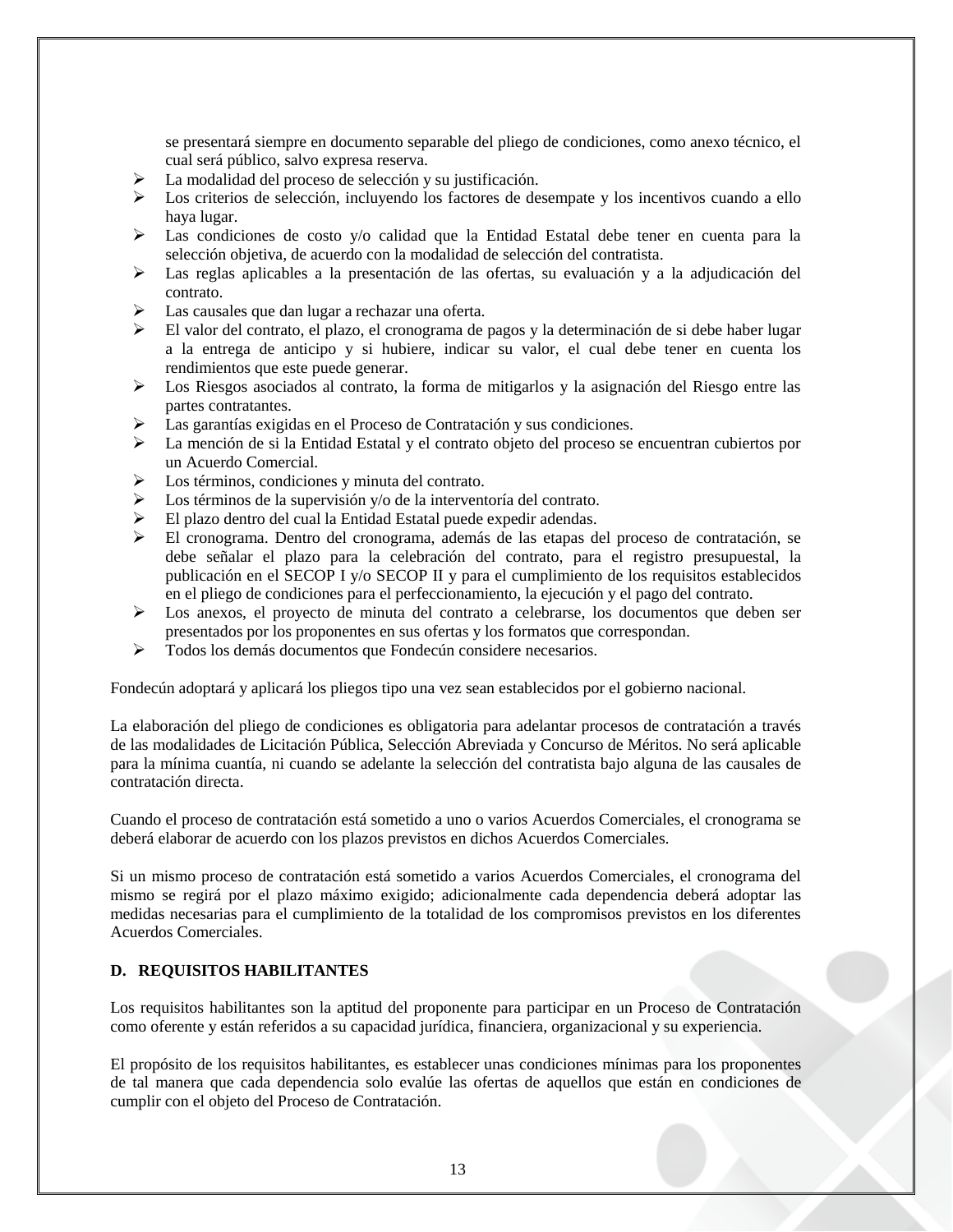El proponente es quien debe presentar los documentos para acreditar los requisitos habilitantes en un Proceso de Contratación. Los requisitos habilitantes siempre se refieren a las condiciones de un oferente y nunca de la oferta.

Cada área debe verificar si los oferentes cumplen o no con los requisitos habilitantes. El cumplimiento de los requisitos habilitantes en un Proceso de Contratación no otorga puntaje alguno, excepto en el caso de la experiencia de los consultores.

Los requisitos habilitantes se deben establecer de forma adecuada y proporcional a la naturaleza y el valor del contrato. Es decir que se debe buscar que exista una adecuada relación entre el contrato y la experiencia del proponente y su capacidad jurídica, financiera, organizacional y técnica.

El análisis para la determinación y verificación de los requisitos habilitantes, deberá elaborarse de acuerdo a los lineamientos expedidos por Colombia Compra Eficiente.

Es necesario tener en cuenta que los proponentes pueden subsanar la ausencia de requisitos o la falta de documentos referentes a la futura contratación o al proponente, no necesarios para la comparación de las propuestas. En consecuencia, todos aquellos requisitos de la propuesta que no afecten la asignación de puntaje podrán ser solicitados por las entidades en cualquier momento, hasta la adjudicación.

## <span id="page-13-0"></span>**E. CRITERIOS DE PONDERACIÓN DE LAS OFERTAS**

Los criterios de ponderación se aplican exclusivamente en función de la oferta, entendida como los elementos sobre los cuales la entidad va a efectuar la comparación de las propuestas para obtener la más favorable, teniendo en cuenta los elementos técnicos y económicos de escogencia y la ponderación precisa y detallada de los mismos, contenidos en los pliegos de condiciones.

Para efectos de la determinación de los criterios de ponderación de las ofertas, se deberán considerar los lineamientos establecidos en las disposiciones legales vigentes sobre la materia respecto de cada modalidad de selección.

#### <span id="page-13-1"></span>**F. OTROS DOCUMENTOS NECESARIOS PARA LA CONTRATACIÓN - CERTIFICADO DE DISPONIBILIDAD PRESUPUESTAL (CDP)**

Si con la celebración del contrato o convenio se comprometiere el presupuesto del Fondo, se solicitará a la Subgerencia Administrativa y Financiera la expedición del Certificado de Disponibilidad Presupuestal correspondiente. Si se trata de recursos de inversión, previo a la solicitud de la disponibilidad presupuestal, la Subgerencia Administrativa y Financiera conceptuará sobre la compatibilidad del gasto a contratar y/o ejecutar con el Plan Anual de Adquisiciones y el presupuesto de Fondecún, según sea el caso. En el evento en que se requiera la adición de un contrato, se expedirá un nuevo certificado de disponibilidad presupuestal.

Para los efectos de solicitud se deberán aplicar los procesos y procedimientos definidos en la entidad.

Cuando la ejecución del contrato deba realizarse en varias vigencias, la Subgerencia Administrativa y Financiera, deberá tramitar la correspondiente autorización ante el CONFISCUN para constituir las vigencias futuras.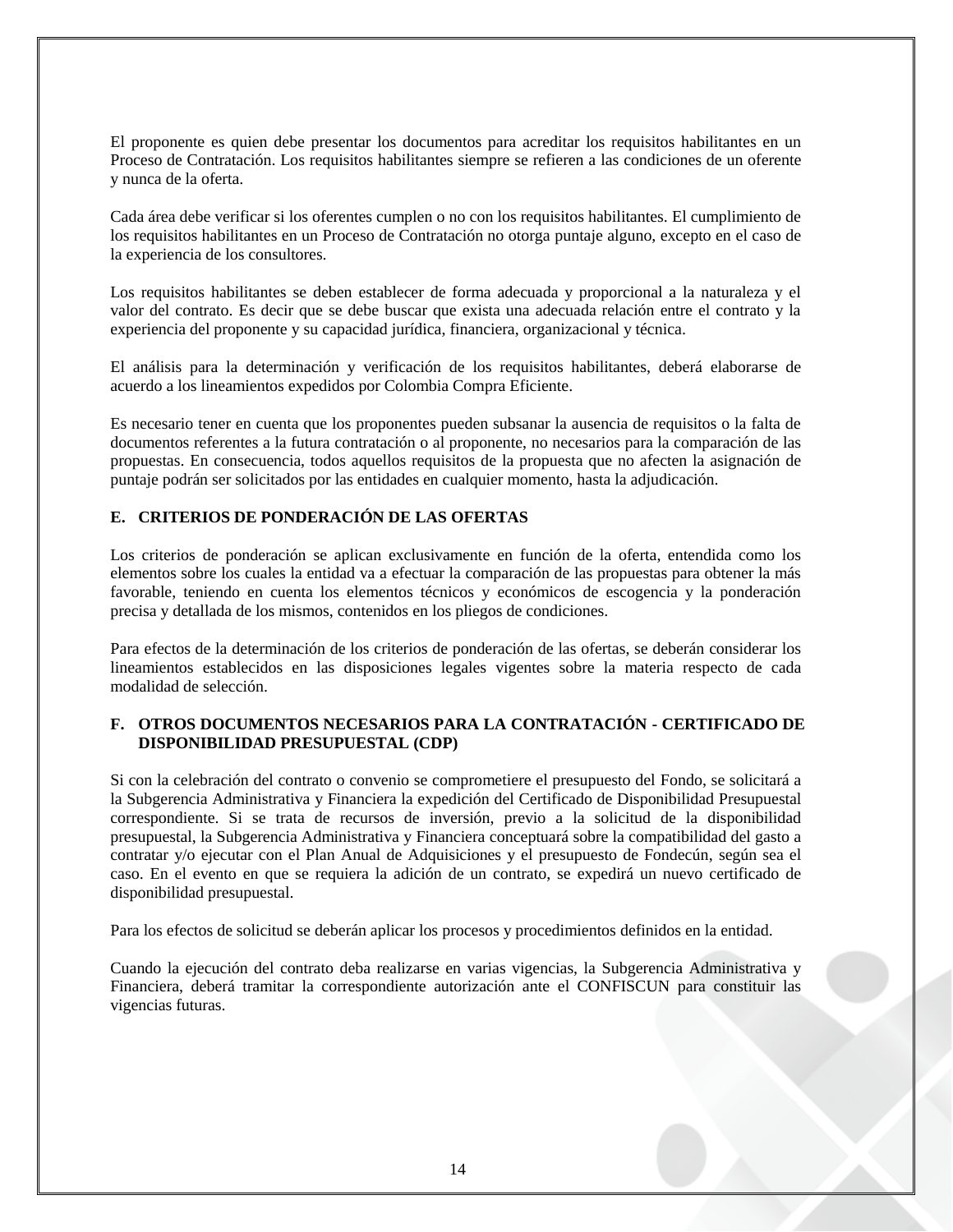# <span id="page-14-0"></span>**2. ETAPA CONTRACTUAL**

Comprende la etapa que inicia con el perfeccionamiento del contrato hasta el vencimiento del plazo de ejecución, ya sea esta por cumplimiento del objeto contractual o por una terminación anormal o anticipada.

La etapa contractual corresponde a la celebración y ejecución del objeto del contrato o convenio. Esta etapa comprenderá la celebración, perfeccionamiento, legalización y ejecución del contrato y estará integrada por todos los actos a cargo del contratista tendientes al cumplimento de sus obligaciones contractuales y los que adelante Fondecún para garantizar que el mismo se ajuste a lo pactado.

## <span id="page-14-1"></span>**A. EL CONTRATO**

Es un acto jurídico generador de obligaciones y de derechos entre Fondecún y el contratista.

Los contratos que suscribe Fondecún se perfeccionan cuando se logre acuerdo sobre el objeto y la contraprestación y este se eleve a escrito o lo apruebe el ordenador del gasto o su delegado, para su ejecución requiere de la aprobación de las garantías solicitadas y la expedición del Registro Presupuestal.

La etapa contractual corresponde a la celebración y ejecución del objeto del contrato o convenio. Esta etapa comprenderá la celebración, perfeccionamiento y ejecución del contrato y estará integrada por todos los actos a cargo del contratista, tendientes al cumplimento de sus obligaciones contractuales y los que adelante Fondecún para garantizar que el mismo se ajuste a lo pactado en la minuta del mismo.

La etapa contractual se desarrollará a través de la celebración del contrato o convenio, este se identificará con un número secuencial por anualidad; todos los documentos reposarán en una carpeta debidamente foliados, además de los documentos que se encuentren publicados en el SECOP I y/o SECOP II.

## <span id="page-14-2"></span>**B. MINUTA DEL CONTRATO O CONVENIO**

En la plataforma SECOP I y/o SECOP II se publicarán los contratos y los documentos soportes del contrato que considere pertinente

# <span id="page-14-3"></span>**C. TRÁMITE DE LAS MINUTAS**

El área jurídica se encargará de llevar un archivo general de todos los contratos y convenios que celebre Fondecún, para lo cual realizará las siguientes actividades, sin perjuicio de los documentos electrónicos que tienen plena validez y que se publiquen en SECOP I y/o SECOP II:

- Realizar los trámites de perfeccionamiento de los contratos.
- Llevar en un solo consecutivo numérico la relación de los contratos.
- $\triangleright$  Elaborar la base de datos por año fiscal de los contratos celebrados, determinando por lo menos los siguientes aspectos: fecha de suscripción, número del contrato, nombre del contratista, objeto, garantías, plazo, número de registro presupuestal, dependencia solicitante, clase de contrato, estado (vigente, en liquidación, liquidado, proceso administrativo u otras incidencias del mismo) y observaciones.
- Organizar, actualizar y custodiar el archivo de los contratos de conformidad con las normas del archivo general de la Nación.
- Verificar los soportes de los contratos suscritos y requerirlos a las diferentes dependencias, contratistas, interventores, supervisores cuando fuere necesario.
- Revisar y archivar las actas de liquidación de los contratos.
- Elaborar y presentar los informes que sobre el tema de contratación requieran los organismos de control, así como la información requerida por los diferentes organismos del Estado.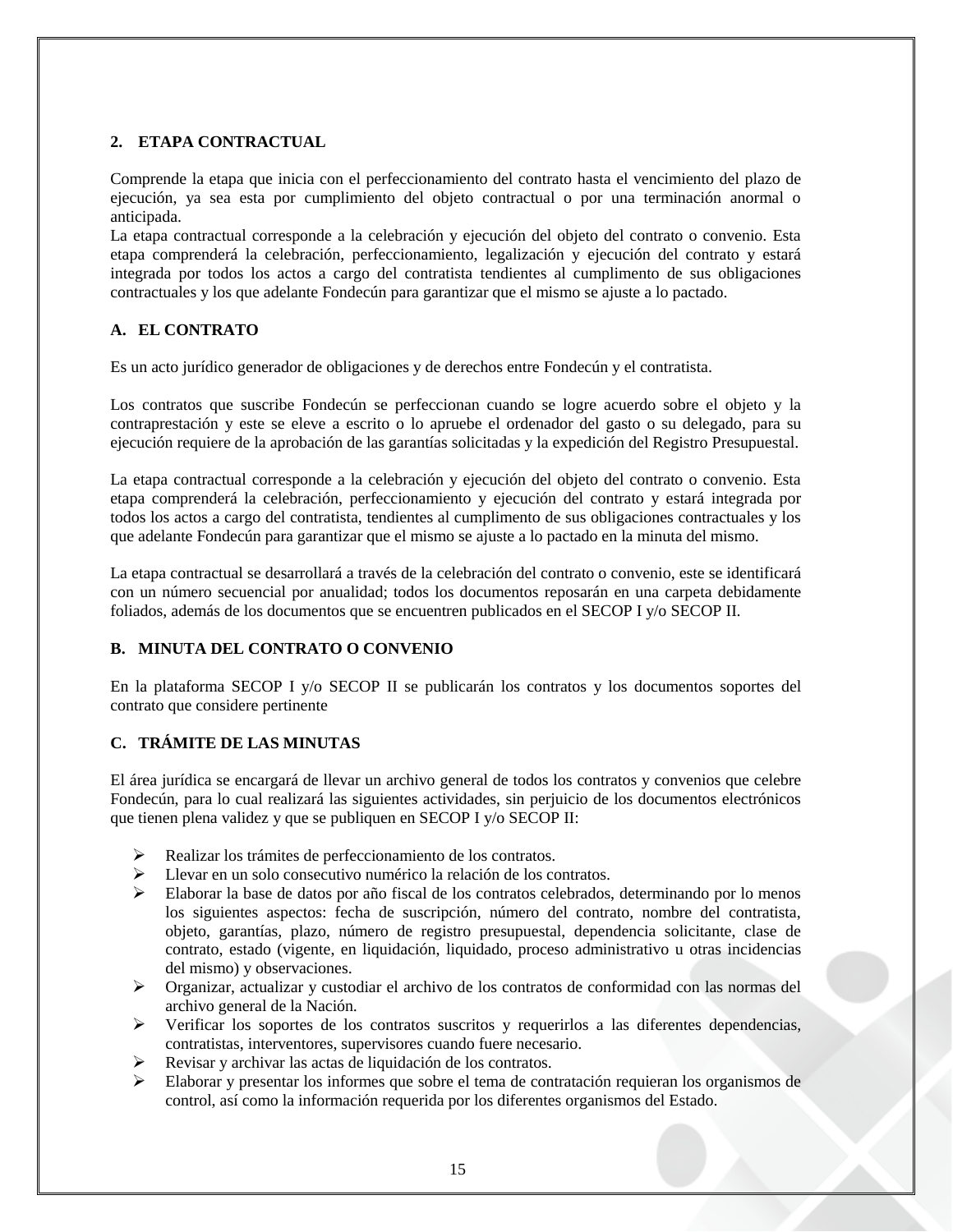Las demás que sean necesarias para el desarrollo de esta actividad.

# <span id="page-15-0"></span>**D. SUSCRIPCIÓN DEL CONTRATO**

El trámite para la suscripción del contrato o convenio, lo adelantará la Asesoría Jurídica, atendiendo las siguientes previsiones: el clausulado del contrato o convenio deberá corresponder a las condiciones generales que hacen parte del pliego de condiciones, los estudios previos, la propuesta presentada por el contratista o el documento que haga sus veces.

Para la ejecución del contrato o convenio, se requerirá que se efectúe el correspondiente Registro Presupuestal por parte de la Subgerencia Administrativa y Financiera cuando a ello haya lugar de acuerdo con la Ley orgánica de presupuesto y sus disposiciones complementarias.

El expediente original de cada contrato reposará en la dependencia que lo suscriba, cumpliendo con las normas de archivo, sin perjuicio de los documentos electrónicos que se encuentran en la plataforma de SECOP II y que gozan de plena validez.

## <span id="page-15-1"></span>**E. REGISTRO PRESUPUESTAL**

Es el documento expedido por la Subgerencia Administrativa y Financiera, mediante el cual se perfecciona el compromiso y se afecta en forma definitiva la apropiación, garantizando que esta no será desviada a ningún otro fin.

Una vez suscrita la minuta por el contratista, el área jurídica solicitará a la Subgerencia Administrativa y Financiera que efectúe el Registro Presupuestal, el cual se requiere para dar inicio a la ejecución del contrato.

# <span id="page-15-2"></span>**F. APROBACIÓN DE LA GARANTÍA**

Una vez perfeccionado el contrato, el área Jurídica requerirá al contratista para que constituya la Garantía Única de cumplimiento y/o demás pólizas a que haya lugar dependiendo de la naturaleza y cuantía del contrato, de conformidad con las reglas aplicables a la materia. El contratista deberá constituir las garantías, dentro del plazo señalado en el Pliego de Condiciones o en su defecto dentro de los tres (3) días hábiles siguientes a la entrega del documento.

Constituida en legal forma y en los términos del contrato la garantía de cumplimiento y demás amparos a que haya lugar, el Asesor del área jurídica según corresponda la garantía otorgada por el contratista dentro de los tres (3) días hábiles siguientes a la presentación de la misma.

En los contratos que no superen el diez por ciento (10%) de la menor cuantía y en los celebrados a través de la modalidad de contratación directa, deberá efectuarse el análisis previo que justifique la exigencia o no de garantías atendiendo a la naturaleza del objeto del contrato y a la forma de pago del mismo; de lo anterior, se dejará constancia escrita en el documento de estudios previos sustentando las razones que conducen a solicitar o no las mismas.

# <span id="page-15-3"></span>**G. GARANTÍAS EN LOS CONTRATOS**

Con ellas se garantiza el cumplimiento de las obligaciones surgidas en favor de Fondecún con ocasión de: a) La presentación de los ofrecimientos; b) La celebración de los contratos y su liquidación y c) Los riesgos a los que se encuentra expuesta la entidad derivados de la responsabilidad extracontractual que le pueda sobrevenir por las actuaciones, hechos u omisiones de sus contratistas y subcontratistas.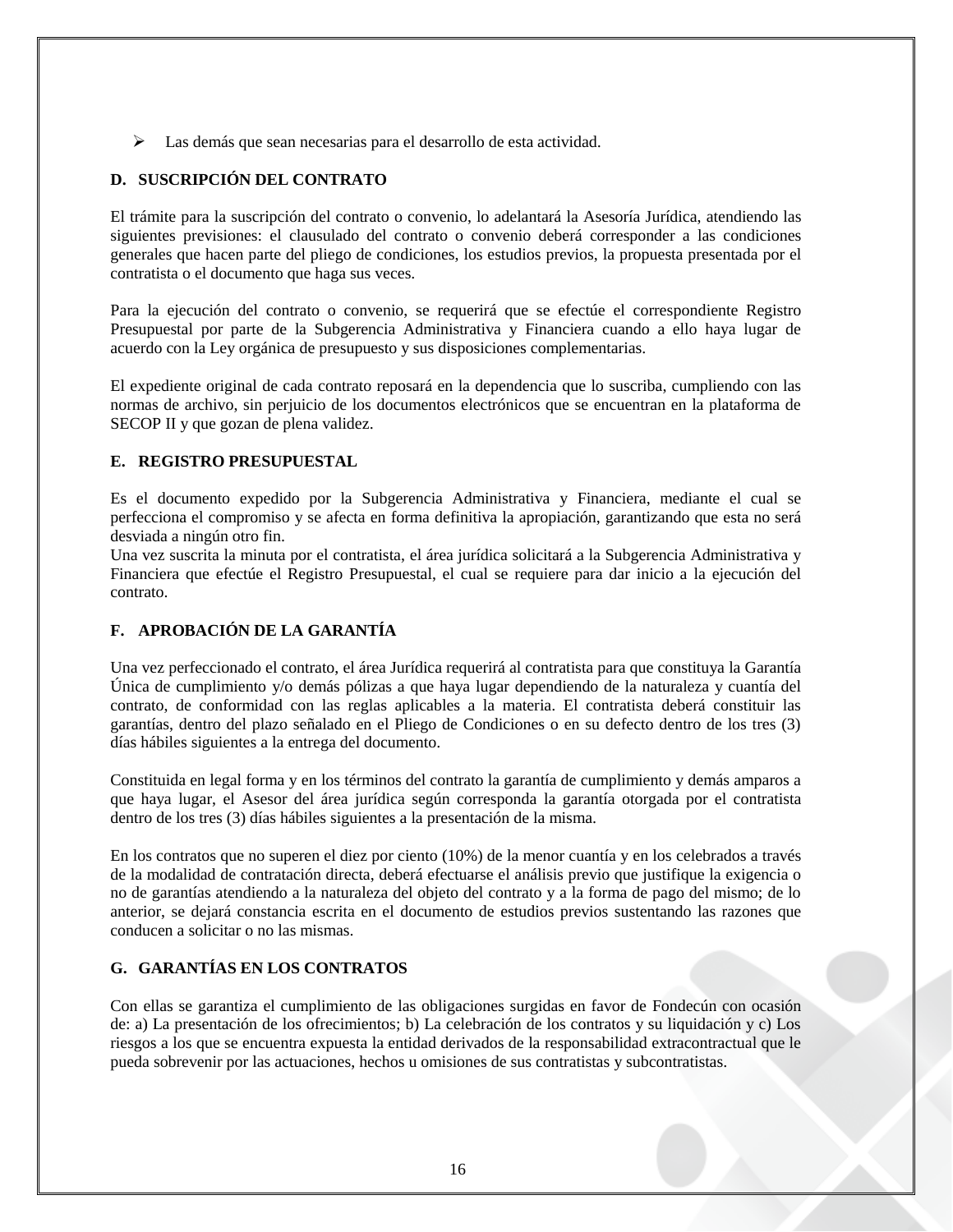## <span id="page-16-0"></span>**H. CLASES DE GARANTÍAS**

En los procesos de contratación los oferentes o contratistas, únicamente podrán otorgar como mecanismos de cobertura del riesgo, aquellos autorizados por la Ley o el reglamento vigente en la materia.

## <span id="page-16-1"></span>**I. MONTO, VIGENCIA Y AMPAROS O COBERTURAS DE LAS GARANTÍAS**

Se determinarán teniendo en cuenta el objeto, la naturaleza y las características de cada contrato; los riesgos se deben cubrir teniendo en cuenta las reglas establecidas en las normas vigentes aplicables a la materia.

Las particularidades de cada garantía y las disposiciones especiales o excepcionales, deberán ser consideradas al momento de requerirlas desde la elaboración del estudio previo de la respectiva contratación y su cumplimiento deberá ser verificado por el área jurídica.

# <span id="page-16-2"></span>**J. PRESERVACIÓN DE LAS GARANTÍAS**

Para preservar la efectividad de las garantías, en ejercicio de su labor el supervisor y/o interventor deberá advertir inmediatamente al ordenador del gasto o su delegado para la respectiva contratación, de todas aquellas situaciones que puedan afectar la(s) garantía(s). El contratante (ordenador del gasto o su delegado para contratar), informará al garante de aquellas circunstancias que alteren el estado del riesgo, así por ejemplo remitirá, entre otros: la copia de la aprobación de la garantía y sus anexos, de las modificaciones u otro sí del contrato, las actas de suspensión y de reanudación, así como la constancia de las diversas actuaciones que se adelanten con miras a la imposición de multas, cláusula penal pecuniaria y declaratoria de caducidad.

## <span id="page-16-3"></span>**K. INICIO DEL CONTRATO**

Una vez cumplidos los requisitos de perfeccionamiento y ejecución del contrato, se remitirá la información y el link del SECOP al supervisor y/o interventor para que elabore el acta de inicio (en caso de que aplique). Para dichos fines, el supervisor y/o interventor del contrato y el contratista deberán ponerse en contacto para suscribir el acta de inicio, la cual deberá formar parte del expediente del proceso.

# <span id="page-16-4"></span>**L. CONTROL Y SEGUIMIENTO A LA EJECUCIÓN DEL CONTRATO**

Con el fin de proteger la moralidad administrativa, de prevenir la ocurrencia de actos de corrupción y de tutelar la transparencia de la actividad contractual, Fondecún vigilará permanentemente la correcta ejecución del objeto contratado a través de un supervisor o un interventor, según corresponda. El ejercicio de la supervisión y/o Interventoría, se someterá a las previsiones que establezcan la normativa vigente y el presente Manual.

Para este efecto, será obligatorio incluir en el texto de las actas de recibo parcial, final, informes de supervisión y/o interventoría o cualquier otro documento que genere pago con ocasión de un contrato, si el contratista ha sido sancionado con:

- Multas: si ha sido sancionado con multas en el contrato que se reporta, estableciendo la cantidad de las que le hayan sido impuestas.
- > Cláusula penal
- $\triangleright$  Caducidad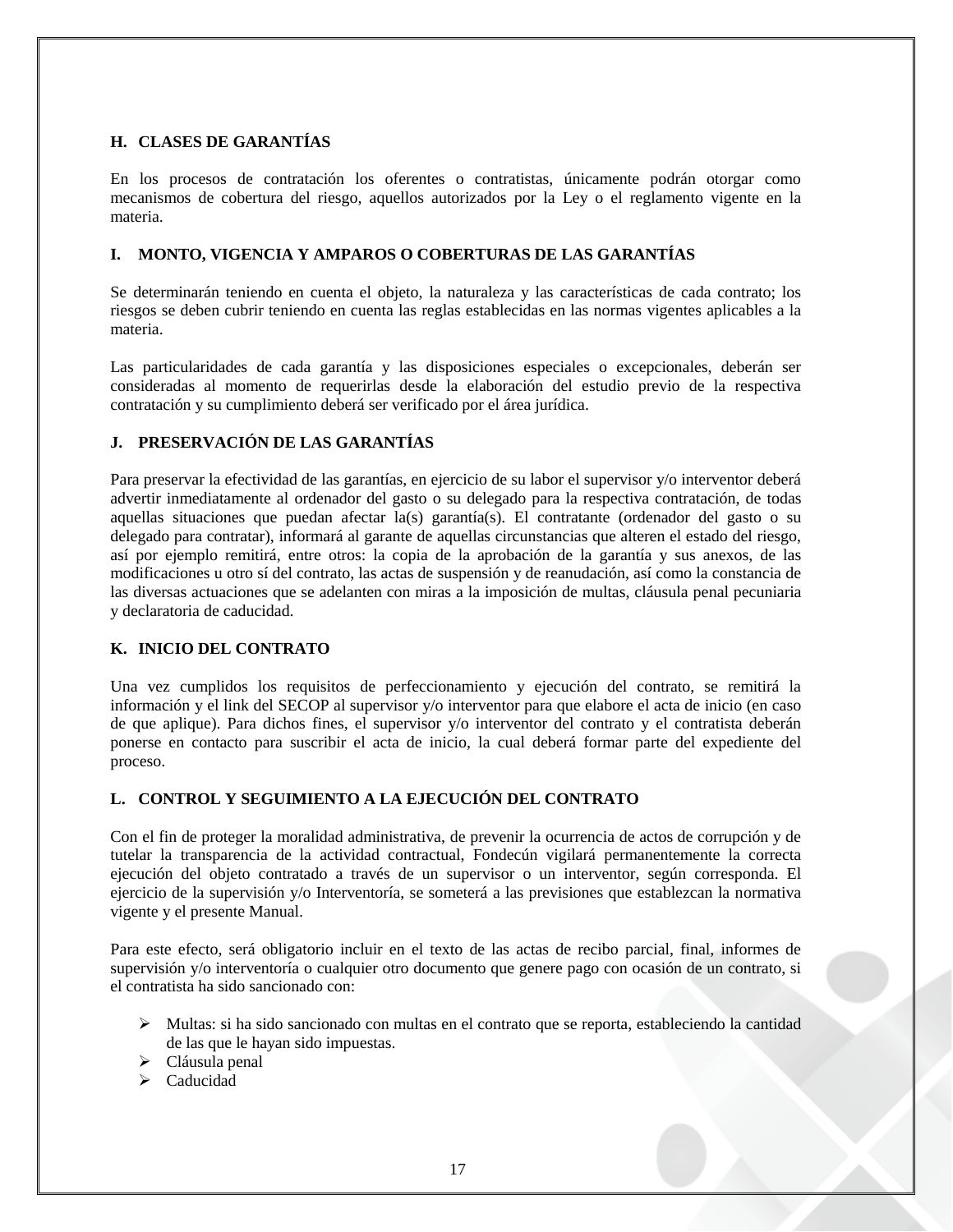Los responsables de cada dependencia, impartirán las instrucciones respectivas a los interventores, supervisores y/o funcionarios encargados de tramitar las órdenes de pago para que de manera oportuna se haga la respectiva anotación.

No podrá técnicamente generarse la orden de pago, hasta tanto no se incluya la información detallada en este acápite.

## <span id="page-17-0"></span>**M. MODIFICACIONES A LOS CONTRATOS**

Si durante la ejecución del contrato se advierten situaciones que afecten la ejecución idónea del contrato o convenio que ameriten modificar el alcance del objeto, obligaciones, condiciones técnicas, valor, plazo entre otras, prorrogar su plazo de ejecución o adicionar su valor, el interventor o supervisor deberá justificarlo durante la vigencia del contrato y allegar previamente y con una antelación no inferior a quince (15) días calendario, salvo que exista justificación, al área jurídica, la documentación soporte para el trámite que corresponda. De la misma forma lo hará cuando dicha solicitud provenga del contratista. Estas modificaciones pueden ser las siguientes:

## <span id="page-17-1"></span>**N. ADICIONES Y PRÓRROGAS**

Las adiciones a los contratos pueden ser en bienes, en servicios o en valor; en estos casos el término contractual es el de **ADICIÓN**. Para realizar una adición, se deberá contar previo a la celebración de la misma con el respectivo Certificado de Disponibilidad Presupuestal (CDP) y ajustarse a lo dispuesto en el en el parágrafo 40° de la Ley 80 de 1993.

Para el caso de las interventorías, debe tenerse en cuenta la regla establecida en el artículo 85° de la Ley 1474 de 2011, o la norma que lo modifique, adicione o derogue.

En el evento de ampliar el plazo de ejecución del contrato, el término contractual es el de **PRÓRROGA**.

En cualquiera de los dos casos (ADICIÓN Y/0 PRÓRROGA), estas deberán estar debidamente justificadas y soportadas. El supervisor o interventor según sea el caso, deberá recomendar y soportar la solicitud de adición y/o prórroga con su respectiva justificación, antes del vencimiento del plazo de ejecución estipulado en el contrato. De la misma forma se hará cuando dicha solicitud provenga del contratista.

## <span id="page-17-2"></span>**O. OTRAS MODIFICACIONES**

Si en desarrollo o en ejecución del contrato se establece la necesidad de ajustar algunos términos o condiciones pactadas, diferentes a la adición y/o prórroga del contrato, que impliquen modificar lo pactado para garantizar la ejecución idónea del objeto contratado y el logro de los objetivos propuestos, se deberá elaborar por parte del interventor o supervisor, la justificación pertinente para el trámite del Otro Sí correspondiente ante el área jurídica con la debida antelación. En todo caso ningún ajuste podrá modificar el objeto del contrato.

## <span id="page-17-3"></span>**P. SUSPENSIÓN DEL CONTRATO**

Si en desarrollo o ejecución del contrato se presentasen circunstancias de fuerza mayor o caso fortuito o circunstancias ajenas a la voluntad de los contratantes, que imposibiliten en forma temporal su normal ejecución, las partes de mutuo acuerdo pueden pactar como mecanismo excepcional la suspensión del mismo.

En la solicitud de suspensión, debe indicarse el término exacto que durará la misma; al reiniciarse la ejecución del contrato, el interventor o supervisor deberá exigir al contratista que ajuste la vigencia y el valor de los amparos establecidos en las garantías solicitadas en el contrato.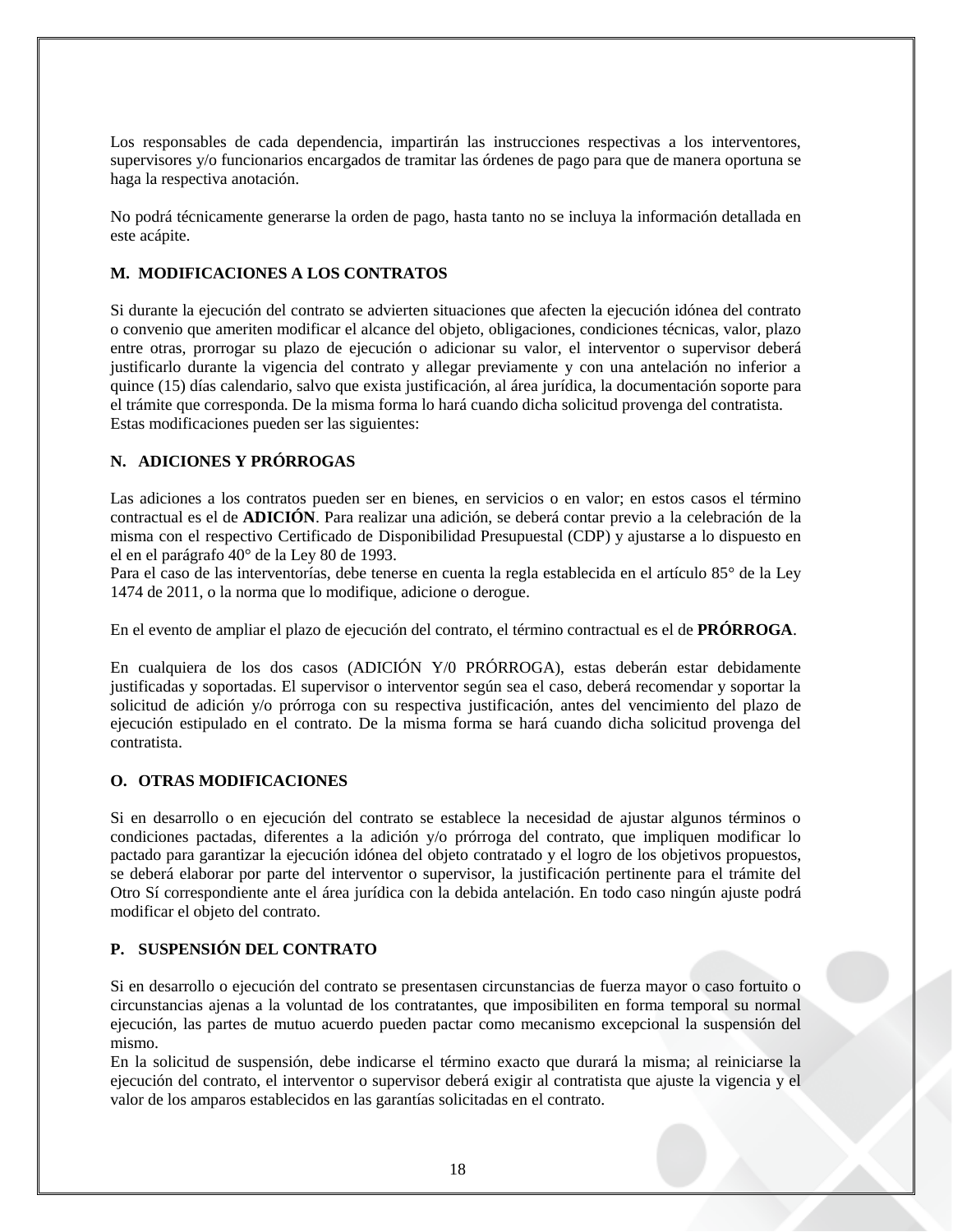Toda suspensión y reinicio deben constar en acta suscrita por el supervisor y/o interventor del contrato y el contratista, documento que debe obrar en el expediente contractual.

## <span id="page-18-0"></span>**Q. CESIÓN DEL CONTRATO**

Los contratos que suscriba Fondecún, de acuerdo con lo dispuesto en el inciso 2° del artículo 41° de la Ley 80 de 1993, son intuito personae, razón por la cual como norma general no son susceptibles de cesión, salvo que exista aprobación escrita y expresa de Fondecún. En consecuencia, el contratista tampoco podrá en ningún caso subcontratar totalmente la ejecución del contrato.

## <span id="page-18-1"></span>**R. TERMINACIÓN ANTICIPADA DE LOS CONTRATOS**

El contrato puede darse por terminado por mutuo acuerdo de las partes, por decisión unilateral de la administración o por orden judicial.

La terminación por mutuo acuerdo, procede cuando las partes así lo acuerden atendiendo a la autonomía de la voluntad de cada una de ellas, la cual tiene el carácter de vinculante para las mismas.

Fondecún puede dar por terminado unilateralmente el contrato, en aquellos casos establecidos en los artículos 17° y 44° de la Ley 80 de 1993.

La terminación judicial ocurre cuando alguna de las partes acude ante autoridad competente para tal fin y esta así lo determina.

#### <span id="page-18-2"></span>**S. PUBLICACIÓN DEL CONTRATO**

La minuta de los contratos suscritos por Fondecún, se publicarán en el Sistema Electrónico para la Contratación Pública - SECOP, conforme lo dispuesto en las normas vigentes aplicables sobre la materia.

## <span id="page-18-3"></span>**3. ETAPA POSCONTRACTUAL**

Comprende los trámites tendientes a efectuar la liquidación del contrato de mutuo acuerdo, unilateral por parte de la Entidad o judicial según el caso. Dentro de la cual se presenta la oportunidad para aclarar todas las controversias que se pueden presentar entre las partes, (Contratante, Contratista y Garante) o presentar las reclamaciones a que haya lugar.

Igualmente comprende la realización de reclamaciones al contratista y su garante frente al incumplimiento de las obligaciones poscontractuales.

La liquidación del contrato, deberá ser proyectada por el Supervisor o Interventor del contrato, según sea el caso y deberá ser suscrita por el Contratista y el ordenador del gasto o su delegado.

Esta etapa inicia una vez vence el plazo ejecución del contrato y va hasta el cierre del expediente del proceso de contratación. Es el periodo en el cual contratante y contratista realizan una revisión a las obligaciones contraídas respecto a los resultados financieros, contables, técnicos y legales de las mismas.

## <span id="page-18-4"></span>**A. LIQUIDACIÓN DE LOS CONTRATOS**

De conformidad con lo establecido en las disposiciones vigentes sobre la materia, los contratos de tracto sucesivo, aquellos cuya ejecución o cumplimiento se prolongue en el tiempo y los demás que lo requieran, serán objeto de liquidación.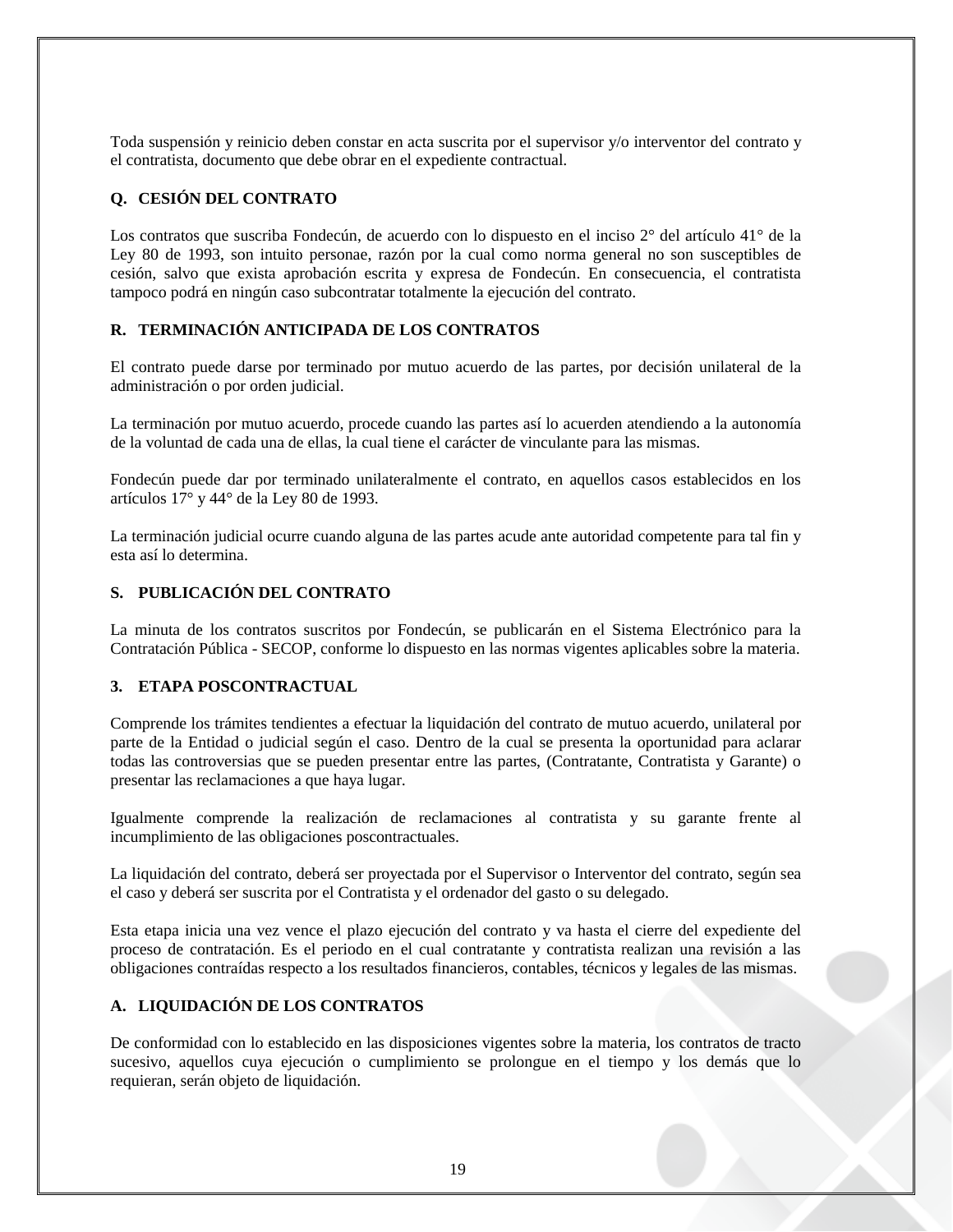En esta etapa las partes acordarán los ajustes, revisiones y reconocimientos a que haya lugar y dejarán en el acta de liquidación, la constancia de los acuerdos, conciliaciones y transacciones a que llegaren para poner fin a las divergencias presentadas y poder declararse a paz y salvo.

Para la liquidación, se exigirá al contratista la extensión o ampliación, si es del caso, de las garantías solicitadas en el contrato, a fin de avalar las obligaciones que deba cumplir con posterioridad a la extinción del contrato.

## <span id="page-19-0"></span>**B. TÉRMINO PARA LA LIQUIDACIÓN DE LOS CONTRATOS**

En cumplimiento de la normativa vigente, serán objeto de liquidación los contratos de ejecución sucesiva y aquellos que por su naturaleza así lo requieran.

De conformidad con la Ley 1150 de 2007, la liquidación de los contratos tiene tres tiempos definidos:

- i) Mutuo acuerdo dentro del plazo convenido y a falta de éste, dentro de los cuatro meses siguientes a la expiración del término del contrato;
- ii) Unilateralmente por parte de la entidad, dentro de los dos meses siguientes al vencimiento del plazo para la liquidación por mutuo acuerdo cuando intentando aquella el contratista no se hace presente o no se llega a ningún acuerdo; y
- iii) De común acuerdo o unilateralmente, dentro de los dos años siguientes al vencimiento de los dos meses ya señalados, tiempo que corresponde a la caducidad de la acción contractual fijada en el Código de Procedimiento Administrativo y Contencioso Administrativo (Ley 1437 de 2011).

## <span id="page-19-1"></span>**C. ALCANCE DE LA LIQUIDACIÓN**

Se efectuará un balance de la ejecución administrativa, técnica, financiera y legal de las prestaciones del contrato y se suscribirán los acuerdos con el fin de declararse a paz y salvo. En caso de no lograrse un acuerdo pleno entre las partes, cada una de ellas podrá dejar las constancias que considere pertinentes.

## <span id="page-19-2"></span>**D. SOPORTES PARA LA LIQUIDACIÓN**

Los interventores o supervisores del contrato, presentarán la totalidad de los soportes que amparen la liquidación del mismo y remitirán el proyecto del acta correspondiente al ordenador del gasto o al delegatario.

## <span id="page-19-3"></span>**E. CONDICIONAMIENTOS**

En todos aquellos contratos que requieran de liquidación, el último desembolso o pago a favor del contratista, deberá condicionarse a la suscripción del acta de liquidación contractual.

La dependencia que dio origen al contrato hará un seguimiento al cumplimiento de las obligaciones exigibles con posterioridad a la liquidación del mismo, tales como la garantía de calidad, estabilidad, el suministro de repuestos, etc. En caso de presentarse incumplimiento en las referidas obligaciones, se tomarán las acciones administrativas y judiciales que correspondan.

En todo caso, vencidos los términos de las garantías de calidad, estabilidad y mantenimiento o las condiciones de disposición final o recuperación ambiental de las obras o bienes, se debe dejar constancia del cierre del expediente del proceso de contratación.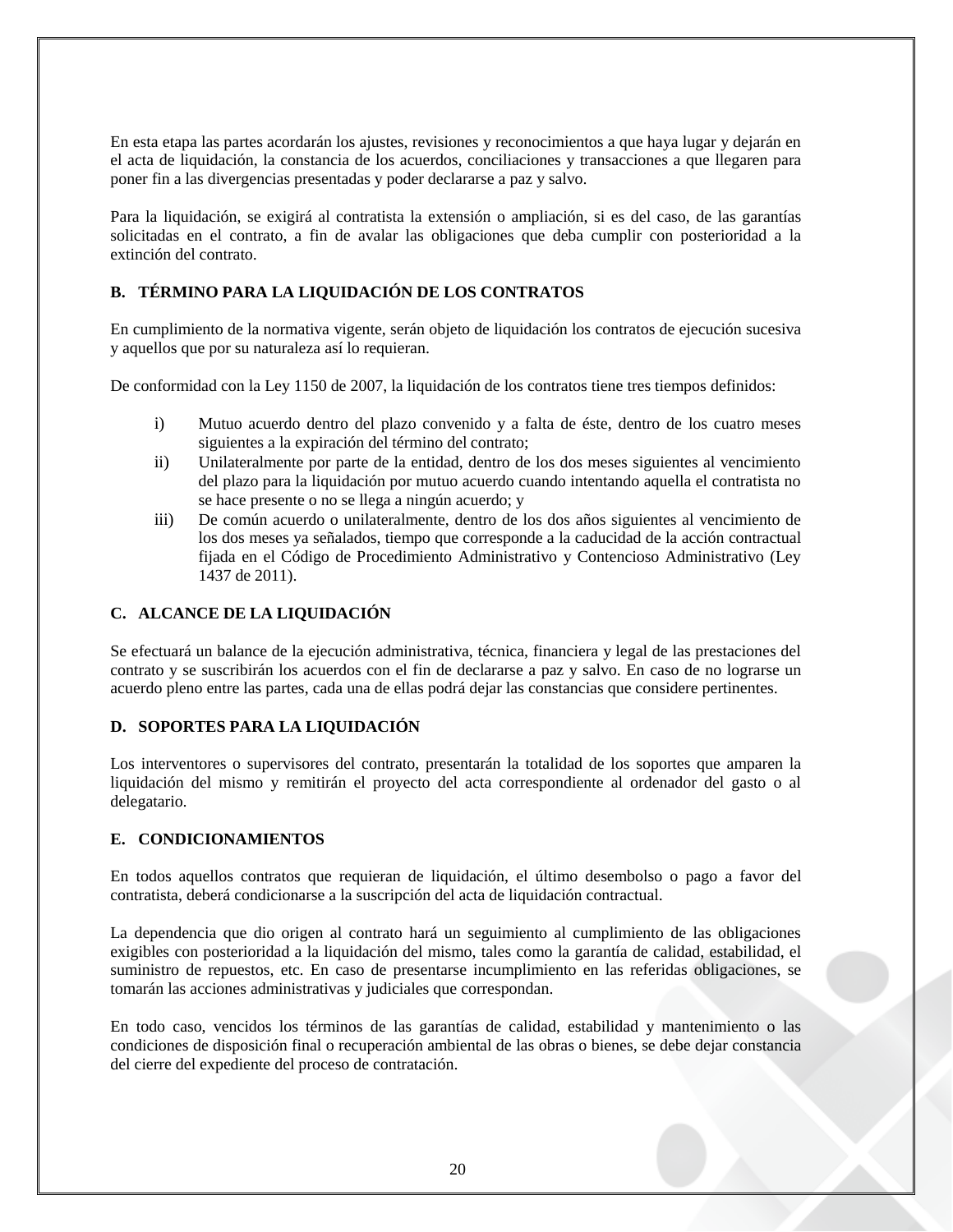# **CAPÍTULO IV**

#### <span id="page-20-1"></span><span id="page-20-0"></span>**PROCEDIMIENTOS PARA CADA UNA DE LAS MODALIDADES DE CONTRATACIÓN**

## **ASPECTOS COMUNES A LOS PROCESOS DE CONTRATACIÓN**

## <span id="page-20-3"></span><span id="page-20-2"></span>**1. COMITÉ ASESOR EVALUADOR**

Previo al inicio del proceso de contratación se designará el Comité Asesor - Evaluador de cada proceso, el cual tendrá como función principal la de asesorar, en los términos de Ley al ordenador del gasto o su delegado en los diferentes asuntos; en especial en los procesos de contratación por Licitación Pública, Selección Abreviada, Concurso de Méritos y Contratación de Mínima Cuantía, quienes deberán realizar dicha labor de manera objetiva, ciñéndose a las reglas contenidas en el pliego de condiciones.

El Comité Asesor y Evaluador, estará conformado por un número impar de servidores públicos adscritos a cada dependencia o por particulares contratados para dicha actividad, todos con experiencia y conocimiento en relación con el objeto a contratar, quienes deberán estar plenamente identificados en el acto mediante el cual se conforma. Si se trata de Concurso de Méritos el comité estará conformado por un evaluador técnico, financiero y jurídico.

Los integrantes del Comité Asesor y Evaluador, deberán contar con la competencia y la imparcialidad suficiente que les permita evaluar la calidad de las propuestas, conocer los objetivos de los servicios a contratar, las metas y los fines de cada dependencia y estarán sujetos al régimen de inhabilidades, incompatibilidades y conflicto de intereses de consagración constitucional y legal.

Por tales circunstancias, en el acto administrativo mediante el cual se designa el respectivo comité, deberá dejarse constancia expresa del periodo durante el cual los integrantes del Comité Asesor y Evaluador deberán declararse impedidos o los interesados en el proceso de contratación podrán recusar a los integrantes del comité.

## <span id="page-20-4"></span>**2. PUBLICACIONES EN EL SISTEMA ELECTRÓNICO PARA LA CONTRATACIÓN PÚBLICA – SECOP**

El área jurídica será responsable de realizar la publicación de todos los procedimientos y actos asociados a los procesos de contratación, salvo los asuntos expresamente sometidos a reserva.

El área jurídica deberá designar el funcionario que se encarga de crear y configurar la cuenta de la Entidad Estatal en el SECOP I y/o SECOP II. La configuración comprende: i) autorizar el acceso por parte de los usuarios compradores a la cuenta de la Entidad Estatal; (ii) definir los roles y permisos que tienen estos usuarios para participar en los diferentes procesos de contratación que se realicen a través del SECOP I y/o SECOP II; (iii) administrar la biblioteca de documentos; entre otros.

El usuario administrador debe ser una persona designada por el ordenador del gasto, que conozca el funcionamiento de la contratación de la Entidad y que cuente con los conocimientos y el tiempo necesario para cumplir con las responsabilidades de administrador.

El área jurídica deberá velar por que los documentos publicados en el SECOP, guarden exacta correspondencia con los documentos que reposan en las carpetas del proceso de contratación. La publicación de los documentos en el Sistema Electrónico para la Contratación Pública - SECOP, deberá ajustarse a lo dispuesto en la normativa vigente sobre la materia.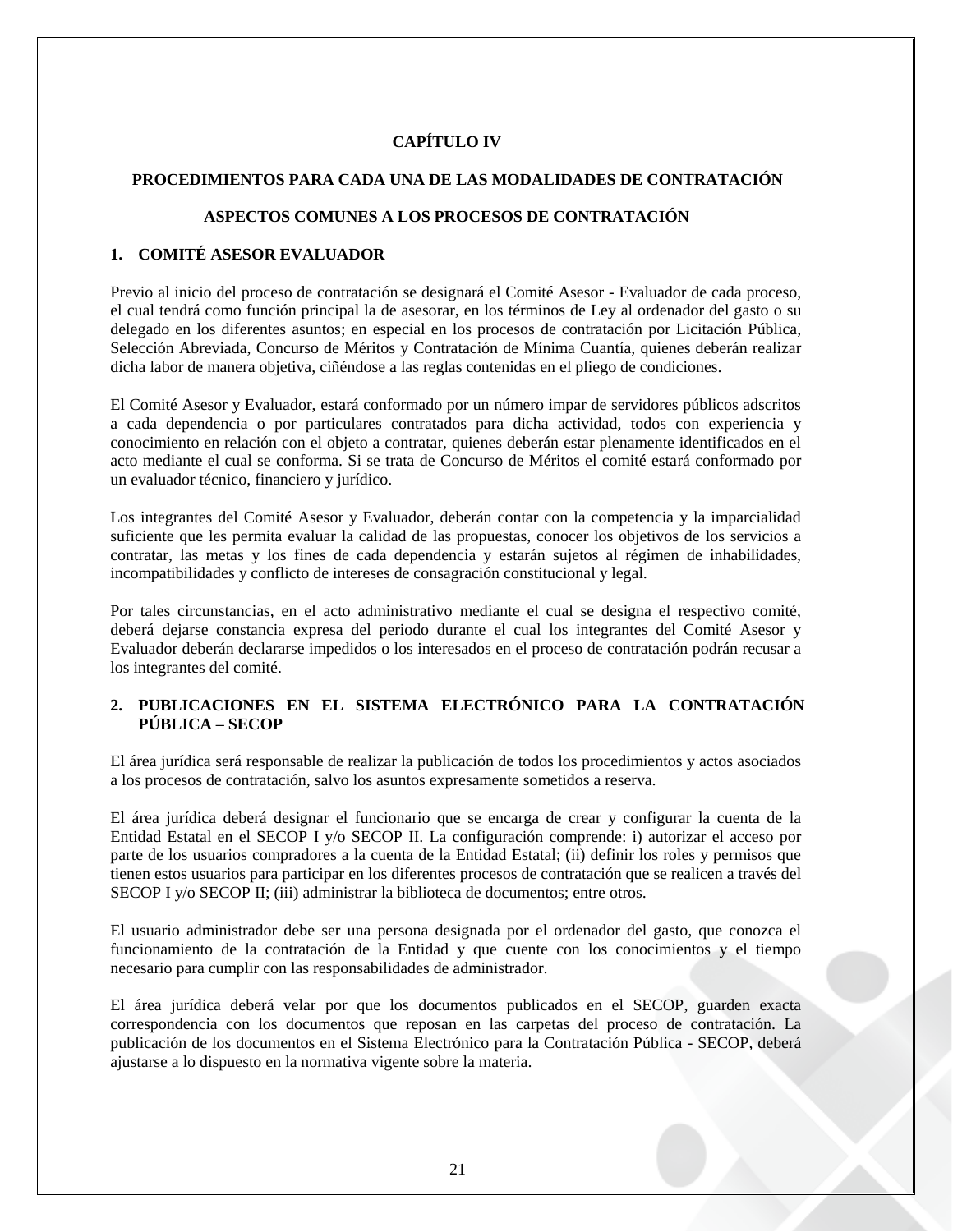# <span id="page-21-0"></span>**3. SOLUCIÓN DE CONTROVERSIAS**

Los conflictos que se generen con ocasión de la suscripción, ejecución, terminación y/o liquidación del contrato, se solucionarán mediante los mecanismos de conciliación y transacción establecidos por la normatividad vigente y si éstos llegaren a fracasar, a través de un tribunal de arbitramento que decidirá en derecho.

# <span id="page-21-1"></span>**4. LICITACIÓN PÚBLICA**

La regla general para la escogencia de contratistas es la Licitación Pública, salvo que el contrato a celebrar se encuentre entre las excepciones previstas para la contratación a través de las otras modalidades; es decir, si el contrato a celebrar no se encuentra entre las causales de Selección Abreviada, Concurso de Méritos y Contratación Directa y además tiene una cuantía superior a mil salarios mínimos mensuales legales vigentes (1000 S.M.M.L.V.), el contratista será seleccionado a través del procedimiento previsto para la Licitación Pública.

## <span id="page-21-2"></span>**5. SELECCIÓN ABREVIADA**

De conformidad con lo señalado en la normatividad vigente sobre la materia, Fondecún adelantará este tipo de contratación en los eventos establecidos en el numeral 2° del artículo 2° de la Ley 1150 de 2007.

# <span id="page-21-3"></span>**6. CONCURSO DE MÉRITOS**

De conformidad con lo dispuesto en la normatividad vigente, Fondecún adelantará un concurso de méritos, para la suscripción de los contratos de consultoría, definidos en el numeral 2° del artículo 32° de la Ley 80 de 1993 relacionados con la adquisición de bienes, prestación de servicios y/o ejecución de obras para el funcionamiento y/o proyectos de inversión de la entidad. En la contratación de consultores, Fondecún podrá utilizar el sistema de concurso abierto o el sistema de concurso con precalificación.

# <span id="page-21-4"></span>**7. CONTRATACIÓN DIRECTA**

Fondecún seleccionará a los contratistas mediante la modalidad de contratación directa cuando el contrato a celebrar se fundamente en una de las causales establecidas en el numeral 4° del artículo 2° de la Ley 1150 de 2007.

Cuando proceda la celebración de un contrato bajo la modalidad de contratación directa, cada dependencia deberá justificar tal situación mediante la expedición de un acto administrativo, el cual deberá contener como mínimo:

- > La causal que invoca para contratar directamente.
- $\triangleright$  El objeto del contrato.
- El presupuesto para la contratación y las condiciones que exigirá al contratista.
- El lugar en el cual los interesados pueden consultar los estudios y documentos previos.

No debe expedirse el acto administrativo de justificación de la contratación directa cuando el objeto del contrato a celebrar sea la prestación de servicios profesionales y de apoyo a la gestión de la entidad o la contratación de empréstitos.

# <span id="page-21-5"></span>**8. ASOCIACIONES PÚBLICO PRIVADAS**

El estudio y selección de los contratistas en la modalidad de selección de Asociaciones Público Privadas, y responderá a los criterios de ley, decretos y al Manual de Contratación de la entidad.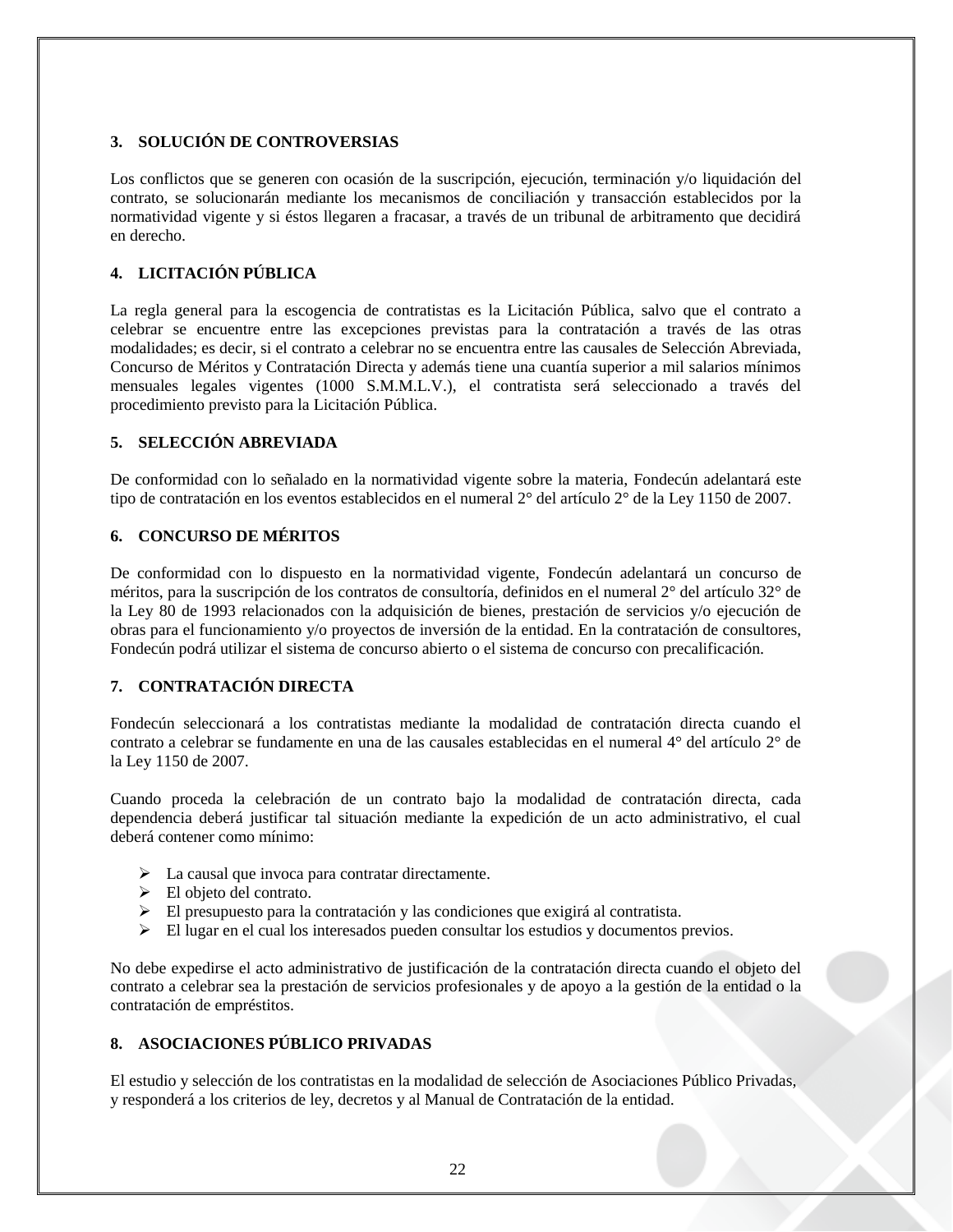# <span id="page-22-0"></span>**9. CONTRATACIÓN DE MÍNIMA CUANTÍA**

Es la modalidad de contratación aplicable a los procesos cuyo presupuesto oficial sea inferior al diez por ciento (10%) de la menor cuantía de Fondecún, independientemente de su objeto y cuyas reglas se determinan exclusivamente en el artículo 94° de la Ley 1474 de 2011 y la normatividad vigente sobre la materia.

# **CAPÍTULO V**

## **RÉGIMEN SANCIONATORIO EN MATERIA CONTRACTUAL**

<span id="page-22-2"></span><span id="page-22-1"></span>De conformidad con lo dispuesto en la normatividad vigente sobre la materia, para la imposición de multas, sanciones y declaratorias de incumplimiento, así como para la estimación de los perjuicios sufridos por la entidad contratante y a efecto de respetar el debido proceso, la entidad observará el procedimiento establecido en el artículo 86° de la Ley 1474 de 2011, o en las normas que lo modifiquen, adicionen o deroguen.

El procedimiento adoptado para la imposición de multas, exigencia de cláusula penal y declaratoria de caducidad, se soporta en el principio fundamental del debido proceso y los principios que regulan la función pública. En este sentido, no se podrá imponer multa alguna sin que se surta el procedimiento señalado o con posterioridad a que el contratista haya ejecutado la obligación pendiente.

En la imposición de sanciones y el ejercicio de facultades excepcionales, se observarán las siguientes reglas internas de procedimiento.

El interventor o supervisor informará a la entidad mediante escrito, sobre los incumplimientos del contratista y en general sobre las circunstancias que puedan generar el ejercicio de prerrogativas o facultades excepcionales por parte de Fondecún.

El área jurídica o quien haga sus veces, recomendará al ordenador del gasto o su delegado el inicio de la actuación administrativa correspondiente, para lo cual se garantizará el debido proceso al contratista y su garante, igualmente recomendará la imposición de la sanción o el ejercicio de las facultades excepcionales previstas en la normativa vigente.

Las actuaciones administrativas se someterán a las reglas previstas en el Estatuto Anticorrupción y en lo que no se oponga a estas reglas, por las normas contenidas en el Código de Procedimiento Administrativo y de lo Contencioso Administrativo, en especial lo previsto para garantizar el principio de publicidad y contradicción.

| PROCEDIMIENTO ADMINISTRATIVO |                  |                                                                                                                                                                                                                                                  |                                |  |  |  |  |  |
|------------------------------|------------------|--------------------------------------------------------------------------------------------------------------------------------------------------------------------------------------------------------------------------------------------------|--------------------------------|--|--|--|--|--|
| <b>SANCIONATORIO</b>         |                  |                                                                                                                                                                                                                                                  |                                |  |  |  |  |  |
| <b>ETAPA</b>                 | <b>ACTIVIDAD</b> | <b>DESCRIPCIÓN</b>                                                                                                                                                                                                                               | <b>RESPONSABLES</b>            |  |  |  |  |  |
|                              | Inicio           | El Supervisor y/o interventor presentará por escrito al<br>ordenador del gasto o su delegado, los hechos y las<br>pruebas que tenga en su poder y que se relacionen y<br>evidencien con el presunto incumplimiento por parte<br>del contratista. | Supervisor y/o<br>Interventor. |  |  |  |  |  |
|                              |                  | El ordenador del gasto o su delegado citará al<br>contratista por escrito a Audiencia para debatir lo<br>ocurrido, donde se señalarán, las presuntas evidencias<br>de hecho y jurídicas relacionadas con el posible                              |                                |  |  |  |  |  |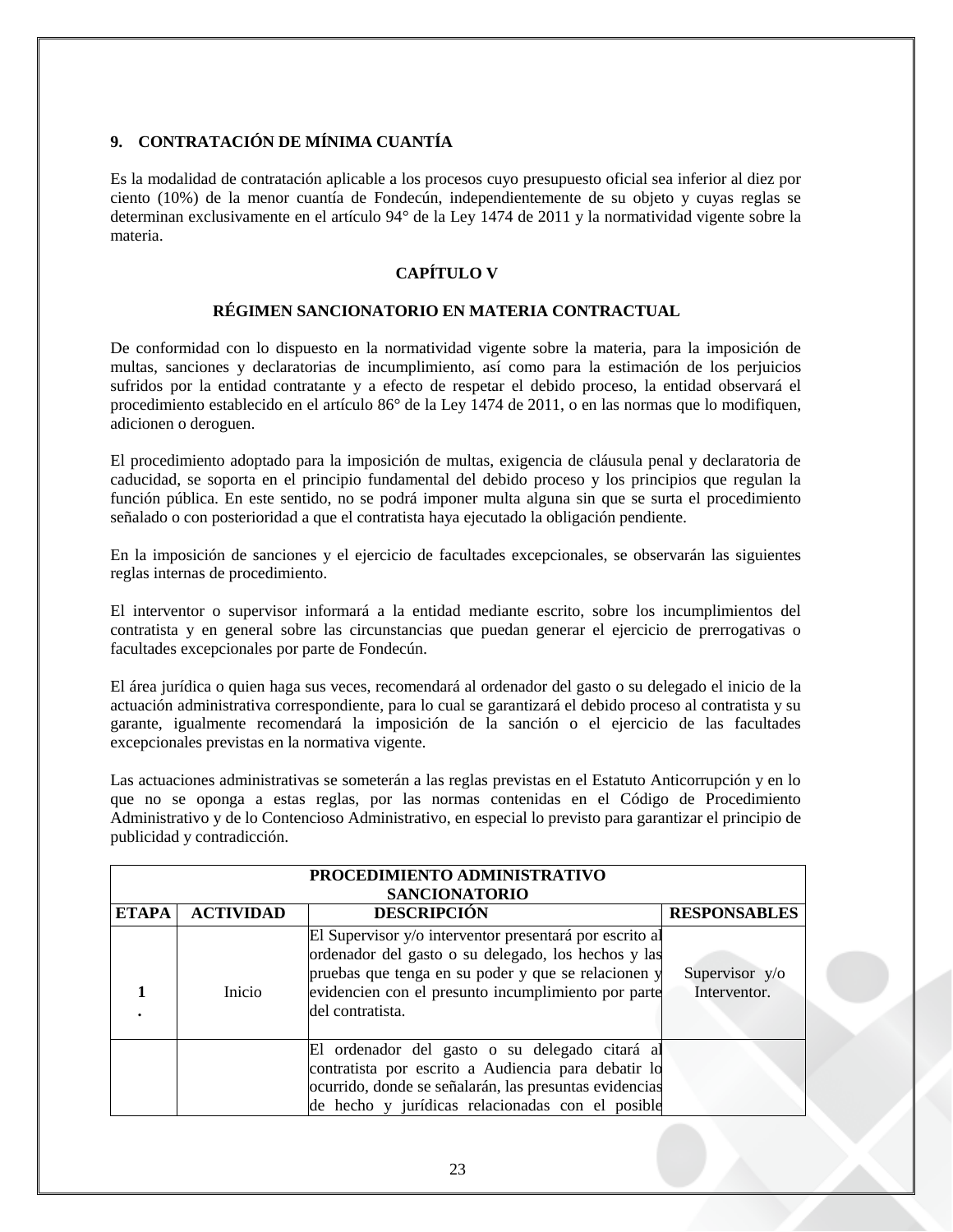| PROCEDIMIENTO ADMINISTRATIVO |                                                           |                                                                                                                                                                                                                                                                                                                                                                                                 |                                                                                      |  |  |
|------------------------------|-----------------------------------------------------------|-------------------------------------------------------------------------------------------------------------------------------------------------------------------------------------------------------------------------------------------------------------------------------------------------------------------------------------------------------------------------------------------------|--------------------------------------------------------------------------------------|--|--|
| <b>ETAPA</b>                 | <b>ACTIVIDAD</b>                                          | <b>SANCIONATORIO</b><br><b>DESCRIPCIÓN</b>                                                                                                                                                                                                                                                                                                                                                      | <b>RESPONSABLES</b>                                                                  |  |  |
|                              |                                                           | incumpliendo de las obligaciones contractuales.<br>En el evento en que la garantía de cumplimiento<br>consista en póliza de seguros, el garante será citado<br>de la misma manera.                                                                                                                                                                                                              |                                                                                      |  |  |
| $\boldsymbol{2}$             | Audiencia                                                 | El ordenador del gasto o su delegado presenta las<br>circunstancias de hecho que motivan la actuación,<br>enuncia las normas o cláusulas posiblemente violadas<br>y las consecuencias derivadas de la actuación del<br>contratista.<br>Se presentan descargos por el contratista y el garante.                                                                                                  | Ordenador<br>del<br>gasto<br>su<br>$\mathbf{O}$<br>$delegado -$<br>área<br>jurídica. |  |  |
|                              |                                                           | Se ordenará la práctica de pruebas que se consideren<br>conducentes, procedentes y pertinentes, ya sean<br>ordenas de oficio o a petición de parte.                                                                                                                                                                                                                                             |                                                                                      |  |  |
|                              |                                                           | Las pruebas deben ser legalmente practicadas y<br>aportadas al trámite.                                                                                                                                                                                                                                                                                                                         |                                                                                      |  |  |
| 3                            | Decisión                                                  | Mediante Resolución,<br>proferida<br>en audiencia y<br>debidamente motivada, la entidad<br>decide<br>sobre la procedencia de la imposición o no de la<br>multa, sanción o declaratoria de incumplimiento.                                                                                                                                                                                       | Ordenador<br>del<br>gasto<br>$\mathbf 0$<br>su<br>delegado.                          |  |  |
| 4                            | Notificación<br>y Recurso                                 | Será notificada en audiencia.<br>Solo procede el recurso de reposición el cual se<br>interpondrá, sustentara y decidirá en la misma<br>audiencia.                                                                                                                                                                                                                                               | Ordenador<br>del<br>gasto<br>su<br>$\mathbf{O}$<br>$delegado -$<br>área<br>jurídica. |  |  |
| 5.                           | Ejecutoria y<br>Efectos del<br>Acto<br>Administrati<br>VO | Una vez en firme la sanción impuesta, se remite<br>comunicación con copia del acto administrativo<br>sancionatorio a la Subgerencia Administrativa y<br>Financiera para que efectúe los descuentos,<br>compensaciones o inicie el cobro coactivo a que haya<br>lugar.<br>efectivas<br>Se hacen<br>las<br>garantías<br>que sean<br>procedentes y que hayan sido otorgadas por el<br>contratista. | Área jurídica.                                                                       |  |  |
| 6.                           | Publicidad<br>e<br>informació<br>n                        | De conformidad con lo dispuesto en la normativa<br>vigente, las sanciones ejecutoriadas deben publicarse<br>en el SECOP.<br>De igual forma debe remitirse copia a la Cámara de<br>Comercio y a la Procuraduría General de la Nación.                                                                                                                                                            | Área jurídica.                                                                       |  |  |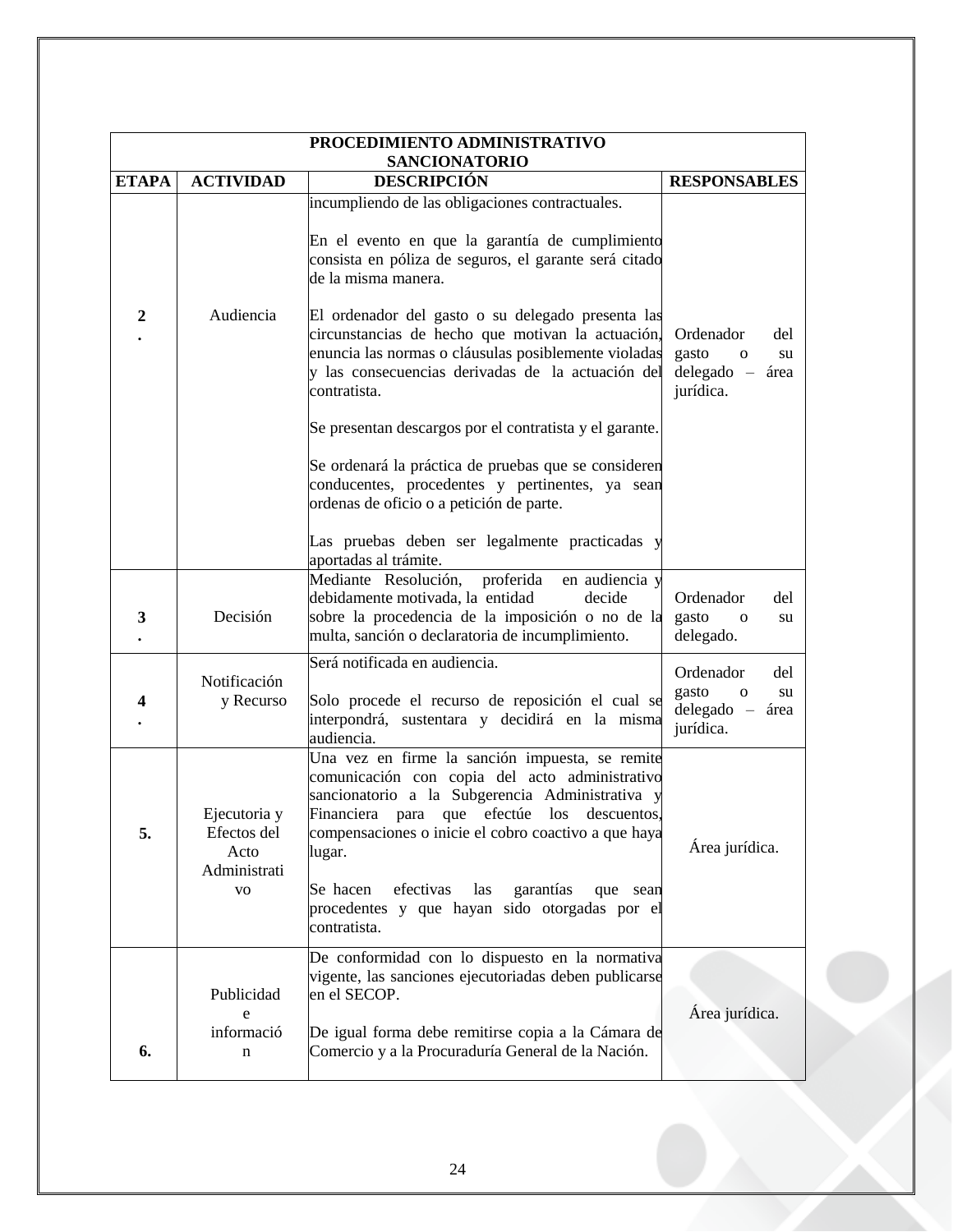## **PARTE II**

#### <span id="page-24-1"></span><span id="page-24-0"></span>**MANUAL DE VIGILANCIA Y CONTROL DE LA EJECUCIÓN CONTRACTUAL**

# **CAPÍTULO I**

#### <span id="page-24-3"></span><span id="page-24-2"></span>**GENERALIDADES DE LA VIGILANCIA Y CONTROL EN LA EJECUCIÓN CONTRACTUAL**

#### <span id="page-24-4"></span>**1. OBJETO**

El objeto del presente Manual es el de servir de herramienta de trabajo, estableciendo los lineamientos básicos, reglas, obligaciones y responsabilidades que deberán cumplir los servidores públicos y/o contratistas en ejercicio de sus funciones de control y vigilancia a la ejecución de las obligaciones contractuales de los contratistas de Fondecún, de tal manera que se cumpla con los compromisos adquiridos con estos y se dé cumplimiento a los fines de la contratación estatal.

## <span id="page-24-5"></span>**2. ÁMBITO DE APLICACIÓN**

Este manual aplica para el ejercicio de la labor de control y vigilancia sobre los contratos suscritos por Fondecún para los casos que demande la adquisición de bienes, prestación de servicios y/o ejecución de obras para el funcionamiento y/o proyectos de inversión de la entidad.

No obstante, el presente manual se aplicará a la labor de interventoría y/o supervisión de los contratos suscritos en desarrollo de las líneas de negocio (Administración de recursos destinados a la ejecución de proyectos y Gerencia de Proyectos), considerando que los controles, acciones y gestiones adelantadas por la interventoría y/o supervisión no son opuestos al régimen de contratación.

Su aplicación inicia con la celebración del contrato y concluye con la entrega del informe final y la totalidad de todos los documentos soportes que permitan liquidar el contrato objeto de control y vigilancia. El alcance más importante de este manual, es el de servir como marco de referencia para llevar a un buen término los contratos suscritos por Fondecún en virtud de la adquisición de bienes, prestación de servicios y/o ejecución de obras para el funcionamiento y/o proyectos de inversión de la entidad.

#### <span id="page-24-6"></span>**3. FINALIDAD DEL CONTROL Y LA VIGILANCIA**

De conformidad con lo establecido por el artículo 83° de la Ley 1474 de 2011, la finalidad del control y la vigilancia sobre los contratos estatales es la de proteger la moralidad administrativa, con el fin de prevenir la ocurrencia de actos de corrupción y tutelar la transparencia de la actividad contractual.

Las actividades de control y la vigilancia implican el estricto seguimiento al cumplimiento de las obligaciones a cargo del contratista por parte de la entidad contratante.

Fondecún vigilará permanentemente la correcta ejecución del objeto contratado a través de un supervisor o un interventor, según corresponda.

Tanto los Interventores como los Supervisores, son colaboradores en la ejecución de los contratos, por lo tanto, su gestión es de vital importancia, ya que de esta depende la calidad de los productos y la satisfacción de las necesidades de la comunidad.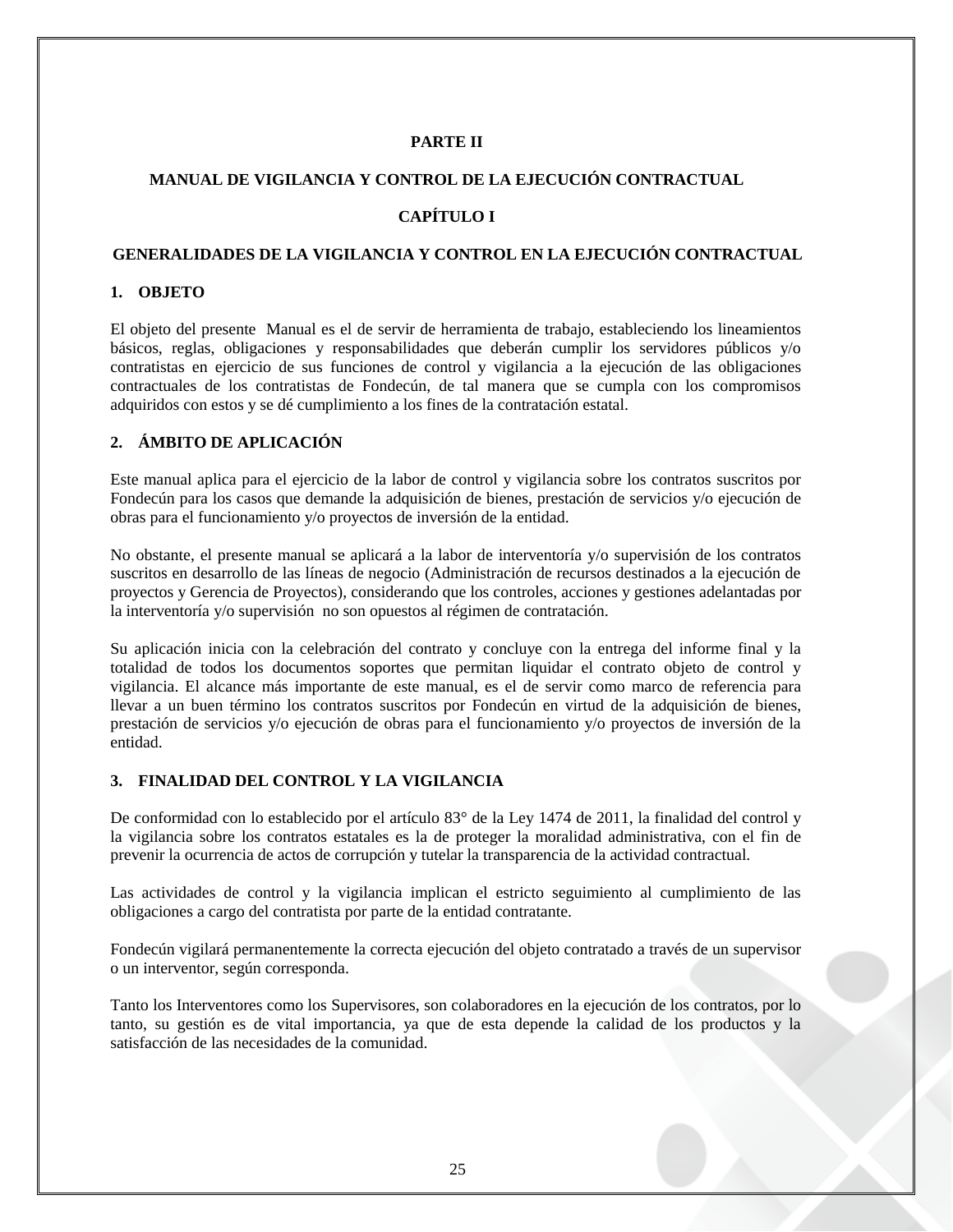#### <span id="page-25-0"></span>**4. PRINCIPIOS APLICABLES A LA LABOR DE CONTROL Y VIGILANCIA**

Tanto los supervisores como interventores, deben interpretar y aplicar este Manual a la luz de los principios consagrados en el artículo 209° de la Constitución Política, en el artículo 3° del Código de Procedimiento Administrativo y de lo Contencioso Administrativo, artículos 3°, 4° y 5° de la Ley 80 de 1993, en las leyes especiales y procurar la aplicación de principios como el del debido proceso, igualdad, imparcialidad, buena fe, moralidad, participación, responsabilidad, transparencia, publicidad, coordinación, eficacia, economía y celeridad los cuales se definen a continuación, así:

- **a. Celeridad.** Es el impulso oficioso de todos los procedimientos que se desarrollan dentro de la interventoría o supervisión. En virtud de este principio todas las personas deben procurar eliminar todos los trámites innecesarios con los cuales se pretenda dilatar las diferentes actividades a desarrollarse.
- **b. Control.** Bajo este principio se encierran cinco verbos rectores, como son: verificar, evaluar, controlar, inspeccionar y revisar, verbos que son la columna vertebral dentro del ejercicio de la supervisión o interventoría.
- **c. Coordinación.** Para lograr que las acciones y proyectos adelantados por Fondecún culminen a cabalidad, es necesario que todas las actuaciones sean articuladas con los delegados por las Subgerencias y los contratistas.
- **d. Economía.** Todas las normas y procedimientos deben ser utilizados de tal manera que se dé agilidad a las decisiones, desarrollándolas en el menor tiempo y la menor cantidad de gastos**.**
- **e. Ecuación contractual.** Mantener la igualdad entre los derechos y obligaciones que surjan en el momento de contratar.
- **f. Efectividad.** Es la medida de impacto de la gestión tanto en el logro de los resultados planificados, como en el manejo de los recursos utilizados y disponibles.
- **g. Eficacia.** Con la cual se logra que los objetivos se cumplan oportunamente.
- **h. Eficiencia.** Es la relación que existe entre el resultado alcanzado y los recursos utilizados; esto se logra realizando todo lo apropiado, para la busca del efecto deseado.
- **i. Igualdad.** Orienta a que en todas las situaciones similares se debe dar el mismo trato, es decir que se debe ser imparcial en todas las actividades que se desarrollen.
- **j. Imparcialidad.** Es la rectitud, equidad, neutralidad, objetividad con las cuales se debe actuar al ejercer las funciones asignadas, con la cual se garantiza los derechos de todas las personas sin importar su condición.
- **k. Moralidad.** Con la cual se busca el bien común, por lo tanto, hay que actuar aplicando siempre la honestidad y el respeto.
- **l. Publicidad.** Es divulgar oportunamente todos los procesos y procedimientos, mediante comunicaciones, notificaciones, publicaciones o en el medio ordenado por la Ley.
- **m. Responsabilidad.** Es el valor que le permite a las personas reflexionar, administrar, orientar y valorar las consecuencias de sus actos, de cómo afrontar las situaciones que se le presenten de la manera más positiva e integral, siempre en pro del cumplir con los fines de la contratación.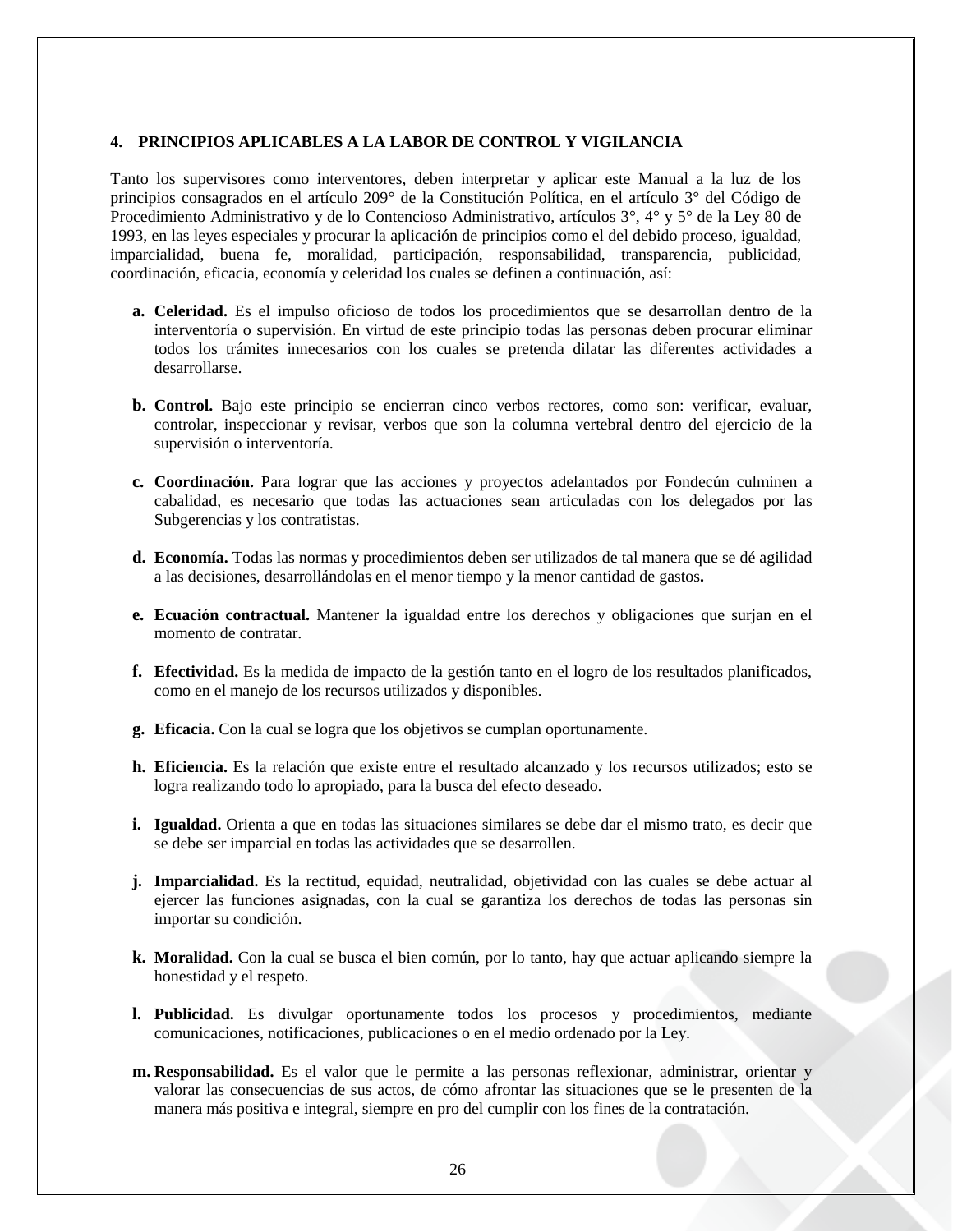**n. Transparencia.** Por medio de la cual se logra que todas las actividades desarrolladas y la información que de ellas se desprendan, sean tan claras que todas las personas las puedan conocer**.**

#### <span id="page-26-0"></span>**5. CONSIDERACIONES BÁSICAS**

Este Manual establece un marco general que sirve de guía para el desarrollo armónico de las obligaciones asignadas tanto a los supervisores como a los interventores; estos deberán tener en cuenta que:

- $\triangleright$  Todos los documentos que se generen en desarrollo de las actividades de control y vigilancia se deben archivar en orden cronológico de acuerdo con las normas de la Ley General de Archivo.
- $\triangleright$  Suministrar oportunamente toda la información que se le requiera sobre el avance, estado y desarrollo de la ejecución del contrato.
- $\triangleright$  Deben velar estrictamente por el cumplimiento de las obligaciones a cargo del contratista de acuerdo con lo dispuesto en el contrato, los estudios previos, el pliego de condiciones y demás documentos que hagan parte del contrato.
- $\triangleright$  Verificar el cumplimiento de la normatividad vigente por parte de Fondecún y el contratista.
- $\triangleright$  Poner en conocimiento de Fondecún, los posibles actos de corrupción, así como de alertar oportunamente sobre posibles incumplimientos.

#### <span id="page-26-1"></span>**6. NORMATIVIDAD APLICABLE**

Artículos 3°, 4°, 5° y 14° de la Ley 80 de 1993, en los cuales están consagrados los derechos y deberes que tienen la administración frente al cumplimiento de los fines estatales, la continua y eficiente prestación de los servicios públicos.

Artículo 26° de la Ley 80 de 1993.

Artículo 82° al 85° de la Ley 1474 de 2011.

Ley 734 del 2002, normas técnicas obligatorias y demás normas concordantes.

Ley 1882 de 2018.

## <span id="page-26-2"></span>**7. OBLIGATORIEDAD DE EJERCER CONTROL Y VIGILANCIA A LA EJECUCIÓN CONTRACTUAL**

Todos los contratos que suscriba Fondecún para la adquisición de bienes, prestación de servicios y/o ejecución de obras para el funcionamiento y/o proyectos de inversión de la entidad deben contar con supervisión o interventoría según corresponda independientemente del régimen bajo el cual se suscriban.

De acuerdo con lo establecido por el numeral 1°, inciso 2° del artículo 32° de la Ley 80 de 1993, en los contratos de obra pública que hayan sido celebrados como resultado de un proceso de licitación, la interventoría deberá ser contratada con una persona independiente de la entidad contratante y del contratista.

En concordancia con lo dispuesto en el artículo 85° de la Ley 1474 de 2011, los contratos de interventoría podrán prorrogarse por el mismo plazo que se haya prorrogado el contrato objeto de vigilancia. En tal caso el valor podrá ajustarse en atención a las obligaciones del objeto de interventoría, sin que resulte aplicable lo dispuesto en el parágrafo del artículo 40° de la Ley 80 de 1993.

Conforme a lo dispuesto en el parágrafo 1° del artículo 8° de la Ley 1474 de 2011, en adición a la obligación de contar con interventoría, teniendo en cuenta la capacidad de la entidad para asumir o no la respectiva supervisión en los contratos de obra a que se refiere el artículo 32° de la Ley 80 de 1993, los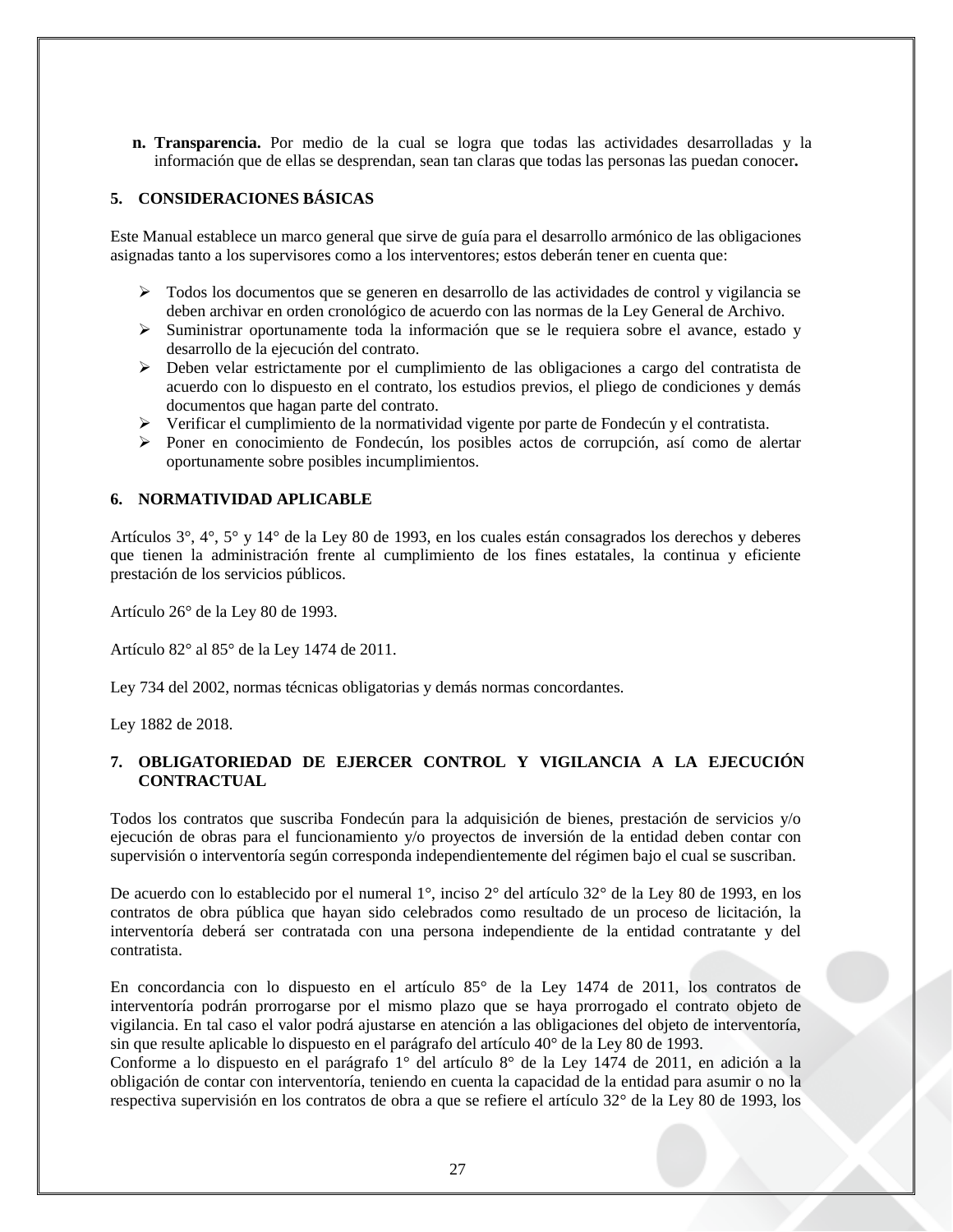estudios previos de los contratos cuyo valor supere la menor cuantía de la entidad, con independencia de la modalidad de contratación, se pronunciarán sobre la necesidad de contar con interventoría.

## <span id="page-27-0"></span>**8. OBJETIVOS DEL CONTROL Y LA VIGILANCIA DE LA EJECUCIÓN CONTRACTUAL**

El desarrollo de las actividades de control y vigilancia busca garantizar que el contratista durante la ejecución del contrato cumpla con las obligaciones pactadas, plazos, términos y demás condiciones contractuales, con lo cual se está procurando y garantizando la correcta y oportuna inversión de los recursos asignados a la ejecución del contrato.

Así mismo deben colaborar con el contratista en la correcta ejecución del objeto contratado, por lo tanto, es pertinente atender oportunamente los requerimientos que este realice, evitando así los posibles inconvenientes que se puedan presentar en la ejecución del mismo.

Los objetivos principales del control y la vigilancia de la ejecución contractual son el de absolver, controlar, colaborar, exigir, prevenir, solicitar y verificar respetando siempre los límites de sus atribuciones. Conforme a lo anterior, debe entenderse por:

- **Absolver.** En virtud del principio de inmediación, el que ejerza el control y vigilancia es el encargado de resolver las dudas que se presenten en cuanto a la ejecución de los contratos.
- **Colaborar.** El que ejerza el control y vigilancia debe junto con el contratista conformar un grupo de trabajo de profesionales idóneos en cuya labor en conjunto se resuelvan las dificultades de orden técnico, jurídico, administrativo y financiero. Esto no quiere decir que las partes renuncien al ejercicio de sus atribuciones y responsabilidades específicas o pierdan su autonomía e independencia.
- **Controlar.** Función que se desarrolla a través de inspecciones, asesorías, supervisiones, entre otras.
- **Exigir.** Función que se ejerce cuando dentro de la ejecución del contrato no se está cumpliendo estrictamente con las cláusulas pactadas.
- **Prevenir.** Es uno de los objetivos prioritarios en el control y vigilancia de la ejecución contractual y por ende se deben establecer controles y medidas para corregir los conceptos erróneos, impidiendo que se desvíe el objeto del contrato o el incumplimiento de las obligaciones adquiridas.
- **Solicitar.** Pedir oportunamente al contratista, que subsane de manera inmediata faltas que no afectan la validez del contrato, la imposición de una sanción por motivos contractuales o emitir su concepto fundamentado sobre la viabilidad de prórroga, modificación o adición contractual, entre otros temas.
- **Verificar.** Cada uno de los objetivos enunciados se cumplen mediante el control de la ejecución del contrato para poder establecer su situación y nivel de cumplimiento, esta realidad se concreta mediante la aplicación de correctivos, la exigencia del cumplimiento de lo pactado y solución de problemas.

## <span id="page-27-1"></span>**9. FACULTADES DE QUIEN EJERCE EL CONTROL Y LA VIGILANCIA CONTRACTUAL**

De conformidad con lo establecido en el artículo 84° de la Ley 1474 del 2011, quienes ejercen control y vigilancia tienen la facultad de solicitar informes, aclaraciones y explicaciones sobre el desarrollo de la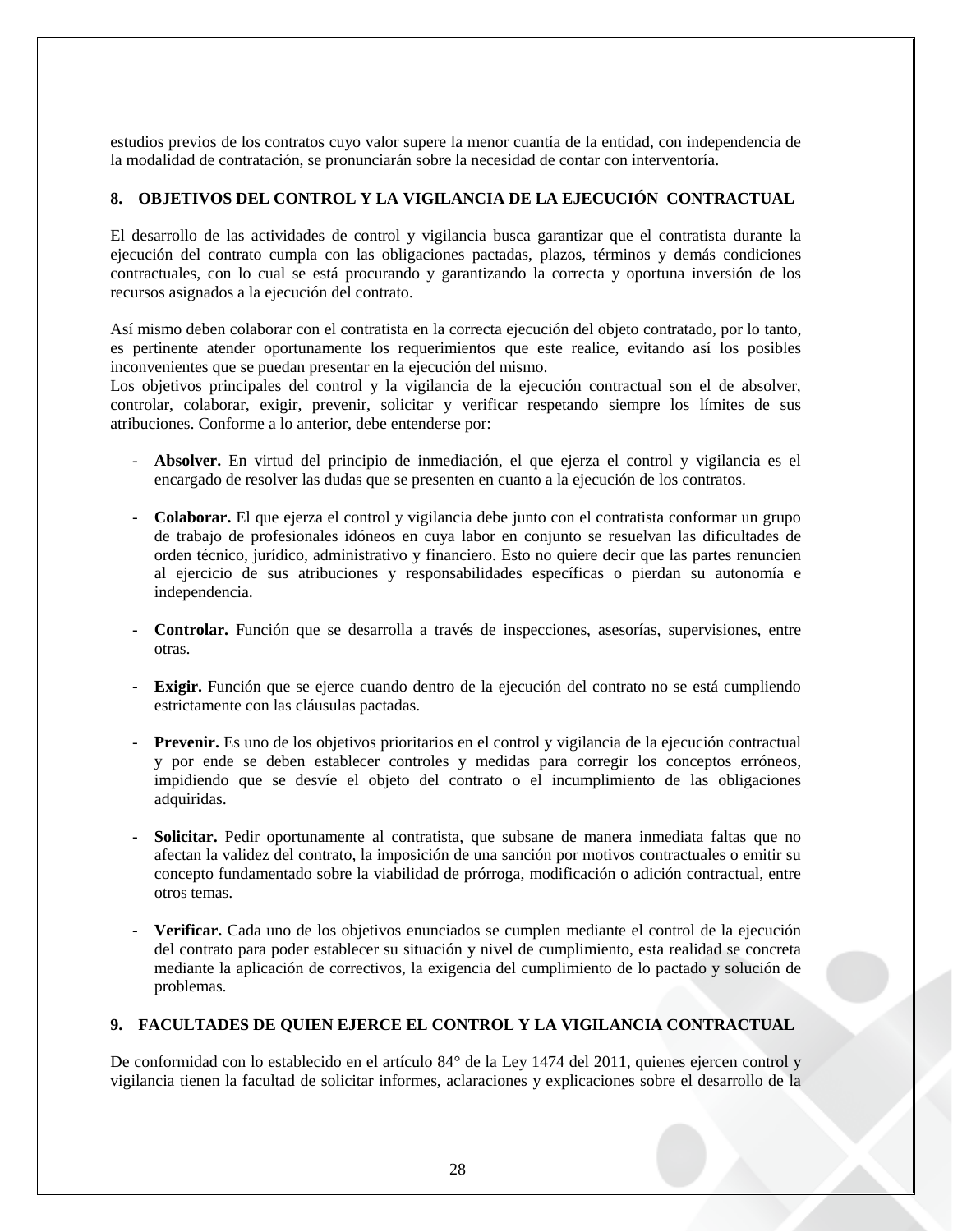ejecución contractual. Igualmente, están facultados para exigir la calidad de los bienes y servicios adquiridos por Fondecún o en su defecto, los exigidos por las normas técnicas obligatorias.

Conforme a lo anterior, son responsables por mantener informado a Fondecún de los hechos o circunstancias que puedan constituir actos de corrupción tipificados como conductas punibles o que puedan poner o pongan en riesgo el cumplimiento del contrato o cuando tal incumplimiento se presente.

Por regla general están facultados para actuar conforme con lo establecido en la Ley, lo previsto en el respectivo contrato y lo regulado en el presente Manual.

#### <span id="page-28-0"></span>**10. PROHIBICIONES DENTRO DEL CONTROL Y VIGILANCIA**

Sin perjuicio de las normas que regulan las inhabilidades e incompatibilidades, las prohibiciones y deberes, Fondecún se abstendrá de contratar interventores y/o designar supervisores que se encuentren en situación de conflicto de intereses, o la norma que la modifique, sustituya o derogue, que puedan afectar el ejercicio imparcial y objetivo de la interventoría y/o supervisión o esté incurso en alguna conducta contemplada en la Ley 734 de 2002.

A los interventores y supervisores les está prohibido:

- **a.** Tomar decisiones que impliquen modificaciones del contrato que está bajo su responsabilidad y cuya competencia corresponde al ordenador del gasto o su delegado.
- **b.** Solicitar y/o recibir, directa o indirectamente, para sí o para un tercero, dádivas, favores o cualquier otra clase de beneficios o prebendas de la entidad contratante, del contratista, o de terceros vinculados a la ejecución del contrato objeto de interventoría o supervisión.
- **c.** Retardar la atención de las funciones a ellos asignadas.
- **d.** Dificultar las actuaciones de las autoridades o el ejercicio de los derechos de los particulares en relación con el contrato objeto de vigilancia.
- **e.** Involucrarse financieramente con alguna persona interesada directa o indirectamente en el contrato objeto de vigilancia.
- **f.** Incumplir con la obligación de confidencialidad que debe tener con la información del contrato objeto de vigilancia.
- **g.** Gestionar indebidamente a título personal asuntos relacionados con el contrato objeto de vigilancia.
- **h.** Exonerar al contratista del cumplimiento de cualquiera de las obligaciones a su cargo.
- **i.** Participar en procesos de contratación que adelante Fondecún, bajo cualquier forma de asociación con el contratista al cual le esté ejerciendo la interventoría
- **j.** Celebrar acuerdos o suscribir documentos que tengan por finalidad establecer obligaciones a cargo de Fondecún, salvo aquellas relacionadas directamente con la actividad de interventoría y que no modifiquen, adicionen o prorroguen las obligaciones a cargo de Fondecún.
- **k.** Autorizar la ejecución de ítems no previstos sin la aprobación del ordenador del gasto o su delegado, formalizada mediante la modificación contractual requerida.
- **l.** Modificar o cambiar los formatos e instructivos que hacen parte integral del presente Manual, sin antes ser revisados y evaluados por el área jurídica y el responsable de Planeación.

#### <span id="page-28-1"></span>**11. RESPONSABILIDAD DE QUIEN EJERCE EL CONTROL Y VIGILANCIA DE LA EJECUCIÓN CONTRACTUAL**

Los interventores y supervisores responderán en materia penal, disciplinaria, fiscal y patrimonial, tanto por el cumplimiento de las obligaciones derivadas del contrato y/o designación, como por los hechos u omisiones que les sean imputables y causen daño o perjuicio a Fondecún, derivados de la celebración y ejecución de los contratos respecto de los cuales hayan ejercido o ejerzan las funciones de control y supervisión.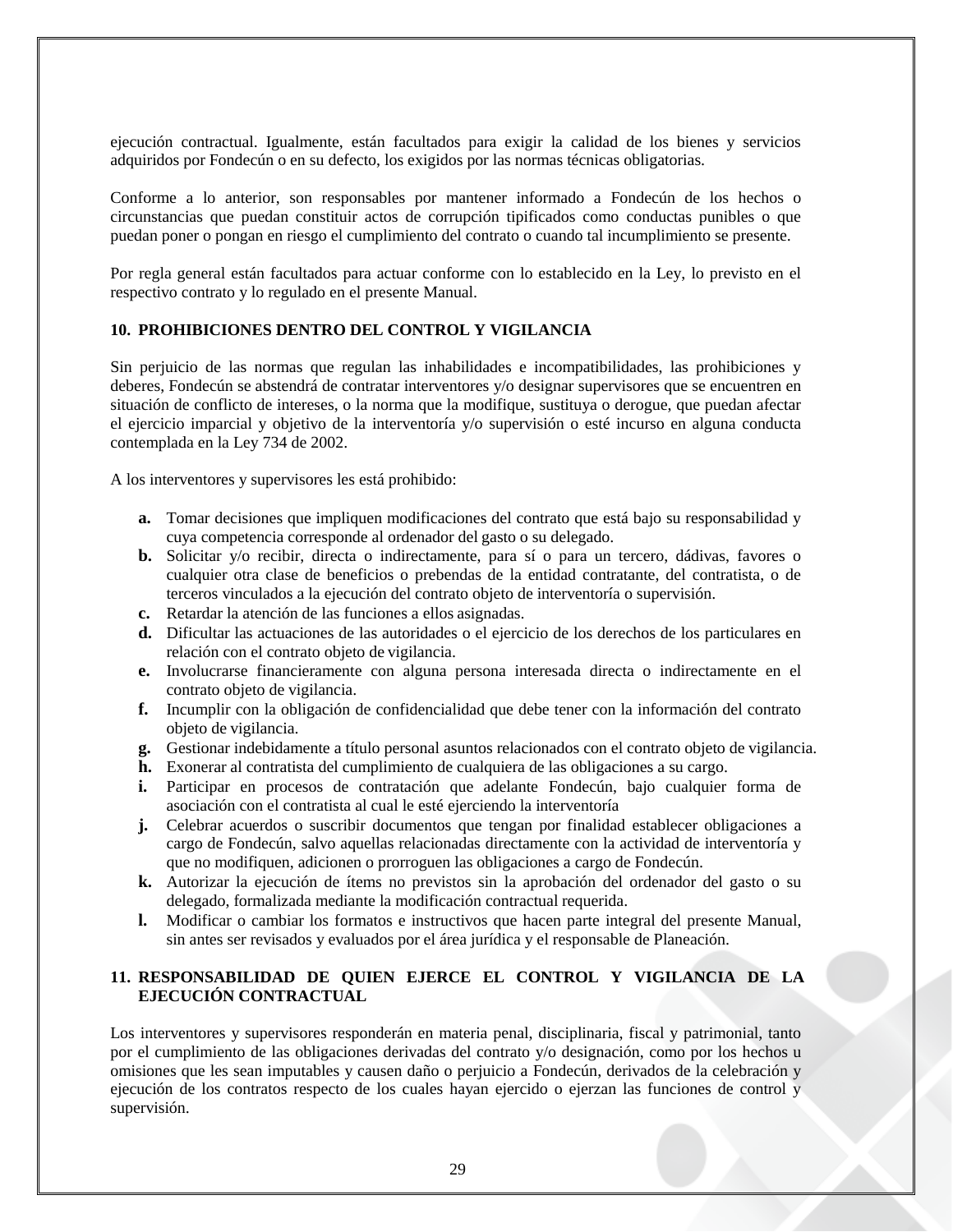## <span id="page-29-0"></span>**A. RESPONSABILIDAD PENAL**

En el capítulo tercero, cuarto y quinto del Código Penal Colombiano (Ley 599 de 2000) están tipificadas varias conductas, relacionadas con la celebración indebida de contratos; estos son entre otros:

- $\triangleright$  Violación del régimen legal o constitucional de inhabilidades e incompatibilidades (art. 408 $^{\circ}$  del Código Penal modificado por el artículo 33° de la Ley 1474 de 2011).
- $\triangleright$  Interés indebido en la celebración de contratos (artículo 409 $^{\circ}$  del Código Penal modificado por el artículo 33° de la Ley 1474 de 2011).
- Contrato sin cumplimiento de requisitos legales (artículo 410° del Código Penal modificado por el artículo 33° de la Ley 1474 de 2011).
- Acuerdos Restrictivos de la Competencia (artículo 410 $^{\circ}$  A., adicionado por el art. 27 $^{\circ}$  de la Lev 1474 de 2011).
- Tráfico de influencias de servidor público (art. 411° del Código Penal modificado por el artículo 33° y el artículo 134° de la Ley 1474 de 2011).
- Enriquecimiento ilícito (artículo 412°, modificado por el artículo 29° y el artículo 33° de la Ley 1474 de 2011).

## <span id="page-29-1"></span>**B. RESPONSABILIDAD DISCIPLINARIA**

Cuando de servidores públicos se trate, estarán sujetos a todo el régimen disciplinario señalado en las Leyes 734 de 2002 y 1474 de 2011, por lo tanto, pueden incurrir en falta disciplinaria por incumplimiento de deberes, extralimitación de sus funciones o incursión en las prohibiciones señaladas en la Ley.

Respecto de los interventores, esto es los particulares que cumplen funciones públicas, estarán sujetos a la responsabilidad disciplinaria contenida en el artículo 52° y siguientes de la Ley 734 de 2002 y la Ley 1474 de 2011.

Adicionalmente, en virtud de lo dispuesto por el parágrafo del artículo 23° de la Ley 1150 de 2007 *"El servidor público que sin justa causa deje de verificar el pago de los aportes debidos por el contratista al Sistema Integral de Seguridad Social, en los términos antes dichos, incurrirá en causal de mala conducta que será sancionada con arreglo al régimen disciplinario vigente*".

## <span id="page-29-2"></span>**C. RESPONSABILIDAD FISCAL**

La responsabilidad fiscal se desprende de las actuaciones, abstenciones, hechos y omisiones antijurídicas que causen daño a los contratistas, caso en el cual la entidad debe pagar el daño emergente y el lucro cesante (Ley 610 de 2000).

## <span id="page-29-3"></span>**D. RESPONSABILIDAD PATRIMONIAL**

De igual forma, puede ser sometido a la Acción de Repetición, para los casos en los que se condene a la Entidad, como consecuencia de una acción u omisión de éste y del mismo modo, ser llamado en garantía, cuando sin que haya condena, exista una demanda en contra de la Entidad (Ley 678 de 2001 y artículo 90° de la Constitución Política).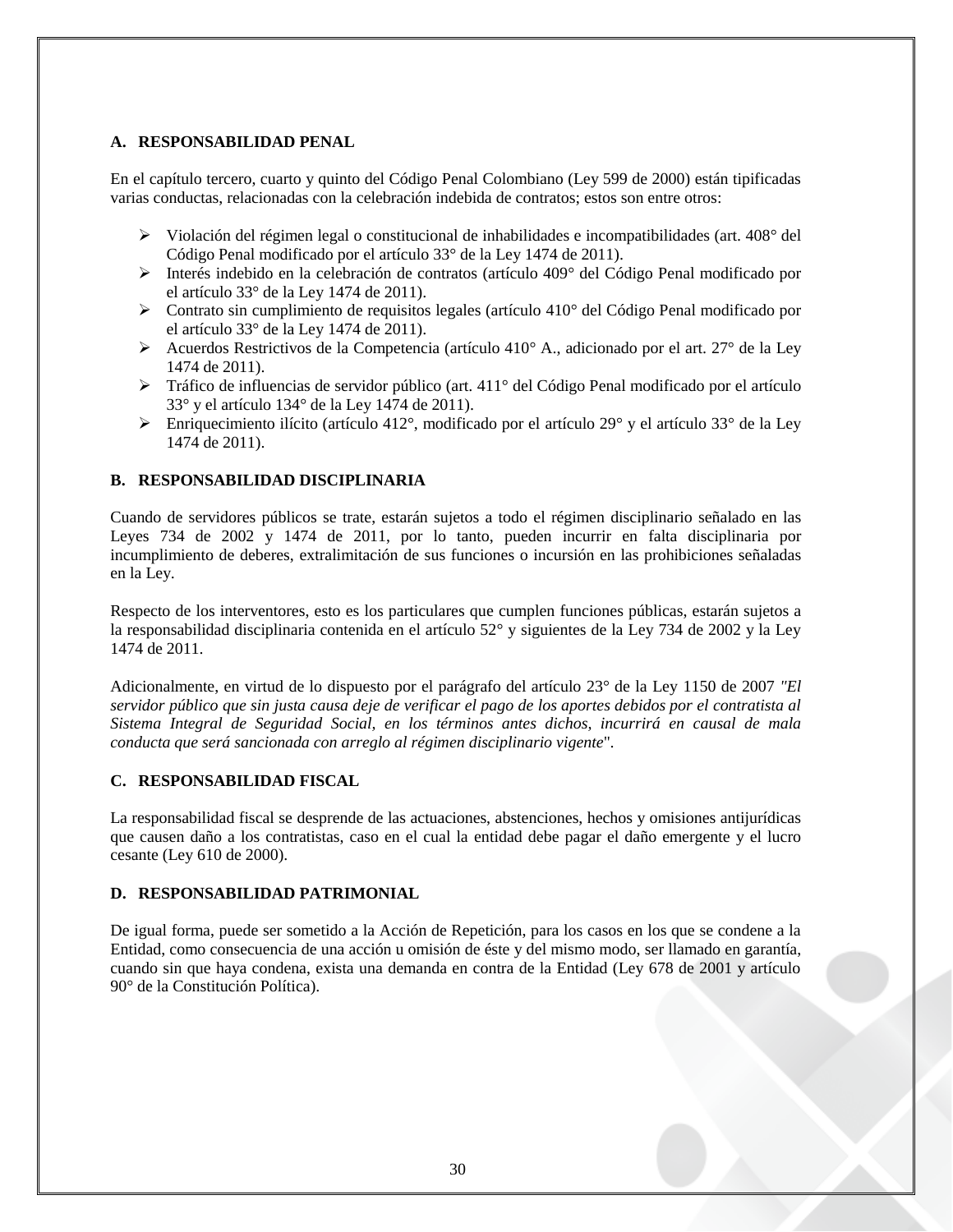## **CAPÍTULO II**

#### **DE LOS INTERVENTORES Y SUPERVISORES**

#### **CONCEPTO**

#### <span id="page-30-3"></span><span id="page-30-2"></span><span id="page-30-1"></span><span id="page-30-0"></span>**1. SUPERVISIÓN**

Consiste en el seguimiento técnico, administrativo, financiero, contable y jurídico que sobre el cumplimiento del objeto del contrato es ejercida directamente por Fondecún, cuando no se requieren conocimientos especializados.

No obstante, lo anterior, de conformidad con lo dispuesto en el inciso 2° del artículo 83° de la Ley 1474 de 2011, Fondecún podrá contratar personal de apoyo para que le brinde el soporte requerido al supervisor del contrato a través de prestación de servicios profesionales y de apoyo a la gestión de la entidad con el objeto de realizar adecuadamente su labor de supervisión que en todo caso estará a cargo del supervisor respectivo.

#### <span id="page-30-4"></span>**2. PERFIL DEL SUPERVISOR**

Es el funcionario designado, que debe cumplir condiciones de idoneidad, experiencia y perfil apropiado relacionado con el objeto contractual. Cuando se habla de idoneidad, se hace referencia a que éste acredite conocimientos técnicos o profesionales relacionados directamente con el objeto del contrato.

#### <span id="page-30-5"></span>**3. INTERVENTORÍA**

Consiste en el seguimiento técnico que sobre el cumplimiento del contrato realice una persona natural o jurídica contratada para tal fin por Fondecún, cuando el seguimiento del contrato suponga conocimiento especializado en la materia o cuando la complejidad o la extensión del mismo lo justifiquen.

No obstante, lo anterior, cuando se encuentre justificado acorde a la naturaleza del contrato principal, se podrá contratar el seguimiento administrativo, técnico, financiero, contable y jurídico del objeto o contrato dentro de la interventoría.

Conforme a lo anterior, para la contratación de la interventoría, el procedimiento que se debe adelantar para la contratación del interventor, es el proceso de concurso de méritos. Por regla general, no serán concurrentes en relación con un mismo contrato, las funciones de supervisión e interventoría. Sin embargo, Fondecún puede dividir la vigilancia del contrato principal, caso en el cual, en el contrato respectivo de interventoría, se deberán indicar las actividades técnicas a cargo del interventor y las demás quedarán a cargo de la entidad a través del supervisor.

En todo caso, el contrato de interventoría debe ser supervisado directamente por la entidad estatal.

#### <span id="page-30-6"></span>**4. PERFIL DEL INTERVENTOR**

Persona natural o jurídica contratada para adelantar actividades de control y vigilancia, la cual deberá contar con idoneidad, conocimientos especializados y experiencia apropiada al objeto de la interventoría y conforme a las condiciones establecidas en un proceso de concurso de méritos.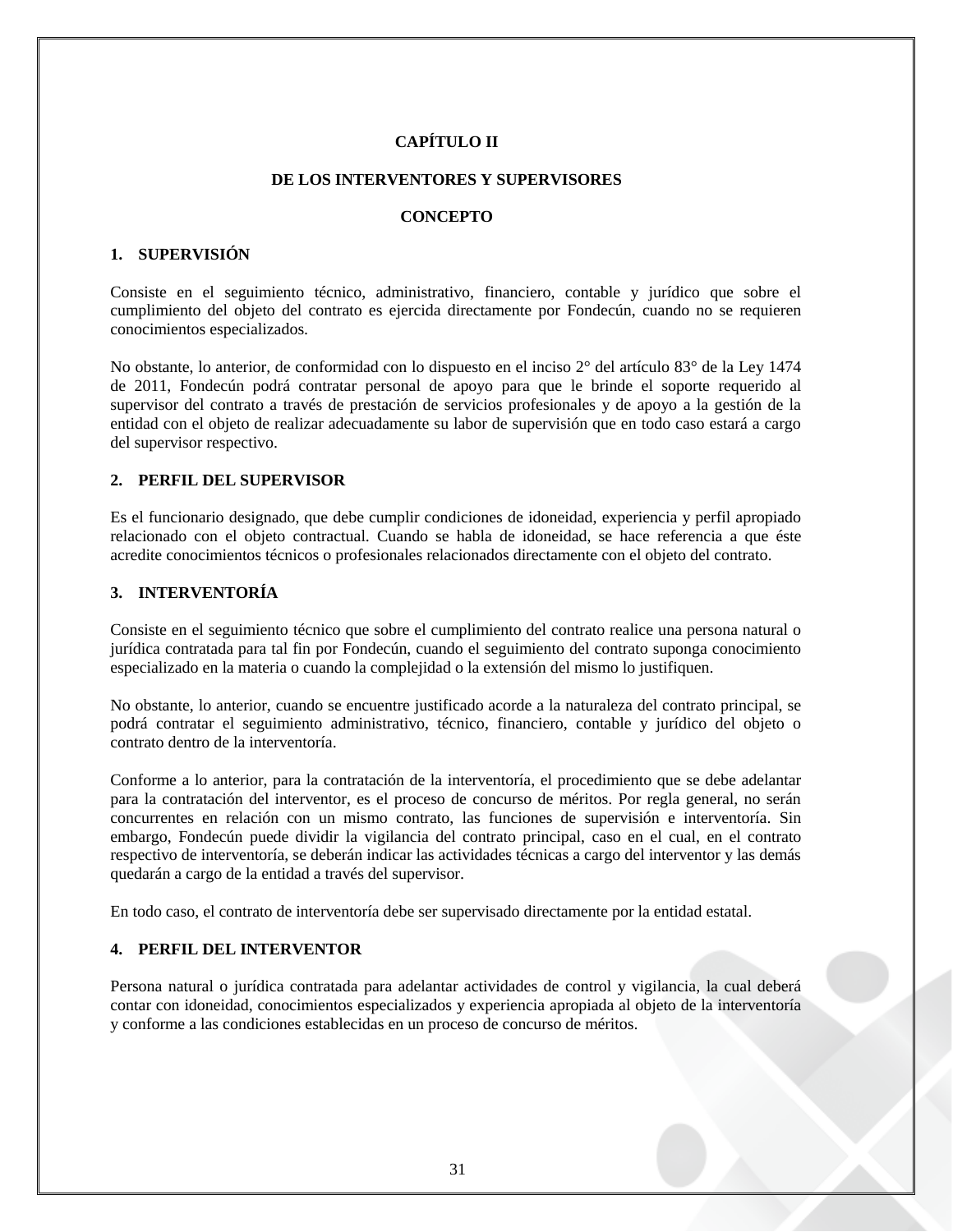#### <span id="page-31-0"></span>**5. OBLIGACIONES DE LOS INTERVENTORES Y SUPERVISORES**

Las actividades de control y vigilancia que deben adelantar los interventores o supervisores, abarcan el seguimiento técnico, administrativo, presupuestal, legal, ambiental y social en la ejecución de los contratos cuya vigilancia se les encomienda.

Para el caso del interventor, en el correspondiente contrato se indicarán cuáles de las siguientes funciones serán ejercidas en desarrollo del contrato.

#### <span id="page-31-1"></span>**6. OBLIGACIONES GENERALES**

- **A.** Realizar control y seguimiento a la ejecución contractual, observando que la misma se realice de acuerdo a los términos y condiciones previstos en el pliego de condiciones o la invitación según sea el caso, en el contrato y demás documentos que hagan parte integral del mismo.
- **B.** Propender por el logro de los objetivos contractuales pactados, participando de manera activa en el equipo que se conforme con el contratista y Fondecún, a fin de resolver conjuntamente todas las dificultades y dudas de orden administrativo, técnico, presupuestal, ambiental, legal y social. Todas las órdenes o instrucciones impartidas por el supervisor o interventor deberán constar por escrito.
- **C.** Responder por los resultados de su gestión y por las decisiones técnicas, administrativas, presupuestales y legales tomadas durante el plazo de ejecución del contrato.
- **D.** Controlar la ejecución del contrato; esto se logra a través de una labor de inspección, asesoría, comprobación y evaluación, por lo tanto, debe verificar el cumplimiento de las condiciones administrativas, técnicas, presupuestales, legales y sociales.
- **E.** Realizar las recomendaciones necesarias que contribuyan a la buena ejecución del contrato.
- **F.** Exigir el estricto cumplimiento de las cláusulas pactadas en el contrato, así como de la normatividad vigente sobre la materia, durante la ejecución del contrato y su liquidación.
- **G.** Informar oportunamente a Fondecún cuando se presenten incumplimientos injustificados por parte del Contratista, para que se adopten las acciones correspondientes de conformidad con lo previsto en la Ley y en el contrato.
- **H.** Rendir los informes correspondientes, sobre el desarrollo y ejecución del contrato.
- **I.** Remitir al encargado de realizar las publicaciones en la página web del SECOP, los documentos que se produzcan durante la ejecución del contrato (modificaciones, adiciones, prórrogas, suspensiones, actas, entre otros), con el propósito de que estos se publiquen en la página en mención, por lo cual deberá remitir el documento el día de su expedición.
- **J.** Llevar estricto control sobre la correspondencia que se produzca con el contratista durante la ejecución del contrato, de tal forma que se garantice una oportuna intervención frente a las solicitudes presentadas, en cumplimiento de las normas de la Ley General de Archivo.
- **K.** Propender por que no se generen conflictos entre las partes y adoptar medidas tendientes a solucionar eventuales controversias.
- **L.** Verificar el cumplimiento por parte del contratista de sus obligaciones en lo que corresponde al Sistema de Seguridad Social en Salud, Riesgos Laborales, Pensiones y aportes parafiscales, de conformidad con lo dispuesto en las normas vigentes sobre la materia.
- **M.** El interventor o supervisor deberá allegar oportunamente los registros y documentos a Fondecún con el fin de que este pueda realizar el control correspondiente, en cumplimiento de las normas de la Ley General de Archivo.
- **N.** Dejar constancia escrita de todas sus actuaciones, órdenes e instrucciones que imparta las cuales son de obligatorio cumplimiento siempre y cuando estén en concordancia con la Ley y lo pactado en el contrato.
- **O.** En caso de requerirse adiciones y/o prórrogas, el supervisor y/o interventor deberá realizar la solicitud justificada y presentarla ante el ordenador del gasto o su delegado con una anterioridad no inferior a quince (15) días a la fecha de vencimiento del plazo de ejecución del contrato y/o convenio, salvo que exista justificación.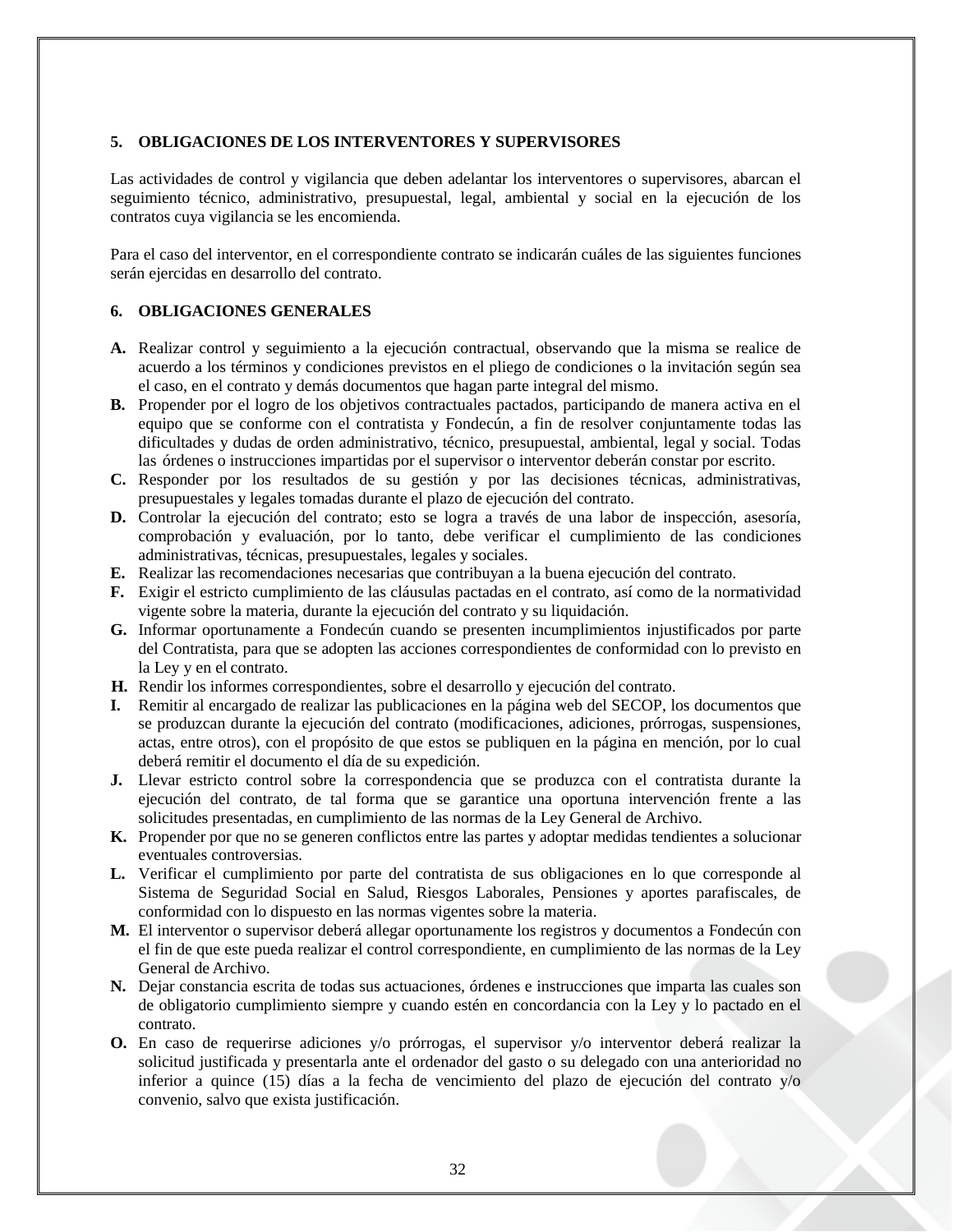- **P.** Conocer la organización y normatividad interna de Fondecún, para su aplicación en el ejercicio de las obligaciones asignadas como supervisor o interventor.
- **Q.** Las demás inherentes a las actividades de control y vigilancia.

## <span id="page-32-0"></span>**7. OBLIGACIONES ADMINISTRATIVAS**

- **A.** Revisar y estudiar los documentos generados en la etapa precontractual, así como toda la información que dio origen al contrato objeto de vigilancia, con el propósito de establecer mecanismos ágiles y eficientes criterios, que le permitan adelantar con efectividad las labores encomendadas, solicitando a Fondecún las aclaraciones del caso.
- **B.** Conocer la propuesta presentada por el Contratista.
- **C.** Requerir al contratista para que, en el menor tiempo posible, cumpla con los requisitos de ejecución, de conformidad con lo dispuesto en la minuta del contrato.
- **D.** Verificar antes de suscribir el acta de inicio de las actividades del contrato, que los requisitos de ejecución se hayan cumplido en su totalidad.
- **E.** Verificar en los casos en que sea necesario, que existan las licencias y/o permisos necesarios para la ejecución del contrato; así mismo revisar los requisitos exigidos por las entidades competentes a través de dichos permisos con el fin de garantizar su implementación antes del inicio del contrato.
- **F.** Establecer mecanismos ágiles y eficientes para el desarrollo de la labor a su cargo.
- **G.** Organizar la información y documentos que se generen durante la ejecución del contrato, manteniéndola a disposición de los interesados y enviar una vez se produzcan, copia de los mismos al ordenador del gasto o su delegado.
- **H.** Coordinar con las Subgerencias y área jurídica, que tengan relación con la ejecución del contrato, para que estas cumplan con sus obligaciones, entre las cuales se encuentra la de efectuar seguimientos a las actuaciones contractuales.
- **I.** Definir los cronogramas que se seguirán durante el trámite de las etapas contractuales y poscontractuales, en caso de que sea necesario.
- **J.** Integrar los comités a los que haya lugar y participar de manera activa y responsable en su funcionamiento, dejando constancia de las diferentes reuniones que se celebren y de las decisiones que se adopten.
- **K.** Atender, tramitar o resolver toda consulta que eleve el contratista, de forma tal que se dé agilidad al proceso de solución de los problemas que se deriven del desarrollo de la actividad contractual.
- **L.** Cumplir y hacer cumplir durante el desarrollo del contrato, lo establecido en los estudios previos, pliegos de condiciones, referente a los requisitos exigidos.
- **M.** Canalizar oportunamente hacia Fondecún, las quejas y reclamos que presente la comunidad sobre el proyecto.
- **N.** Cumplir y hacer cumplir al contratista las obligaciones laborales que se generen con relación al contrato suscrito.
- **O.** Impartir instrucciones, previa consulta con las instancias internas pertinentes y efectuar las recomendaciones necesarias para el desarrollo exitoso del contrato.
- **P.** Consultar con la instancia pertinente sobre las inquietudes de orden legal que se presenten en relación con el contrato.
- **Q.** Procurar que por causas atribuibles a Fondecún no sobrevenga mayor onerosidad, es decir, no se rompa el equilibrio financiero del contrato.
- **R.** Programar y coordinar con quien sea necesario, reuniones periódicas para analizar el estado de ejecución y avance del contrato.
- **S.** Presentar informes sobre el estado de ejecución y avance de los contratos, con la periodicidad que se requiera, atendiendo el objeto y naturaleza de los mismos y un informe final de su ejecución.
- **T.** Exigir el cumplimiento de las normas de seguridad, higiene, salud ocupacional y ambiental que sean aplicables. Adelantar cualquier otra actuación administrativa necesaria para la correcta administración del contrato.
- **U.** Requerir y verificar que una vez se suscriban contratos adicionales y prórrogas, el contratista cumpla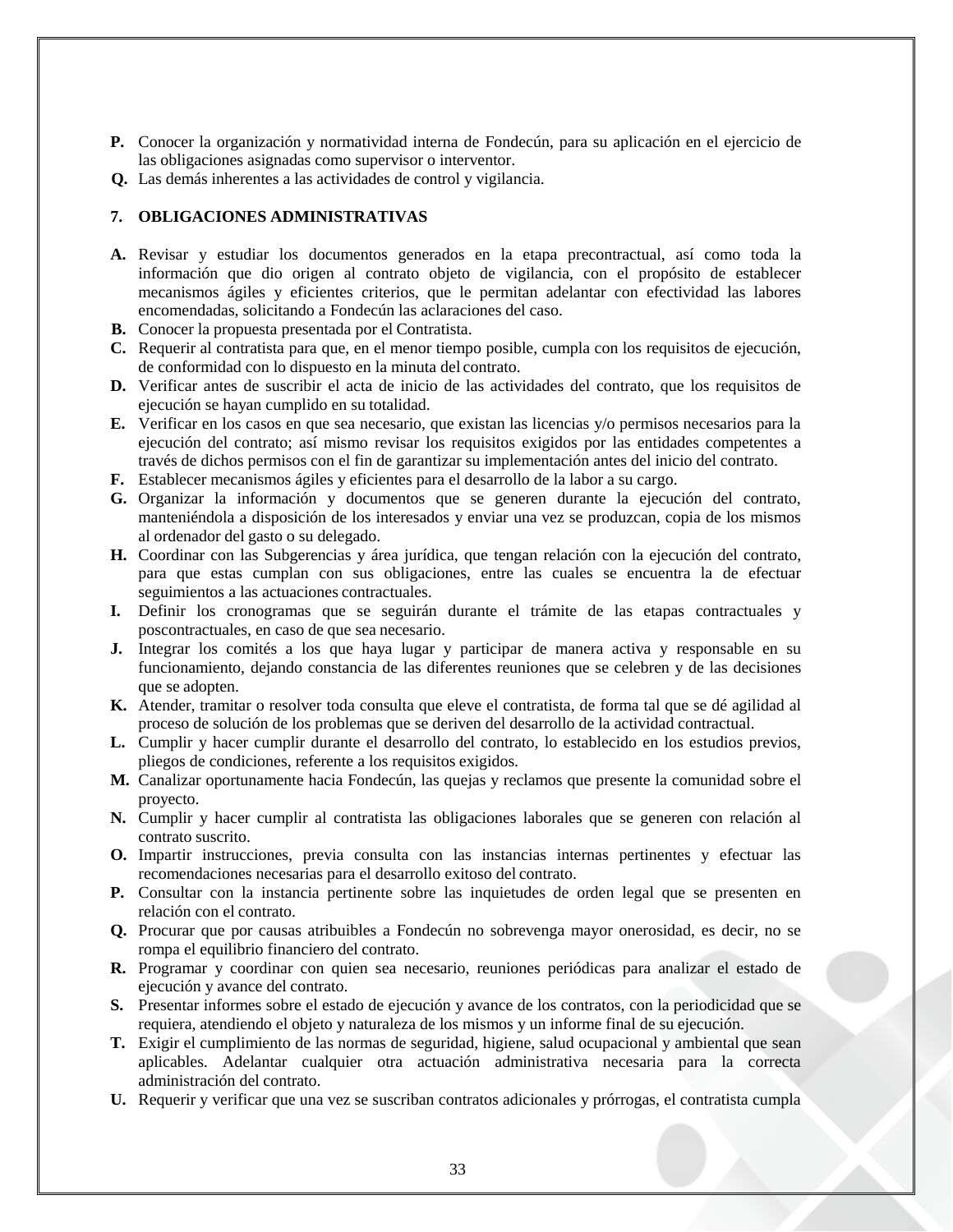en el menor tiempo posible los requisitos de ejecución, así mismo requerir y verificar que el contratista amplíe la vigencia de la garantía única de cumplimiento cuando se suscriban actas de reinicio.

- **V.** Adelantar los trámites necesarios para la liquidación del contrato dentro del término pactado en el mismo.
- **W.** Verificar que en la carpeta del contrato se encuentren como mínimo los siguientes documentos, siempre y cuando apliquen:
	- **a)** Contrato debidamente legalizado, con todos sus antecedentes.
	- **b)** Cronograma de actividades.
	- **c)** Garantías del contrato.
	- **d)** Aprobación de las garantías contractuales, cuando sea del caso.
	- **e)** Acta de inicio, cuando sea del caso.
	- **f)** Actas de suspensión y reinici0, cuando sea del caso.
	- **g)** Comunicaciones a la compañía aseguradora o al garante, sobre el inicio de la ejecución del contrato, la suspensión o reinicio del mismo.
	- **h)** Documentos soporte de las prórrogas, adiciones o modificaciones al contrato.
	- **i)** Documentos soporte de la autorización de trabajos o actividades adicionales.
	- **j)** Informes de ejecución del contratista de acuerdo con la periodicidad pactada en el contrato.
	- **k)** Acta de entrega y recibo final.
	- **l)** Acta de liquidación.
	- **m)** Los demás documentos relacionados con la ejecución del contrato, que se consideren importantes a juicio del supervisor y/o interventor.

#### <span id="page-33-0"></span>**8. OBLIGACIONES TÉCNICAS**

- **A.** Programar y coordinar con el contratista, las reuniones de seguimiento a la ejecución del contrato. En estas reuniones se deben tratar y analizar las diferentes circunstancias relacionadas con el desarrollo del contrato, acordando de ser posible entre las partes soluciones prácticas y oportunas.
- **B.** Elaborar y suscribir las actas de inicio, recibo parcial, suspensión, reinicio, terminación, entrega y recibo final, así como los demás documentos que se generen durante la ejecución del contrato.
- **C.** Cumplir con la entrega de los informes periódicos y final o de los que sean requeridos por Fondecún, en los cuales se presente el estado de ejecución, avance y terminación del contrato. Los informes deberán presentarse dentro de los tres (3) días hábiles siguientes a la solicitud o al vencimiento del contrato, salvo en aquellos casos en que se establezca una condición diferente ya sea en el pliego de condiciones o en el contrato.
- **D.** Emitir concepto y recomendaciones sobre la conveniencia de suscribir prórrogas, modificaciones o adiciones al contrato, con antelación al vencimiento del contrato; por tal motivo, la adición y/o prórroga deberá estar justificada jurídica, técnica y económicamente. Tratándose de prórrogas, el interventor deberá manifestar que el contrato se encuentra soportado financieramente, lo cual se hará por escrito y bajo su propia responsabilidad. Deberá remitir dichas solicitudes para su aprobación con la suficiente antelación a la fecha requerida para su implementación.
- **E.** Una vez superados los motivos que generaron la suspensión de los contratos, avisará a Fondecún y presentará la correspondiente solicitud de modificación de las pólizas.
- **F.** Estudiar las sugerencias, consultas y reclamaciones presentadas por el contratista y emitir un concepto a Fondecún para la resolución final de las mismas.
- **G.** Emitir los conceptos técnicos, administrativos y aquellos que Fondecún solicite en el marco de la ejecución de su contrato, dentro del plazo requerido.
- **H.** Controlar el avance del contrato con base en el cronograma previsto y recomendar los ajustes a que haya lugar.
- **I.** En caso de cualquier tipo de incumplimiento del contrato, deberá enviar al ordenador del gasto o su delegado, copia de los requerimientos realizados al contratista, allegando a su vez copia a la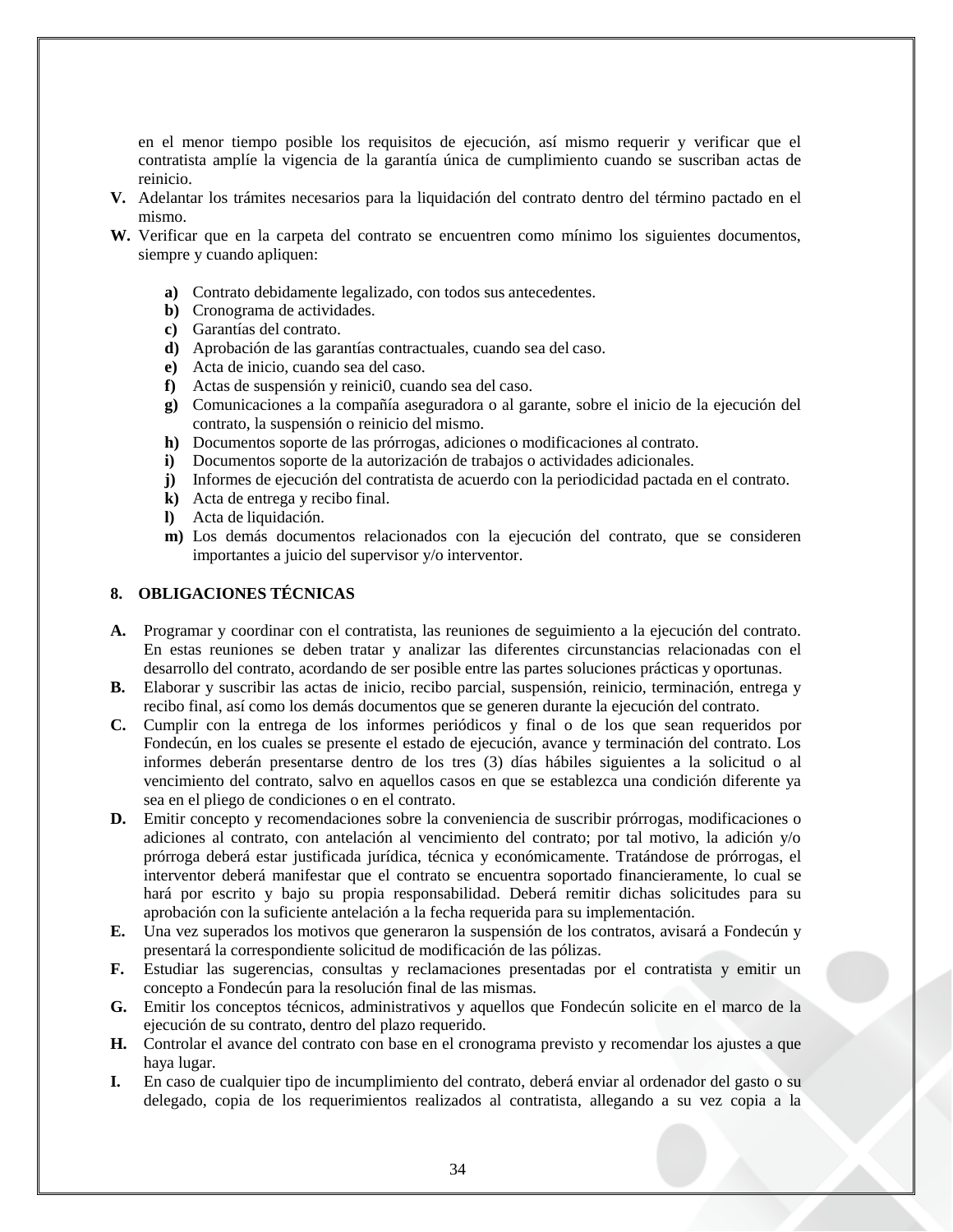compañía aseguradora.

- **J.** No obstante, lo anterior, si persiste el incumplimiento, deberá informar de inmediato al ordenador del gasto o su delegado, anexando las pruebas y documentos que demuestren el incumplimiento, para el inicio del trámite administrativo sancionatorio.
- **K.** Si el incumplimiento conlleva además a un indebido manejo de recursos, deberá informar de ello al ordenador del gasto o su delegado, para que se inicien las acciones a las que haya lugar.
- **L.** Verificar que el contratista suministre y mantenga el personal o equipo ofrecido, con las condiciones de idoneidad pactadas.
- **M.** Realizar una verificación previa a la entrega de la obra, bien o servicio contratado a fin de constatar el cumplimiento del contrato y ordenar el mejoramiento de aspectos deficientes.
- **N.** Suministrar de manera oportuna a Fondecún toda la base documental que de fe del cumplimiento de su contrato y del seguimiento y control del contrato objeto de su interventoría o supervisión.
- **O.** Exigir la información que considere necesaria, recomendar lo que estime y contribuya a la mejor ejecución del contrato y en general adoptar las medidas que propendan por la óptima ejecución del objeto contratado.
- **P.** Certificar el cumplimiento del contrato objeto de vigilancia y control, en sus diferentes etapas de ejecución.
- **Q.** Cumplir con el Código de Ética profesional en ejercicio de todas las actuaciones inherentes al desarrollo de sus actividades.
- **R.** Proyectar la liquidación del contrato cuya supervisión o interventoría le fue encomendada.
- **S.** Efectuar la evaluación del contratista de acuerdo al formato de evaluación de proveedores. Para contratos cuya duración se extienda de una vigencia a otra, se recomienda una evaluación por cada vigencia y otra a la terminación del contrato.
- **T.** Las demás actuaciones que de conformidad con la normativa vigente y con su naturaleza correspondan a la función de interventoría.

# <span id="page-34-0"></span>**9. OBLIGACIONES TÉCNICAS ESPECÍFICAS PARA CONTRATOS DE OBRA**

- **A.** Conocer plenamente el alcance del objeto del contrato, así como todos los documentos técnicos soporte para la ejecución de la obra, tales como: especificaciones técnicas y los planos de la obra, tanto topográficos como técnicos (de suelos, estructurales, hidráulicos, sanitarios y/o eléctricos) y arquitectónicos con el fin de constatar la total coordinación entre ellos, para su debida aplicación en la ejecución del objeto del contrato.
- **B.** Realizar visita previa al sitio de la obra con el fin de conocer las características del sitio, su ubicación, vecindades y accesos, áreas de trabajo y de almacenamiento y todas las demás condiciones de la obra, los servicios domiciliarios y aspectos de ocupación.
- **C.** Verificar que las cantidades de obra del contrato y las especificaciones técnicas correspondan a los estudios y diseños que soportan la ejecución de la obra.
- **D.** Exigir y velar que se cumpla con la colocación de vallas de información del contrato, las cuales deben contener: entidad contratante, objeto, número del contrato, nombre del contratista, plazo de ejecución, fecha de inicio y entrega, valor del contrato y demás aspectos señalados para el efecto.
- **E.** Exigir al contratista, para efectos de revisión y control, la programación de la ejecución de la obra y hacer los ajustes necesarios previa suscripción del Acta de Inicio.
- **F.** Exigir al contratista que asigne a la ejecución de la obra los profesionales ofrecidos en la propuesta.
- **G.** Llevar "Bitácora o Libro de Obras" y registrar las acciones realizadas en obra, observaciones o novedades que se presenten durante la ejecución del contrato.
- **H.** Convocar y realizar comités técnicos de obra, necesarios para la buena ejecución contractual, los cuales deberán contar con la presencia del contratista y demás representantes de Fondecún.
- **I.** Realizar en forma periódica mediciones de los ítems que hacen parte del contrato. En las memorias de cálculo, deberá consignarse la información que permita identificar el ítem medido, unidad y cantidad, medio utilizado para realizar la medición, entre otros.
- **J.** Las actas de recibo parcial de obra, deben identificar la fecha de corte y demás aspectos necesarios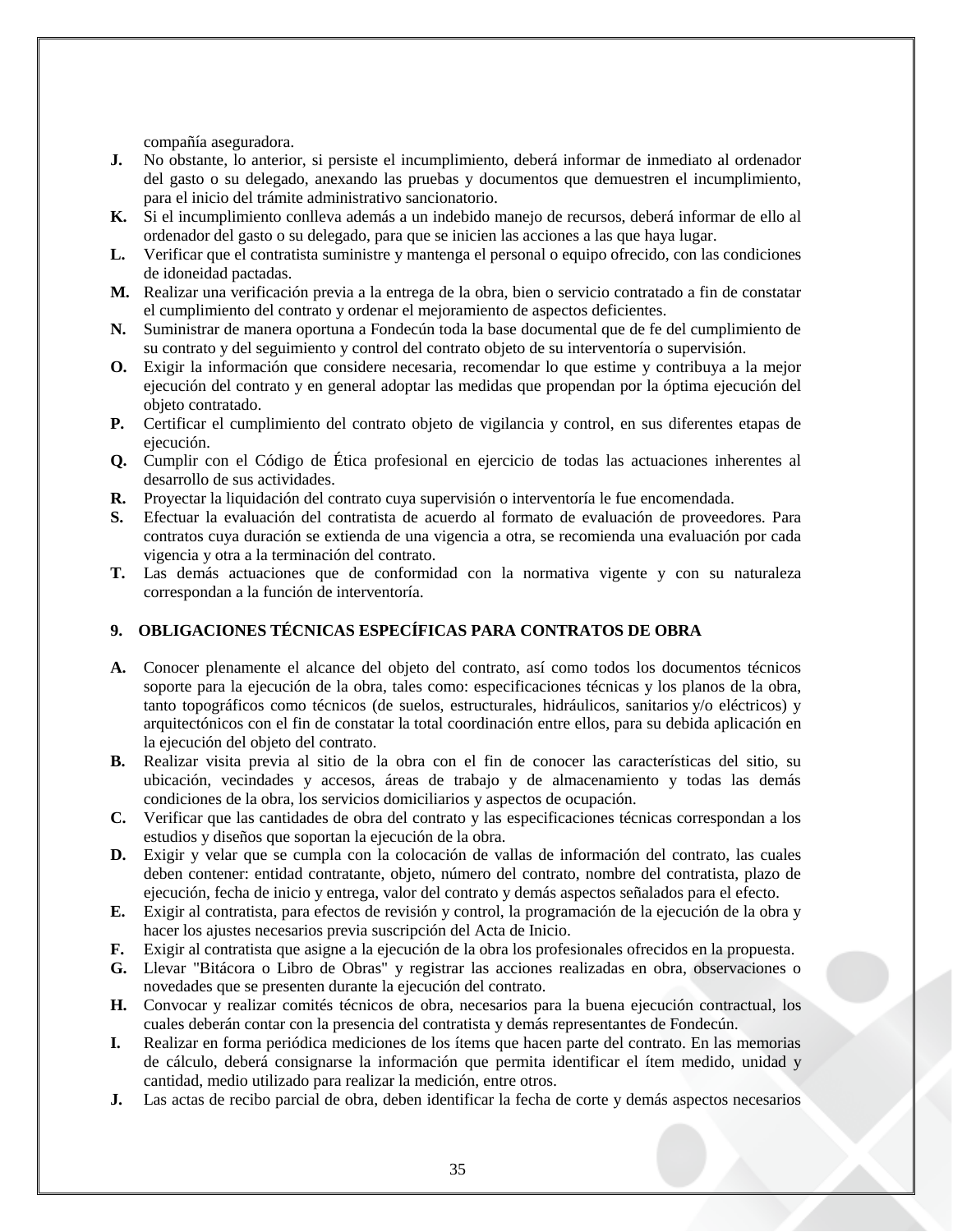para suscribirla, anexando un informe detallado de los aspectos inherentes de los ítems liquidados.

- **K.** Exigir la ejecución de la obra conforme con las normas y especificaciones técnicas propias de cada proyecto y de conformidad con las condiciones técnicas establecidas en el pliego de condiciones o invitación que sirvió de base para la suscripción del contrato.
- **L.** Ordenar que se realicen los análisis y pruebas de calidad que sean requeridos para verificar el cumplimiento de las especificaciones técnicas de los ítems ejecutados en el contrato.
- **M.** Ordenar la remoción y reemplazo de las obras mal ejecutadas o no recibidas a satisfacción.
- **N.** Exigir que el contratista cuente con el equipo necesario para la ejecución del contrato. Si este no hace parte de la propuesta, se podrá requerir en aras de garantizar el normal desarrollo del contrato.
- **O.** Exigir al contratista que se dé estricto cumplimiento a las normas de seguridad industrial y salud ocupacional durante la ejecución del contrato.
- **P.** Revisar y aprobar las modificaciones técnicas que deban realizarse en desarrollo de la ejecución contractual.
- **Q.** Exigir al contratista los planos definitivos de la obra ejecutada; memorias, manuales de operación, cuando de acuerdo con la naturaleza del objeto del contrato fuere pertinente y que se anexarán al control de interventoría.
- **R.** Exigir en el acta de terminación o final de ejecución, que el contratista se obligue a expedir la póliza de estabilidad en los términos del contrato.

## <span id="page-35-0"></span>**10. OBLIGACIONES FINANCIERAS Y PRESUPUESTALES**

- **A.** Verificar la eficiente y oportuna inversión de los recursos establecidos en los contratos, de acuerdo a la necesidad real y a los principios de economía, eficiencia y responsabilidad.
- **B.** Verificar que el contrato esté amparado con los recursos presupuestales asignados para el mismo, de conformidad con la información suministrada por Fondecún. Esta verificación deberá realizarse en los mismos términos, en caso de la suscripción de adicionales al contrato sobre el cual se realice la supervisión o interventoría (certificado de disponibilidad presupuestal y registro presupuestal).
- **C.** Verificar que el contratista cumpla con los requisitos exigidos por la Ley y Fondecún para la entrega del anticipo o pago anticipado, en caso de que este haya sido pactado, de conformidad con los requerimientos establecidos en la normatividad vigente sobre la materia.
- **D.** Exigir, revisar y aprobar, según corresponda, la programación de los trabajos, el flujo de inversión del contrato y el plan de inversión del anticipo.
- **E.** Verificar la correcta inversión del anticipo, conforme el plan de inversión aprobado. En caso de ser necesaria la modificación del mismo, requerirá aprobación del interventor o supervisor.
- **F.** Elaborar, aprobar y suscribir la respectiva acta de legalización del anticipo una vez finalizado el programa de flujo de inversión del mismo presentado por el contratista.
- **G.** Solicitar, verificar y aprobar mensualmente los informes de buen manejo y correcta inversión del anticipo por parte del Contratista y remitirlos a Fondecún. Estos deberán estar soportados como mínimo, por los siguientes documentos generados dentro del periodo reportado:
	- **a.** Extracto bancario.
	- **b.** Conciliación bancaria.
	- **c.** Comprobante de egresos con la respectiva orden de pago, debidamente diligenciado. El comprobante de egreso debe contener el número de la cédula de ciudadanía o NIT del beneficiario, discriminar el concepto de pago y detallar los descuentos tributarios.
		- **-** Los comprobantes de egresos deben estar debidamente soportados con facturas que cumplan los requisitos de Ley y venir firmados. Los recibos de pago deben tener los mismos requisitos que la factura. Cuando son de nómina y/o planillas de jornales, se deben firmar por los beneficiarios, consignando el número de identificación, nombre y cargo.
		- **-** Informe de los rendimientos financieros causados dentro del periodo reportado.
- **H.** Exigir y verificar el reintegro de los rendimientos financieros a que haya lugar por parte del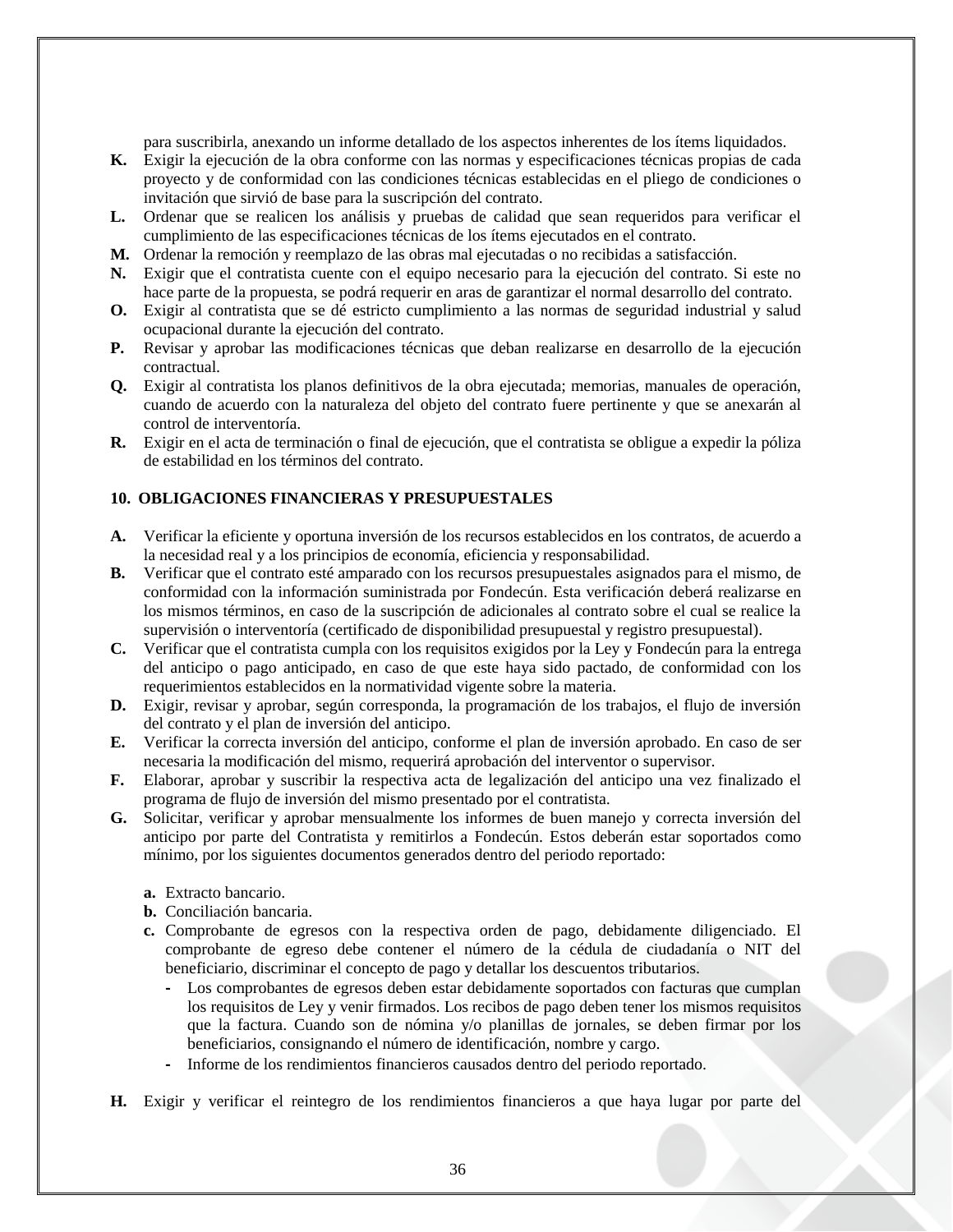contratista, conforme a las directrices establecidas por Fondecún.

- **I.** Verificar y controlar la amortización del anticipo en las cuentas para pago presentadas por el contratista.
- **J.** Proyectar, revisar y suscribir las actas de pago generadas durante la ejecución contractual, dejando constancia del cumplimiento de cada uno de los requisitos establecidos para la procedencia del respectivo pago.
- **K.** Revisar las facturas, órdenes de desembolso y soportes presentados por el contratista para el pago de las cuentas con el fin de garantizar el cumplimiento de los requisitos establecidos por Fondecún y la normativa vigente.
- **L.** Verificar y controlar que los pagos a realizar se encuentren acorde con lo establecido en el contrato.
- **M.** Llevar un registro cronológico de los pagos y ajustes económicos del contrato balance presupuestal del contrato.
- **N.** Verificar y controlar el balance de ejecución del contrato, para garantizar el cumplimiento del objeto dentro del presupuesto asignado.
- **O.** Efectuar el balance presupuestal de ejecución del contrato para efectos de la liquidación del mismo.
- **P.** Cuando esté establecida la fórmula de reajuste, el interventor debe calcular los ajustes de precios del contrato de acuerdo con lo indicado en las cláusulas contractuales.

## <span id="page-36-0"></span>**11. FUNCIONES DE CARÁCTER LEGAL**

- **A.** Cumplir y hacer cumplir las cláusulas del contrato.
- **B.** Verificar y exigir al contratista que se otorguen las garantías exigidas en el contrato, así como la ampliación de las mismas en el caso de suscripción de adicionales y/o prórrogas o suspensión de la ejecución contractual.
- **C.** Verificar la aprobación de las pólizas exigidas en el contrato, vigilando que aquellas permanezcan vigentes conforme a lo establecido en el contrato.
- **D.** Requerir al contratista que allegue los amparos exigidos, en los eventos de suscripción del contrato, adiciones y/o prórrogas, suspensión de la ejecución, con la suscripción del acta final de ejecución y demás que sea necesario.
- **E.** Verificar y exigir al contratista que se otorguen las garantías exigidas en el contrato y velar que estas permanezcan vigentes hasta su liquidación.
- **F.** Velar por el cumplimento de las obligaciones laborales que se generen con relación al contrato suscrito.
- **G.** Informar al ordenador del gasto o su delegado las circunstancias y hechos que considere afectan la conducta transparente y ética de los servidores públicos y contratistas.
- <span id="page-36-1"></span>**H.** Las demás que de conformidad con la Ley vigente y con su naturaleza correspondan a la función de interventoría o supervisión.

# **CAPÍTULO III**

#### **GLOSARIO**

<span id="page-36-2"></span>**Acta.** Es el documento en el cual se deja constancia de los diferentes eventos que se puedan presentar en la ejecución de un contrato o lo que se haya tratado en una reunión, dejando claro y preciso la obligaciones y responsabilidades de cada una de las partes.

**Acta de inicio.** Con esta acta se deja constancia del inicio de la ejecución del contrato, previo cumplimiento de los requisitos de perfeccionamiento y ejecución, que permiten la iniciación formal de actividades.

**Acta de suspensión.** Es el documento mediante el cual se deja constancia del acuerdo de las partes para la interrupción temporal del mismo, cuando se presenta una circunstancia especial y ajena a las partes